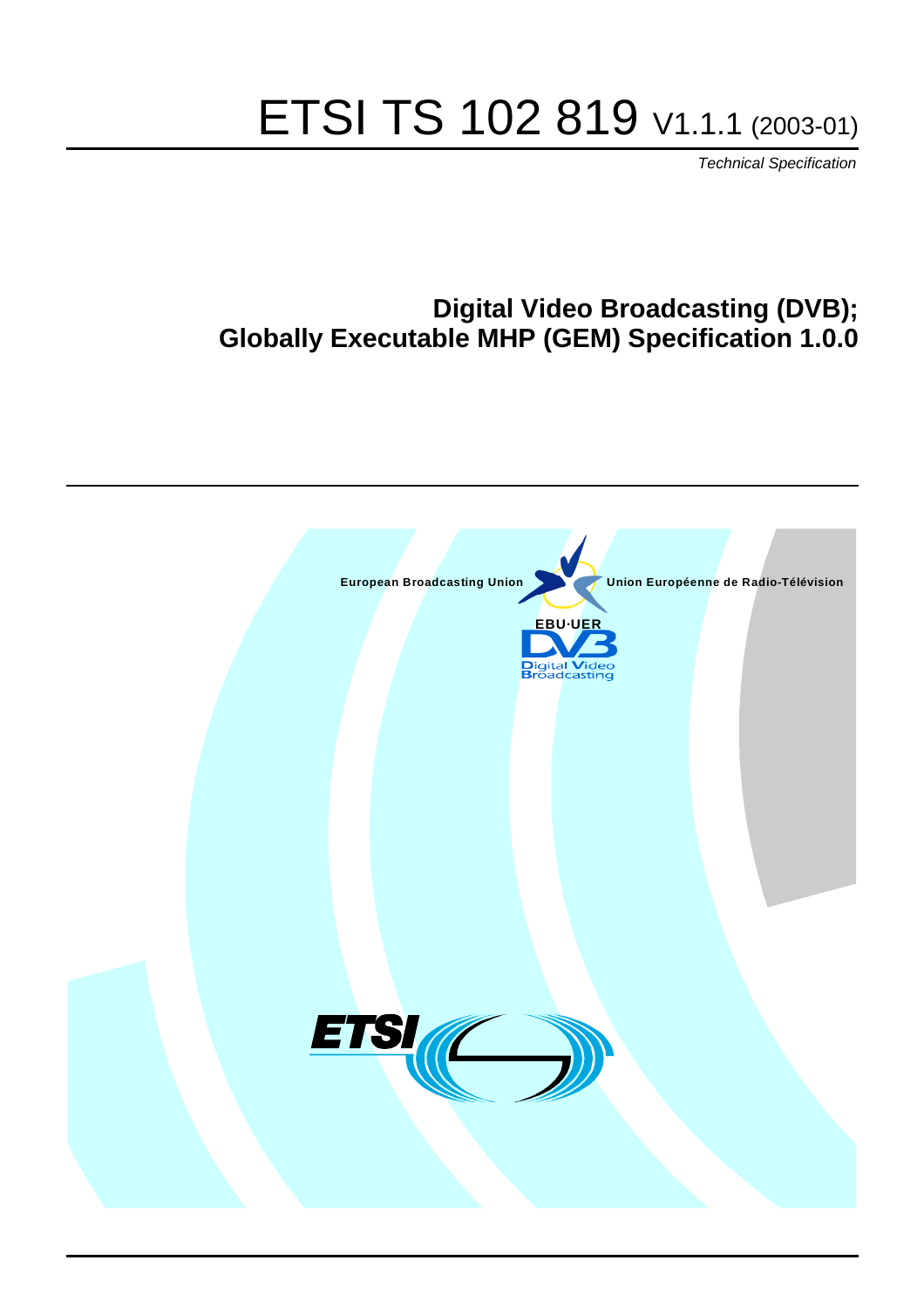Reference

DTS/JTC-DVB-145

Keywords

API, broadcasting, digital, DVB, interaction, multimedia, profile, video

#### **ETSI**

#### 650 Route des Lucioles F-06921 Sophia Antipolis Cedex - FRANCE

Tel.: +33 4 92 94 42 00 Fax: +33 4 93 65 47 16

Siret N° 348 623 562 00017 - NAF 742 C Association à but non lucratif enregistrée à la Sous-Préfecture de Grasse (06) N° 7803/88

#### **Important notice**

Individual copies of the present document can be downloaded from: [http://www.etsi.org](http://www.etsi.org/)

The present document may be made available in more than one electronic version or in print. In any case of existing or perceived difference in contents between such versions, the reference version is the Portable Document Format (PDF). In case of dispute, the reference shall be the printing on ETSI printers of the PDF version kept on a specific network drive within ETSI Secretariat.

Users of the present document should be aware that the document may be subject to revision or change of status. Information on the current status of this and other ETSI documents is available at <http://portal.etsi.org/tb/status/status.asp>

> If you find errors in the present document, send your comment to: [editor@etsi.org](mailto:editor@etsi.org)

#### **Copyright Notification**

No part may be reproduced except as authorized by written permission. The copyright and the foregoing restriction extend to reproduction in all media.

> © European Telecommunications Standards Institute 2003. © European Broadcasting Union 2003. All rights reserved.

**DECT**TM, **PLUGTESTS**TM and **UMTS**TM are Trade Marks of ETSI registered for the benefit of its Members. **TIPHON**TM and the **TIPHON logo** are Trade Marks currently being registered by ETSI for the benefit of its Members. **3GPP**TM is a Trade Mark of ETSI registered for the benefit of its Members and of the 3GPP Organizational Partners.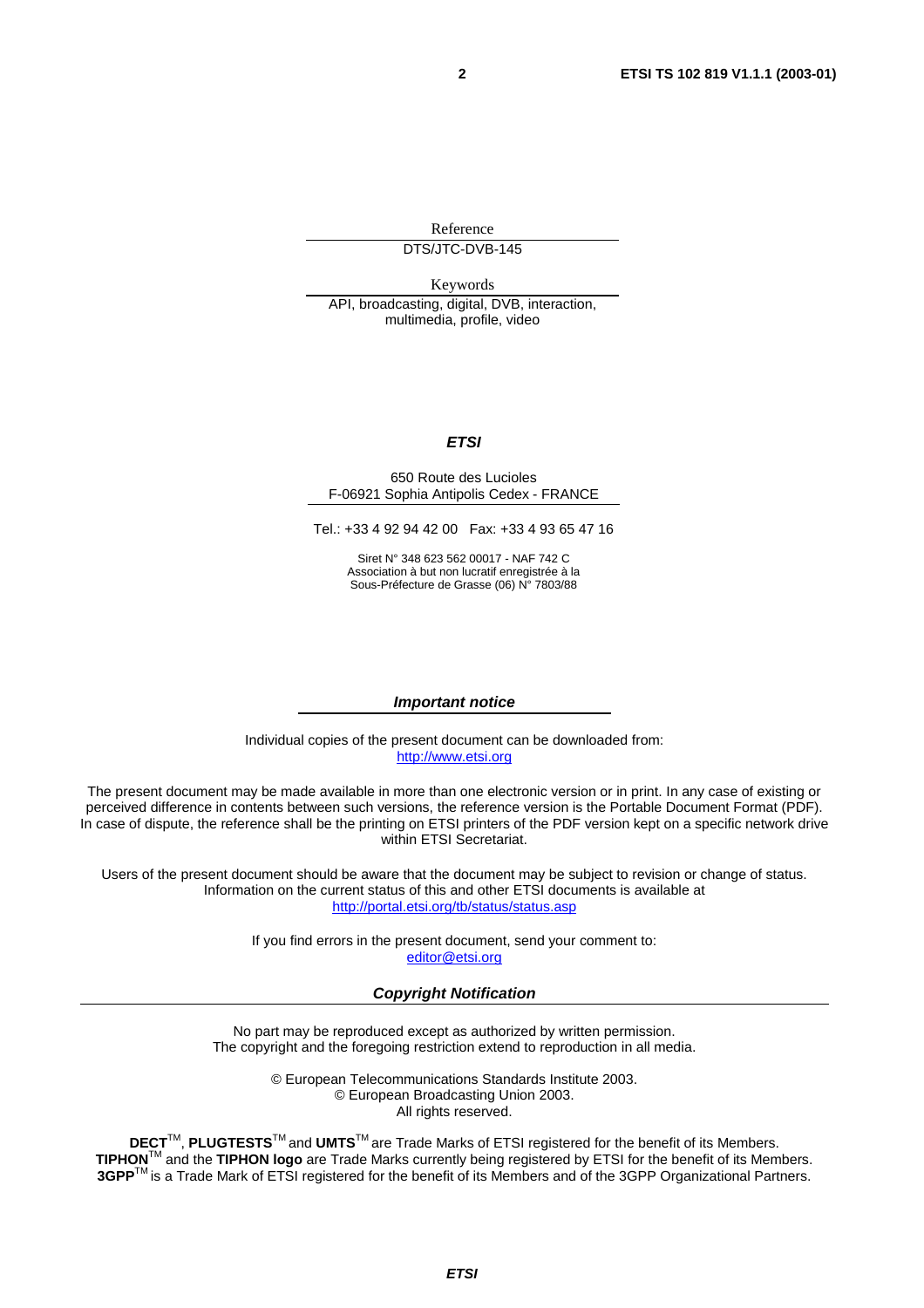## Contents

| 1<br>3<br>3.1<br>3.1.1<br>3.1.2<br>3.2<br>$\overline{4}$<br>4.1<br>4.1.2<br>4.1.3.1<br>4.1.3.2<br>4.1.4.1<br>4.1.6<br>4.1.7<br>4.2<br>4.2.1<br>4.2.2<br>4.2.2.1<br>4.2.2.2<br>4.2.2.3<br>4.2.3<br>5<br>6<br>6.1<br>6.2<br>6.2.1<br>6.2.2<br>6.2.3<br>6.2.4<br>6.2.5<br>6.2.5.1<br>6.2.5.2<br>6.2.5.3<br>6.2.6<br>6.2.7<br>6.2.8<br>7<br>7.1<br>7.2<br>7.2.1<br>7.2.2<br>7.2.3<br>7.3 |       |  |
|--------------------------------------------------------------------------------------------------------------------------------------------------------------------------------------------------------------------------------------------------------------------------------------------------------------------------------------------------------------------------------------|-------|--|
|                                                                                                                                                                                                                                                                                                                                                                                      |       |  |
|                                                                                                                                                                                                                                                                                                                                                                                      |       |  |
|                                                                                                                                                                                                                                                                                                                                                                                      | 2     |  |
|                                                                                                                                                                                                                                                                                                                                                                                      |       |  |
|                                                                                                                                                                                                                                                                                                                                                                                      |       |  |
|                                                                                                                                                                                                                                                                                                                                                                                      |       |  |
|                                                                                                                                                                                                                                                                                                                                                                                      |       |  |
|                                                                                                                                                                                                                                                                                                                                                                                      |       |  |
|                                                                                                                                                                                                                                                                                                                                                                                      |       |  |
|                                                                                                                                                                                                                                                                                                                                                                                      |       |  |
|                                                                                                                                                                                                                                                                                                                                                                                      | 4.1.1 |  |
|                                                                                                                                                                                                                                                                                                                                                                                      |       |  |
|                                                                                                                                                                                                                                                                                                                                                                                      | 4.1.3 |  |
|                                                                                                                                                                                                                                                                                                                                                                                      |       |  |
|                                                                                                                                                                                                                                                                                                                                                                                      |       |  |
|                                                                                                                                                                                                                                                                                                                                                                                      | 4.1.4 |  |
|                                                                                                                                                                                                                                                                                                                                                                                      |       |  |
|                                                                                                                                                                                                                                                                                                                                                                                      | 4.1.5 |  |
|                                                                                                                                                                                                                                                                                                                                                                                      |       |  |
|                                                                                                                                                                                                                                                                                                                                                                                      |       |  |
|                                                                                                                                                                                                                                                                                                                                                                                      |       |  |
|                                                                                                                                                                                                                                                                                                                                                                                      |       |  |
|                                                                                                                                                                                                                                                                                                                                                                                      |       |  |
|                                                                                                                                                                                                                                                                                                                                                                                      |       |  |
|                                                                                                                                                                                                                                                                                                                                                                                      |       |  |
|                                                                                                                                                                                                                                                                                                                                                                                      |       |  |
|                                                                                                                                                                                                                                                                                                                                                                                      |       |  |
|                                                                                                                                                                                                                                                                                                                                                                                      |       |  |
|                                                                                                                                                                                                                                                                                                                                                                                      |       |  |
|                                                                                                                                                                                                                                                                                                                                                                                      |       |  |
|                                                                                                                                                                                                                                                                                                                                                                                      |       |  |
|                                                                                                                                                                                                                                                                                                                                                                                      |       |  |
|                                                                                                                                                                                                                                                                                                                                                                                      |       |  |
|                                                                                                                                                                                                                                                                                                                                                                                      |       |  |
|                                                                                                                                                                                                                                                                                                                                                                                      |       |  |
|                                                                                                                                                                                                                                                                                                                                                                                      |       |  |
|                                                                                                                                                                                                                                                                                                                                                                                      |       |  |
|                                                                                                                                                                                                                                                                                                                                                                                      |       |  |
|                                                                                                                                                                                                                                                                                                                                                                                      |       |  |
|                                                                                                                                                                                                                                                                                                                                                                                      |       |  |
|                                                                                                                                                                                                                                                                                                                                                                                      |       |  |
|                                                                                                                                                                                                                                                                                                                                                                                      | 6.2.9 |  |
|                                                                                                                                                                                                                                                                                                                                                                                      | 6.3   |  |
|                                                                                                                                                                                                                                                                                                                                                                                      |       |  |
|                                                                                                                                                                                                                                                                                                                                                                                      |       |  |
|                                                                                                                                                                                                                                                                                                                                                                                      |       |  |
|                                                                                                                                                                                                                                                                                                                                                                                      |       |  |
|                                                                                                                                                                                                                                                                                                                                                                                      |       |  |
|                                                                                                                                                                                                                                                                                                                                                                                      |       |  |
|                                                                                                                                                                                                                                                                                                                                                                                      |       |  |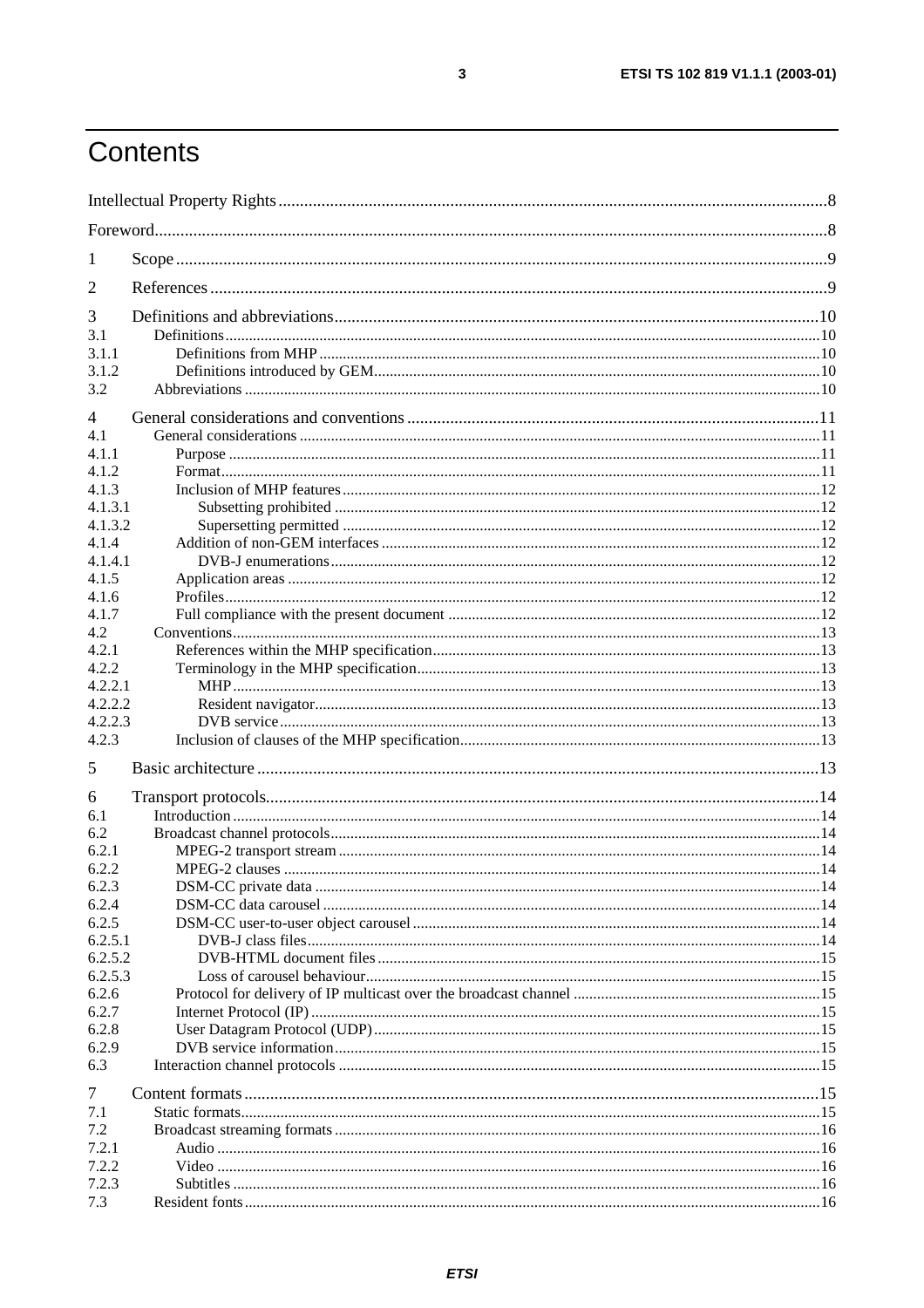| 7.4            |  |
|----------------|--|
| 7.5            |  |
| 7.6            |  |
| 8              |  |
| 9              |  |
| 9.1            |  |
| 9.2            |  |
| 9.3            |  |
| 9.4            |  |
| 10             |  |
| 10.1           |  |
| 10.1.1         |  |
| 10.1.2         |  |
| 10.2           |  |
| 10.3<br>10.4   |  |
| 10.4.1         |  |
| 10.4.2         |  |
| 10.4.3         |  |
| 10.4.4         |  |
| 10.5           |  |
| 10.5.1         |  |
| 10.5.2         |  |
| 11             |  |
| 11.1           |  |
| 11.2           |  |
| 11.3           |  |
| 11.4           |  |
| 11.5           |  |
| 11.6           |  |
| 11.6.1         |  |
| 11.6.2         |  |
| 11.6.3         |  |
| 11.6.4         |  |
| 11.6.5<br>11.7 |  |
| 11.7.1         |  |
| 11.7.2         |  |
| 11.7.3         |  |
| 11.7.4         |  |
| 11.7.5         |  |
| 11.7.6         |  |
| 11.7.7         |  |
| 11.8           |  |
| 11.9           |  |
| 11.9.1         |  |
| 11.9.2         |  |
| 11.9.3         |  |
| 11.10<br>11.11 |  |
| 11.11.0        |  |
| 11.11.1        |  |
| 11.11.2        |  |
| 11.11.3        |  |
| 11.11.4        |  |
| 11.11.4.1      |  |
| 11.11.4.2      |  |
| 11.11.5        |  |
| 11.11.6        |  |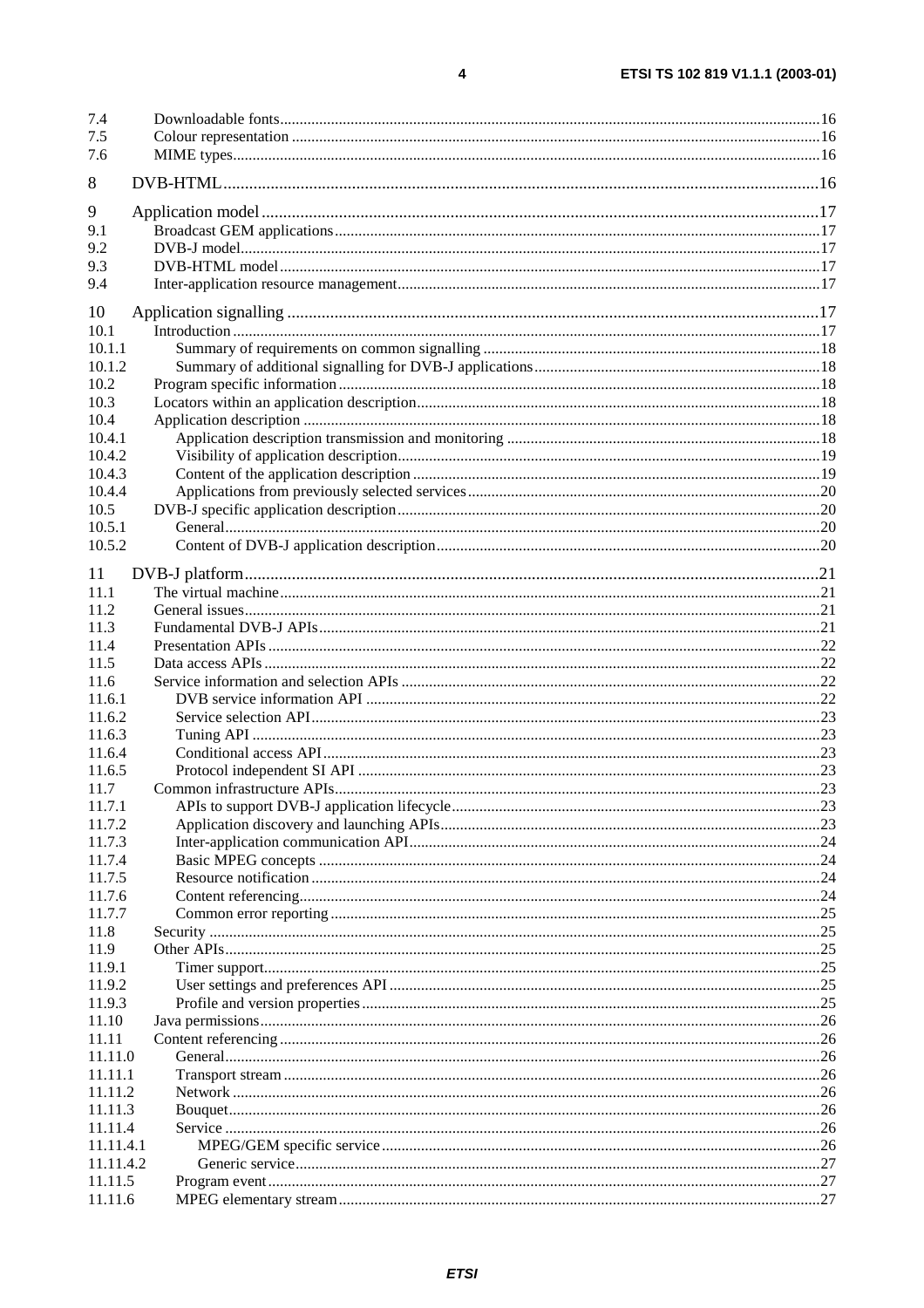| 11.11.7            |                                                                                              |  |  |
|--------------------|----------------------------------------------------------------------------------------------|--|--|
| 11.11.8<br>11.11.9 |                                                                                              |  |  |
| 11.11.10           |                                                                                              |  |  |
| 11.11.11           |                                                                                              |  |  |
| 11.11.12           |                                                                                              |  |  |
| 12                 |                                                                                              |  |  |
| 12.1               |                                                                                              |  |  |
| 12.1.1             |                                                                                              |  |  |
| 12.1.2             |                                                                                              |  |  |
| 12.1.3             |                                                                                              |  |  |
| 12.2<br>12.3       |                                                                                              |  |  |
| 12.4               |                                                                                              |  |  |
| 12.5               |                                                                                              |  |  |
| 12.6               |                                                                                              |  |  |
| 12.7               |                                                                                              |  |  |
| 12.8               |                                                                                              |  |  |
| 12.9               |                                                                                              |  |  |
| 12.10              |                                                                                              |  |  |
| 12.11              |                                                                                              |  |  |
| 12.12              |                                                                                              |  |  |
| 13                 |                                                                                              |  |  |
| 13.0               |                                                                                              |  |  |
| 13.1               |                                                                                              |  |  |
| 13.2               |                                                                                              |  |  |
| 13.3               |                                                                                              |  |  |
| 14                 |                                                                                              |  |  |
| 14.1               |                                                                                              |  |  |
| 14.2               |                                                                                              |  |  |
| 14.3               |                                                                                              |  |  |
| 14.4               |                                                                                              |  |  |
| 14.5<br>14.6       |                                                                                              |  |  |
| 14.7               |                                                                                              |  |  |
| 14.8               |                                                                                              |  |  |
| 14.9               |                                                                                              |  |  |
| 14.10              |                                                                                              |  |  |
| 15                 |                                                                                              |  |  |
| 15.0               |                                                                                              |  |  |
| 15.1               |                                                                                              |  |  |
| 15.2               |                                                                                              |  |  |
| 15.3               |                                                                                              |  |  |
| 15.4               |                                                                                              |  |  |
| 15.5               |                                                                                              |  |  |
| 15.5.1             |                                                                                              |  |  |
| 15.5.1.1           |                                                                                              |  |  |
| 16                 |                                                                                              |  |  |
| 16.1               |                                                                                              |  |  |
| 16.2               |                                                                                              |  |  |
|                    | External references; errata, clarifications and exemptions 37<br><b>Annex A (normative):</b> |  |  |
|                    | <b>Annex B</b> (normative):                                                                  |  |  |
| B.0                |                                                                                              |  |  |
| B.1                |                                                                                              |  |  |
| B.2                |                                                                                              |  |  |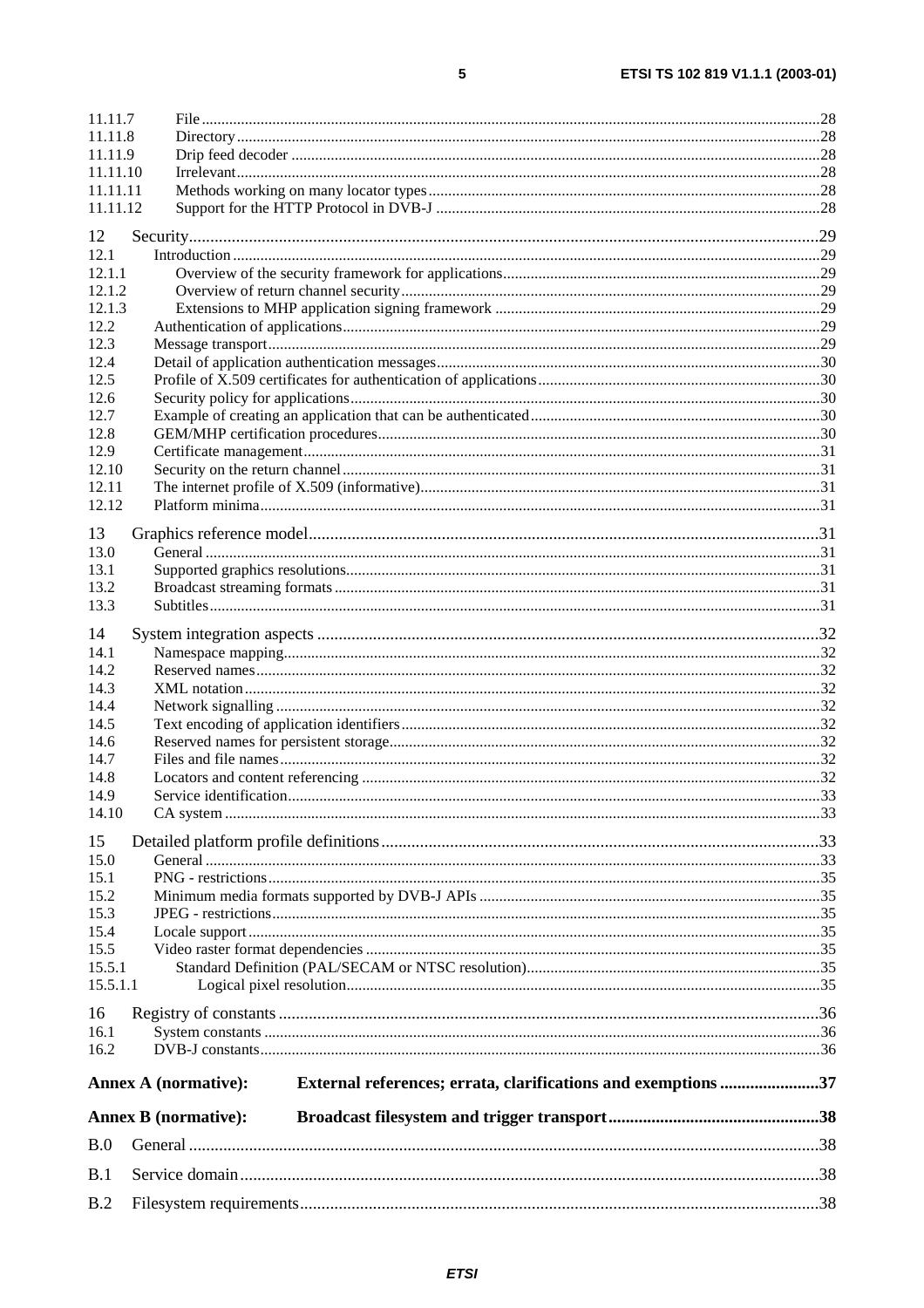| B.2.1<br>B.2.1.1             |                               |  |
|------------------------------|-------------------------------|--|
| <b>B.2.2</b>                 |                               |  |
| B.3                          |                               |  |
| B.4                          |                               |  |
| <b>B.4.0</b>                 |                               |  |
| <b>B.4.1</b><br><b>B.4.2</b> |                               |  |
| B.4.2.1                      |                               |  |
| <b>B.4.2.2</b>               |                               |  |
|                              | <b>Annex C</b> (informative): |  |
| C.1                          |                               |  |
| C.2                          |                               |  |
|                              | <b>Annex D</b> (normative):   |  |
|                              | <b>Annex E</b> (normative):   |  |
|                              | <b>Annex F</b> (informative): |  |
|                              | <b>Annex G</b> (normative):   |  |
| G.1                          |                               |  |
| G.2                          |                               |  |
| G.3                          |                               |  |
| G.4                          |                               |  |
| G.5                          |                               |  |
| G.6                          |                               |  |
| G.7                          |                               |  |
|                              | <b>Annex H</b> (normative):   |  |
|                              | <b>Annex I</b> (normative):   |  |
|                              | <b>Annex J (normative):</b>   |  |
|                              | <b>Annex K</b> (normative):   |  |
|                              | <b>Annex L</b> (normative):   |  |
|                              | Annex M:                      |  |
|                              | <b>Annex N</b> (normative):   |  |
|                              | <b>Annex O</b> (normative):   |  |
|                              | <b>Annex P</b> (normative):   |  |
| P.1                          |                               |  |
| P.2                          |                               |  |
| P.2.0                        |                               |  |
| P.2.1<br>P.2.2               |                               |  |
| P.2.2.1                      |                               |  |
| P.2.2.2                      |                               |  |
| P.2.2.3                      |                               |  |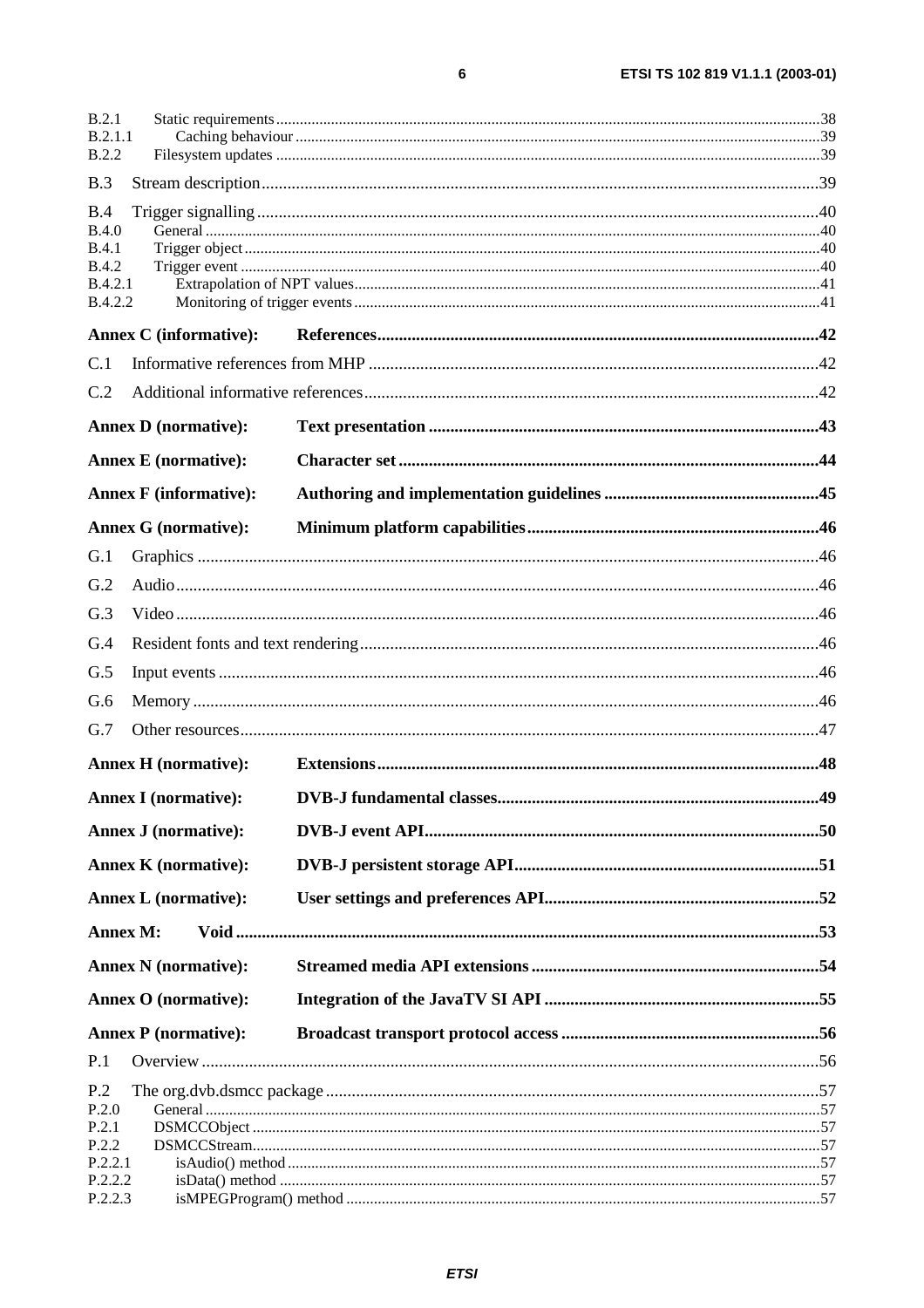| P.2.2.4         |                               |                                                                     |  |
|-----------------|-------------------------------|---------------------------------------------------------------------|--|
| P.2.3           |                               |                                                                     |  |
| P.2.4           |                               |                                                                     |  |
| P.2.5           |                               |                                                                     |  |
| P.2.5.1         |                               |                                                                     |  |
| P.2.5.2         |                               |                                                                     |  |
| P.2.5.3         |                               |                                                                     |  |
| P.2.5.4         |                               |                                                                     |  |
| P.2.5.5         |                               |                                                                     |  |
| P.2.6           |                               |                                                                     |  |
| P.2.7           |                               |                                                                     |  |
| P.2.8           |                               |                                                                     |  |
| P.2.9           |                               |                                                                     |  |
|                 | <b>Annex Q (normative):</b>   |                                                                     |  |
|                 | <b>Annex R</b> (normative):   |                                                                     |  |
|                 | <b>Annex S (normative):</b>   |                                                                     |  |
|                 | <b>Annex T</b> (normative):   |                                                                     |  |
|                 | <b>Annex U</b> (normative):   |                                                                     |  |
| <b>Annex V:</b> |                               |                                                                     |  |
|                 | <b>Annex W</b> (informative): |                                                                     |  |
|                 |                               |                                                                     |  |
| W.2             |                               |                                                                     |  |
|                 | <b>Annex X</b> (normative):   |                                                                     |  |
|                 | <b>Annex Y</b> (normative):   |                                                                     |  |
|                 | <b>Annex Z</b> (informative): | Services, service contexts and applications in an MHP environment70 |  |
|                 |                               |                                                                     |  |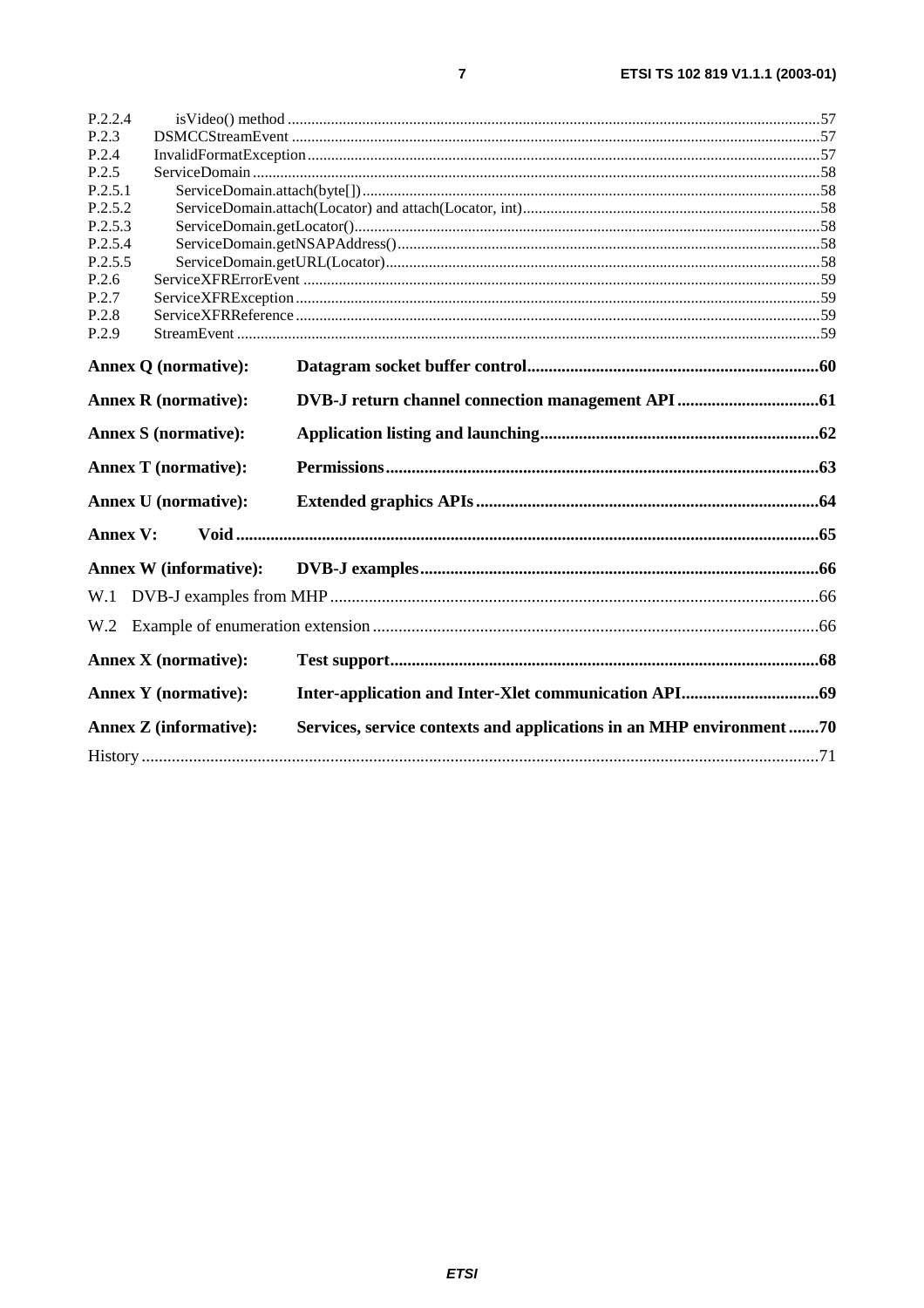## Intellectual Property Rights

IPRs essential or potentially essential to the present document may have been declared to ETSI. The information pertaining to these essential IPRs, if any, is publicly available for **ETSI members and non-members**, and can be found in ETSI SR 000 314: *"Intellectual Property Rights (IPRs); Essential, or potentially Essential, IPRs notified to ETSI in respect of ETSI standards"*, which is available from the ETSI Secretariat. Latest updates are available on the ETSI Web server ([http://webapp.etsi.org/IPR/home.asp\)](http://webapp.etsi.org/IPR/home.asp).

All published ETSI deliverables shall include information which directs the reader to the above source of information.

### Foreword

This Technical Specification (TS) has been produced by Joint Technical Committee (JTC) Broadcast of the European Broadcasting Union (EBU), Comité Européen de Normalisation ELECtrotechnique (CENELEC) and the European Telecommunications Standards Institute (ETSI).

NOTE: The EBU/ETSI JTC Broadcast was established in 1990 to co-ordinate the drafting of standards in the specific field of broadcasting and related fields. Since 1995 the JTC Broadcast became a tripartite body by including in the Memorandum of Understanding also CENELEC, which is responsible for the standardization of radio and television receivers. The EBU is a professional association of broadcasting organizations whose work includes the co-ordination of its members' activities in the technical, legal, programme-making and programme-exchange domains. The EBU has active members in about 60 countries in the European broadcasting area; its headquarters is in Geneva.

European Broadcasting Union CH-1218 GRAND SACONNEX (Geneva) Switzerland Tel: +41 22 717 21 11 Fax: +41 22 717 24 81

Founded in September 1993, the DVB Project is a market-led consortium of public and private sector organizations in the television industry. Its aim is to establish the framework for the introduction of MPEG-2 based digital television services. Now comprising over 200 organizations from more than 25 countries around the world, DVB fosters market-led systems, which meet the real needs, and economic circumstances, of the consumer electronics and the broadcast industry.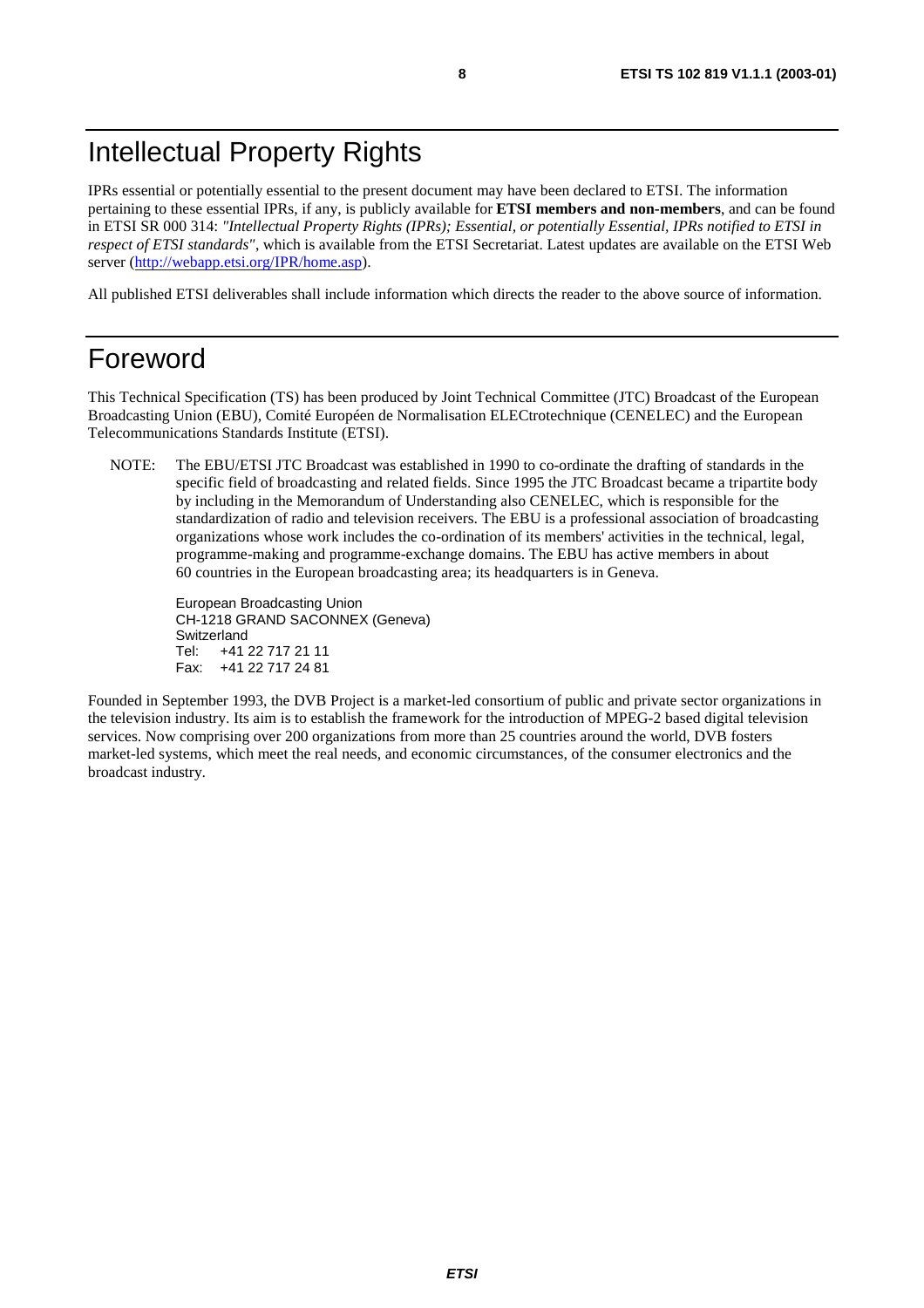### 1 Scope

The present document defines the GEM platform based on MHP [1]. GEM is applicable for specifications and standards based on the MHP APIs, content formats, and semantic guarantees.

The present document is firstly intended to be used by entities writing terminal specifications and/or standards based on MHP. Secondly it is intended for developers of applications that use the GEM functionality and APIs. The GEM specification aims to ensure interoperability between GEM applications and different implementations of platforms supporting GEM applications. This includes interoperability across different middleware specifications, e.g. MHP, OCAP 1.0 [4], and ARIB AE [A]. Implementers should consult the publisher of specifications which reference GEM regarding conformance.

NOTE: The present document defines the interfaces visible to applications. Application developers should not assume that any related interface is available unless it is specifically listed. Terminal standards or implementations may have other interfaces present.

One of the primary goals of the present document is to minimize the number of divergences between MHP and terminal specifications based on GEM, wherever practical. divergence is defined in clause 3.1. Where divergences are inescapable, the present document serves as a place to document and control the permitted divergences, so that they will be predictable to terminal manufacturers, broadcasters, and application authors.

## 2 References

The following documents contain provisions which, through reference in this text, constitute provisions of the present document.

- References are either specific (identified by date of publication and/or edition number or version number) or non-specific.
- For a specific reference, subsequent revisions do not apply.
- For a non-specific reference, the latest version applies.

Referenced documents which are not found to be publicly available in the expected location might be found at <http://docbox.etsi.org/Reference>.

- [1] ETSI TS 101 812: "Digital Video Broadcasting (DVB); Multimedia Home Platform (MHP) Specification 1.0.2".
- [2] ETSI TR 101 154 (V1.4.1): "Digital Video Broadcasting (DVB); Implementation guidelines for the use of MPEG-2 Systems, Video and Audio in satellite, cable and terrestrial broadcasting applications".
- [3] ETSI TS 102 812: "Digital Video Broadcasting (DVB); Multimedia Home Platform (MHP) Specification 1.1".
- [4] OCAP 1.0: "OpenCable Application Platform version 1.0".
- NOTE: [http://www.opencable.com/downloads/specs/OC-SP-OCAP1.0-I04-021028.pdf.](http://www.opencable.com/downloads/specs/OC-SP-OCAP1.0-I04-021028.pdf)
- [5] ISO 639 (all parts): "Codes for the representation of names of languages".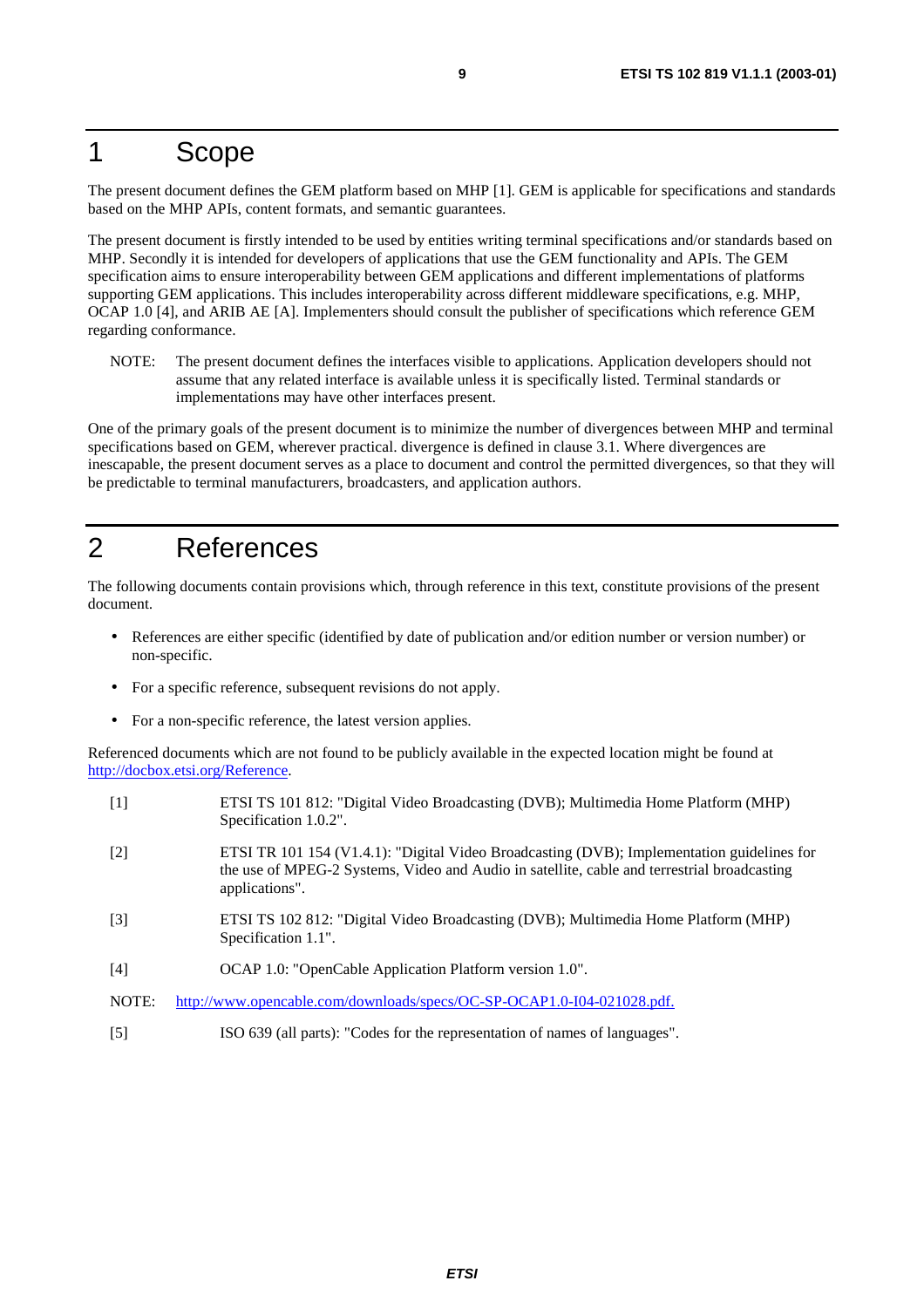## 3 Definitions and abbreviations

### 3.1 Definitions

#### 3.1.1 Definitions from MHP

MHP [1], clause 11.3 is included in the present document, with the following notes and modifications.

In the body of definitions only, the interpretations describedin clause 4.2 are to be applied.

#### 3.1.2 Definitions introduced by GEM

For the purposes of the present document, the following terms and definitions apply:

**divergence:** everything that violates an assertion in a specification and/or a conformance clause

NOTE: A divergence from the MHP specification is when a correctly written conformance test for an MHP specification assertion would fail.

**GEM application:** application that is written only to the interfaces and semantic guarantees defined in GEM

NOTE: A suitably signalled GEM application will run on an MHP terminal, or on any terminal that complies to a GEM terminal specification, e.g. on OCAP and the ARIB AE.

**functionally equivalent:** functionally equivalent requirement is one that specifies behaviour that performs substantially the same function with substantially the same behaviour as the original specification, as seen from an application's point of view

NOTE: There are several clauses within TS 102 819 that do not require literal conformance with the corresponding requirement in the underlying MHP specification, but allow for a compatible substitution.

**GEM terminal:** terminal or other device that conforms to a GEM Terminal Specification

NOTE: Examples of GEM terminals include an MHP terminal, an OCAP terminal (including the POD) and a terminal supporting the ARIB AE.

**GEM Terminal Specification:** specification that includes all normative and selected optional elements of its underlying GEM document, and provides additional specifications that describe functionally equivalent elements for each and every clause of the underlying GEM document where required

**standard definition:** MPEG-2 main level at main profile, as defined in TR 101 154

### 3.2 Abbreviations

For the purposes of the present document, the abbreviations defined in MHP [1] and the following apply:

| <b>AIT</b>   | <b>Application Information Table</b>         |
|--------------|----------------------------------------------|
| API          | <b>Application Programming Interface</b>     |
| CA.          | <b>Conditional Access</b>                    |
| <b>CLUT</b>  | Colour LookUp Table                          |
| <b>DSMCC</b> | Digital Storage Media Command and Control    |
| DVB-J        | DVB-Java                                     |
| <b>GEM</b>   | Globally Executable MHP                      |
| ID.          | <b>IDentifier</b>                            |
| <b>IP</b>    | Internet Protocol                            |
| <b>MHP</b>   | Multimedia Home Platform                     |
| <b>NPT</b>   | Normal Play Time                             |
| <b>NTSC</b>  | <b>National Television Systems Committer</b> |
| <b>OCAP</b>  | <b>OpenCable Applications Platform</b>       |
| POD          | Point Of Deployment                          |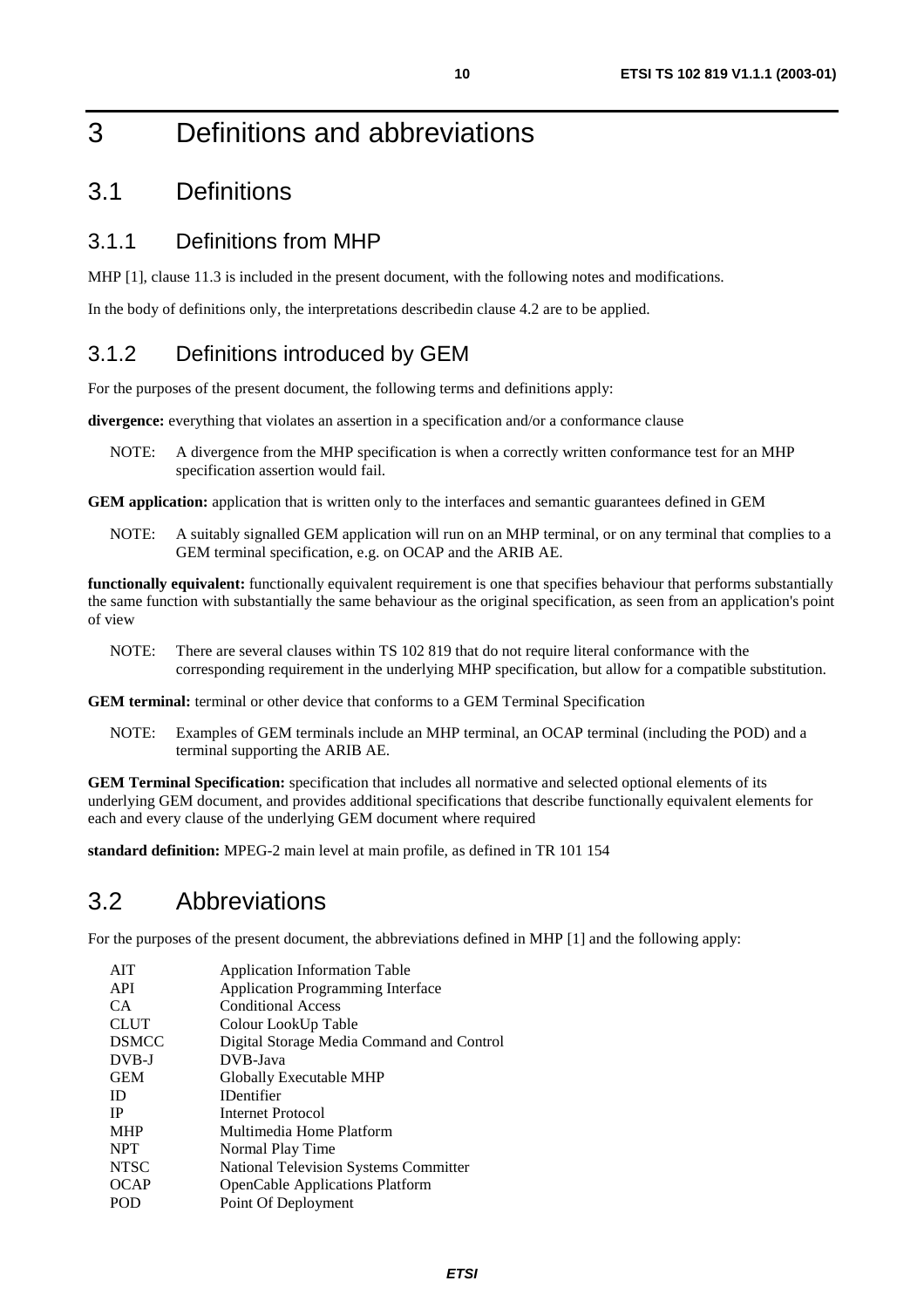| SІ         | Service Information                  |
|------------|--------------------------------------|
| <b>SSL</b> | Service Sockets Layer                |
| <b>TCP</b> | <b>Transmission Control Protocol</b> |
| <b>TLS</b> | <b>Transport Layer Security</b>      |
| <b>UDP</b> | User Datagram Protocol               |
| UTF8       | Universal Transformation Format 8    |
| XMI.       | eXtensible Markup Language           |

## 4 General considerations and conventions

### 4.1 General considerations

#### 4.1.1 Purpose

The GEM document is not intended, and should not be used, as a complete terminal specification. It is a framework upon which a GEM terminal specification can be created.

The Multimedia Home Platform (MHP) middleware standard defines a comprehensive platform that enables interactive television services to be deployed that are interoperable across any manufacturer's implementations of the standard. MHP is a comprehensive specification of a receiving device (an MHP terminal). MHP terminals receive digital video broadcasting services based on MPEG-2 standards for various transmission media including satellite, cable, terrestrial and microwave. The transport layer may be DVB-T, DVB-C, or DVB-S.

One element of the MHP standard is a description of the terminal facilities that can be exploited by applications that form a part of a broadcast service. These facilities may be exposed via APIs (Application Programming Interfaces); such APIs carry semantic guarantees. Similarly, receiver functionality can be exposed with a declarative content format that contains semantic guarantees. Another element of the MHP standard is the specification of the terminal hardware and signalling infrastructure that allows it to be connected to any DVB-T, DVB-C or DVB-S network.

In some regions, markets and/or networks, it is impractical to adopt DVB-T, DVB-C or DVB-S signalling. For example, in the United States, there is a significant investment in infrastructure that cannot be easily converted. In Japan, the terrestrial broadcasting standard, while very similar to DVB-T, is not the same, and contains elements that make the adoption of the full MHP standard for terminals impractical.

Despite these regional differences, it is desirable to be able to execute a GEM application as part of a service that is carried over different network infrastructure. Such interoperability can be achieved, as long as the middleware standard supports the same APIs and semantic guarantees.

The present document for the Global Execution of MHP services (GEM) defines the APIs, semantic guarantees, and content formats that can be relied upon in all interactive television standards and specifications that support globally-interoperable MHP applications. Any such specification based on GEM shall normatively reference the GEM specification in its entirety, and shall fulfil the normative requirements of GEM.

The present document does not provide a complete specification sufficient to implement a device. Additional normative elements are required.

#### 4.1.2 Format

The present document takes the form of a large number of normative references to the MHP specification. It does not invent new APIs or features; rather, it selects those portions of the MHP specification that define interfaces into terminal functionality. The GEM specification does not state how the receiver has to be built or what network infrastructure has to underlie the implementation; it is limited to specifying the behaviour and interfaces that globally interoperable applications may rely on.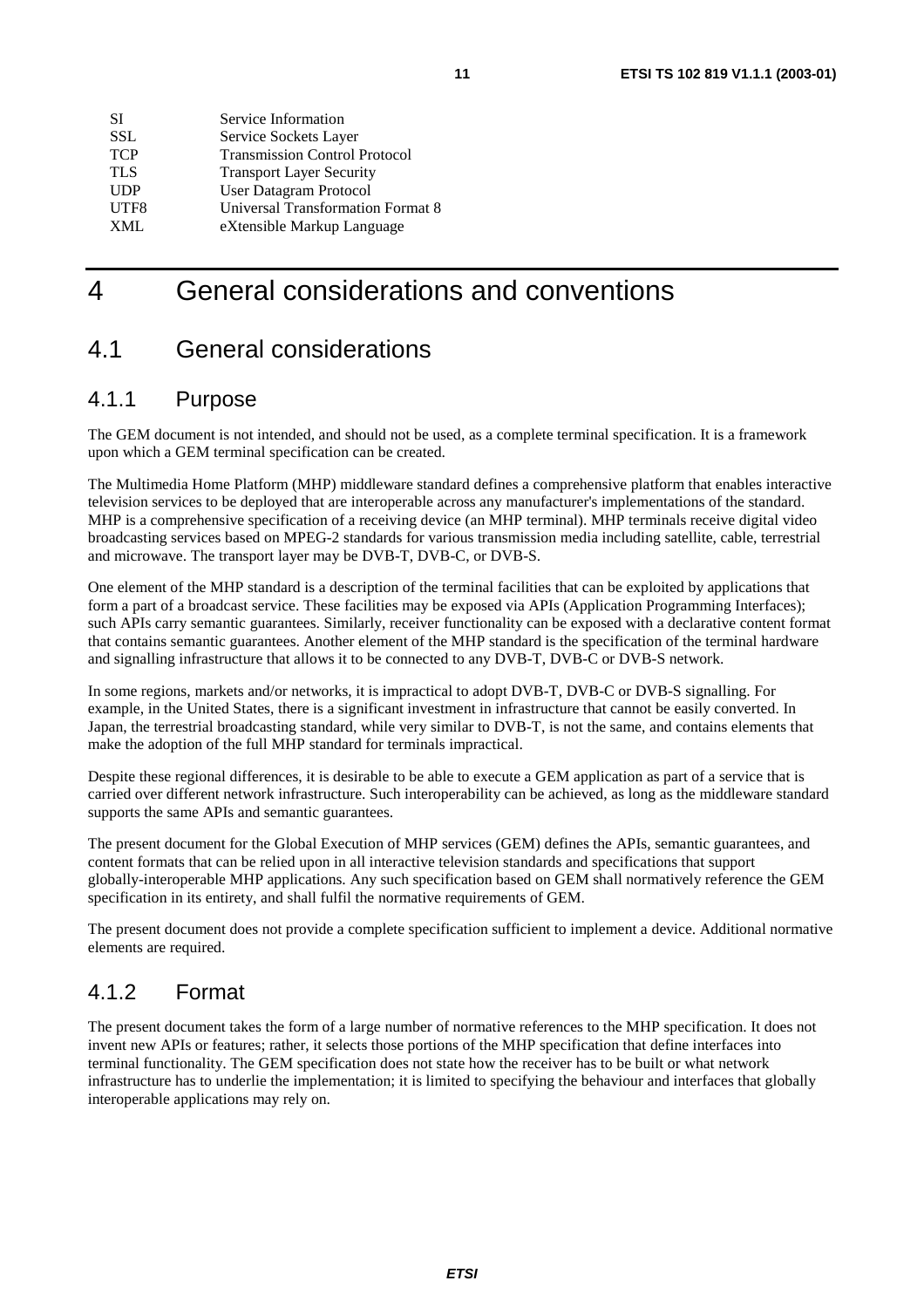This set of interfaces includes the vast majority of those that are defined in MHP. In certain rare cases, MHP contains APIs and/or other features that are inextricably tied to the specifics of the DVB network, e.g. the precise details of DVB service information. In these rare cases, it is impractical to require the behaviour specified by the MHP. In these cases, the appropriate elements of the MHP specification are explicitly called out as not being required by the GEM specification. In general, these features are not of interest to interoperable broadcast applications; they might be in MHP in support of other usage scenarios, such as an EPG provided by a network operator.

#### 4.1.3 Inclusion of MHP features

#### 4.1.3.1 Subsetting prohibited

Specifications that reference the present document has to include it in its entirety. It is prohibited to base any specification on the present document if the referencing document does not require all normative requirements of the present document.

#### 4.1.3.2 Supersetting permitted

If a GEM terminal specification wishes to include APIs, signalling or behaviours defined in MHP [1] that are not required by GEM, it may do so by referring directly to MHP [1].

#### 4.1.4 Addition of non-GEM interfaces

Terminal specifications based on GEM may add public interfaces, provided that they are added in a namespace that does not conflict with GEM. For example, OCAP 1.0 [4] defines extensions in the Java package org.ocap.

GEM terminal specifications and GEM terminals shall not require that such extension interfaces be called by GEM applications in order to enable behaviour that is normatively required by the present document.

#### 4.1.4.1 DVB-J enumerations

A GEM terminal specification shall not add new values to an enumeration that is returned from a method defined by the present document.

NOTE: For example, the interface org.dvb.net.rc.RCInterface defined in annex R introduces an enumeration that is returned by the method getType(). This enumeration includes the values TYPE\_CATV, TYPE\_DECT, etc. It is not permissible to attempt to subdivide one of these types by introducing new enumeration values in a different namespace. See also the example in annex W.

#### 4.1.5 Application areas

In this version of the GEM specification, the same application areas as MHP [1], clause 0.2 are considered.

#### 4.1.6 Profiles

The informative text in MHP [1], clause 0.3 describes the MHP approach to profiles. The profiles defined in the present document are modelled on a similar scheme.

#### 4.1.7 Full compliance with the present document

To be "fully compliant" with the present document, equipment shall also be fully compliant with any one of the following specifications.

- TS 101 812 [1] (MHP 1.0.X).
- TS 102 812 [3] (MHP 1.1.X).
- OCAP 1.0 [4].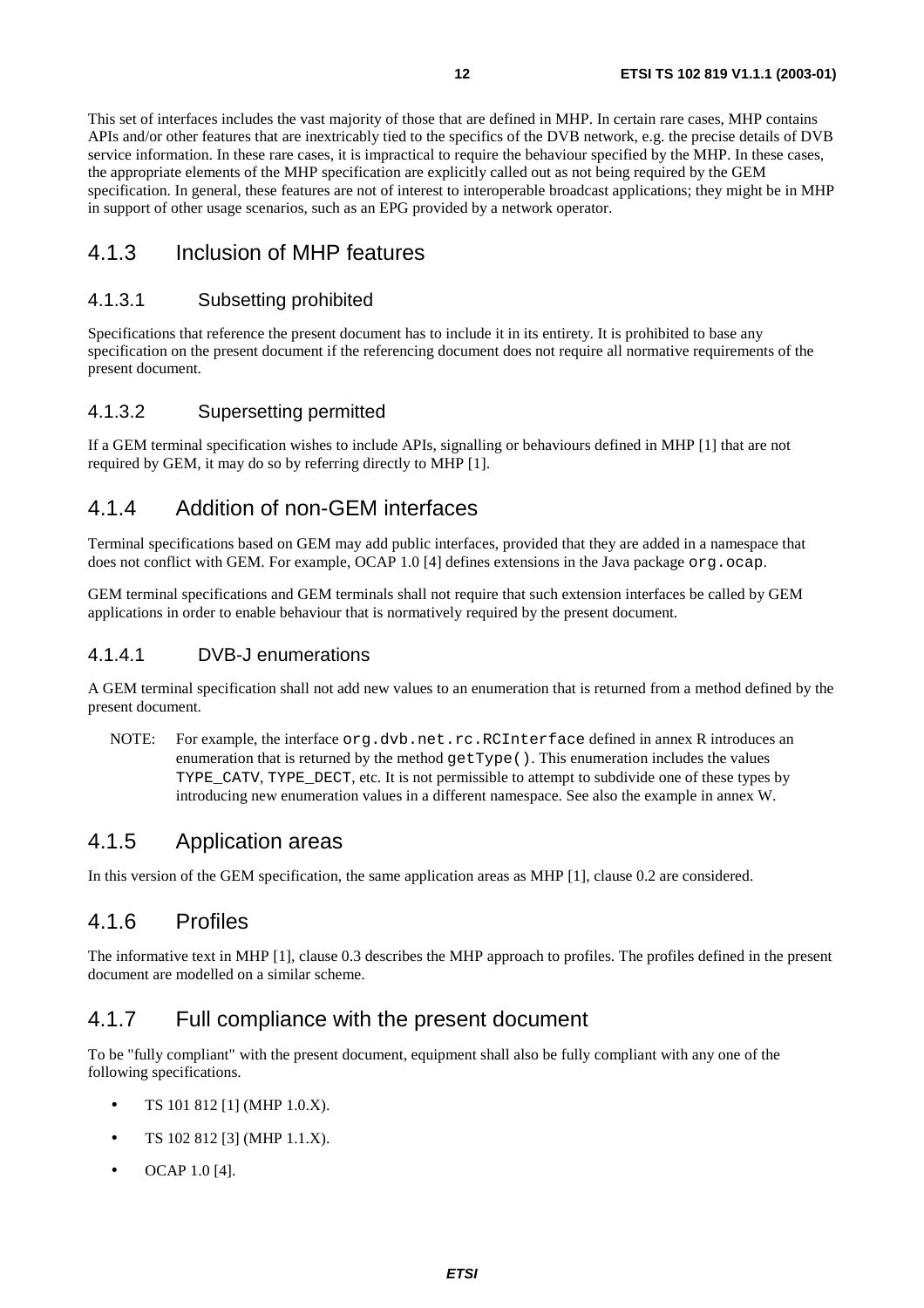For avoidance of doubt, equipment which is fully compliant with the entire present document apart from the above clause is not fully compliant with the present document.

### 4.2 Conventions

#### 4.2.1 References within the MHP specification

MHP [1] contains numerous internal references. In certain cases, a clause of the MHP specification that is referenced by GEM will refer to a clause of the MHP specification that is not referenced by GEM, or to a clause whose requirements are modified by GEM. In the preparation of the GEM document, every effort has been made to identify these internal references, and indicate where they do not apply or where they should be interpreted as referring to a corresponding clause of GEM.

In case of error, such internal MHP references should be interpreted as referring to the appropriate clause of GEM. That is, if GEM modifies or removes a normative requirement of MHP, for the purposes of GEM any references to that clause of the MHP specification should be interpreted as referring to the appropriate clause of GEM.

#### 4.2.2 Terminology in the MHP specification

#### 4.2.2.1 MHP

The present document makes numerous references to MHP [1]. When a clause of the MHP specification is referenced from GEM, for the purposes of GEM references to MHP are to be interpreted to apply to GEM, and to terminal specifications based on GEM. Similarly, "MHP implementations" and "MHP terminal" are to be interpreted as "implementations of terminal specifications based on MHP," etc. "MHP application" is to be interpreted as "GEM application."

#### 4.2.2.2 Resident navigator

MHP [1] uses the terms "navigator" and "resident navigator." It is noted that in terminal specifications based on GEM, it is permissible for some of the functions of the navigator to be delegated to an entity that is not part of the resident software of the terminal, e.g. the OCAP 1.0 [4] monitor application.

Downloaded or other resident applications that perform some of the policy decisions or functionality of the MHP navigator shall implement a policy that is consistent with the requirements of the present document.

#### 4.2.2.3 DVB service

For the purposes of the present document, references within MHP [1] to DVB services shall be interpreted as meaning any services that carry GEM applications.

#### 4.2.3 Inclusion of clauses of the MHP specification

Unless otherwise noted, inclusion of a chapter, annex or section of MHP [1] implies inclusion of all sub-sections.

## 5 Basic architecture

GEM does not mandate a basic architecture. Clause 5 of MHP [1] defines a basic architecture for MHP terminals. This is to be taken as an informative example of one possible architecture for terminal specifications based on GEM.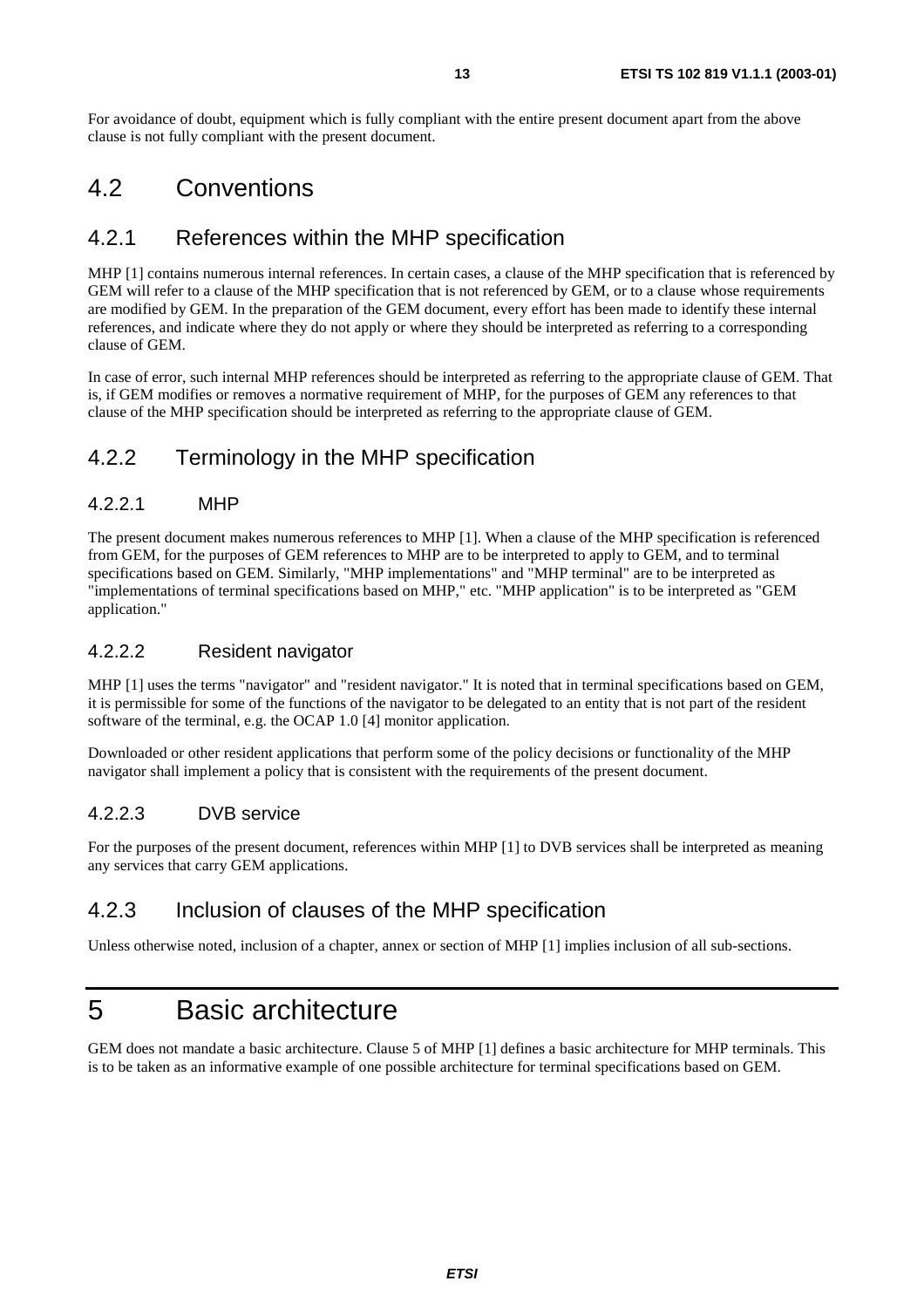## 6 Transport protocols

### 6.1 Introduction

In order to be able to talk to the external world, a GEM terminal has to communicate through different network types.

Broadcast only services are provided on systems consisting of a downstream channel from the Service Providers to Service consumers.

Interactive services are provided on systems consisting of a downstream channel together with interaction channels.

## 6.2 Broadcast channel protocols

This clause deals with DVB defined or referenced broadcast channel protocols. This clause does not consider other protocols and the APIs that would provide access to them.

Other protocols and their APIs are considered as extensions to the present document, see annex H.

NOTE 1: Figure 8 in MHP [1], clause 6.2 shows the broadcast channel protocol stack for MHP. As some of the protocols are not required by the present document, not all elements of this figure necessarily apply; however terminal specifications based on GEM will need to define functional equivalents for any optional protocols they do not use.

The full details of APIs that provide DVB-J applications with access to broadcast protocols are in clause 9.

NOTE 2: MHP [1], clause 6.2 has a normative requirement related to conditional access descrambling and the section filter API. This is not a requirement of GEM.

#### 6.2.1 MPEG-2 transport stream

MHP [1], clause 6.2.1 is included in the present document.

#### 6.2.2 MPEG-2 clauses

MHP [1], clause 6.2.2 is included in the present document.

#### 6.2.3 DSM-CC private data

MHP [1], clause 6.2.3 is included in the present document.

#### 6.2.4 DSM-CC data carousel

MHP [1], clause 6.2.4 is included in the present document.

#### 6.2.5 DSM-CC user-to-user object carousel

MHP [1], clause 6.2.5 is included in the present document, with the following notes and modifications. For this clause, sub-clauses are only included if this is explicitly indicated.

Terminal specifications based on GEM have to specify a signalling mechanism for the delivery of a hierarchical file system.

#### 6.2.5.1 DVB-J class files

MHP [1], clause 6.2.5.1 is included in the present document, with the following notes and modifications.

If the terminal specification does not use the BIOP::FileMessage structure, then the equivalent mechanism for delivering a file shall be used to deliver a "class" file, as described in of MHP [1], clause 6.2.5.1.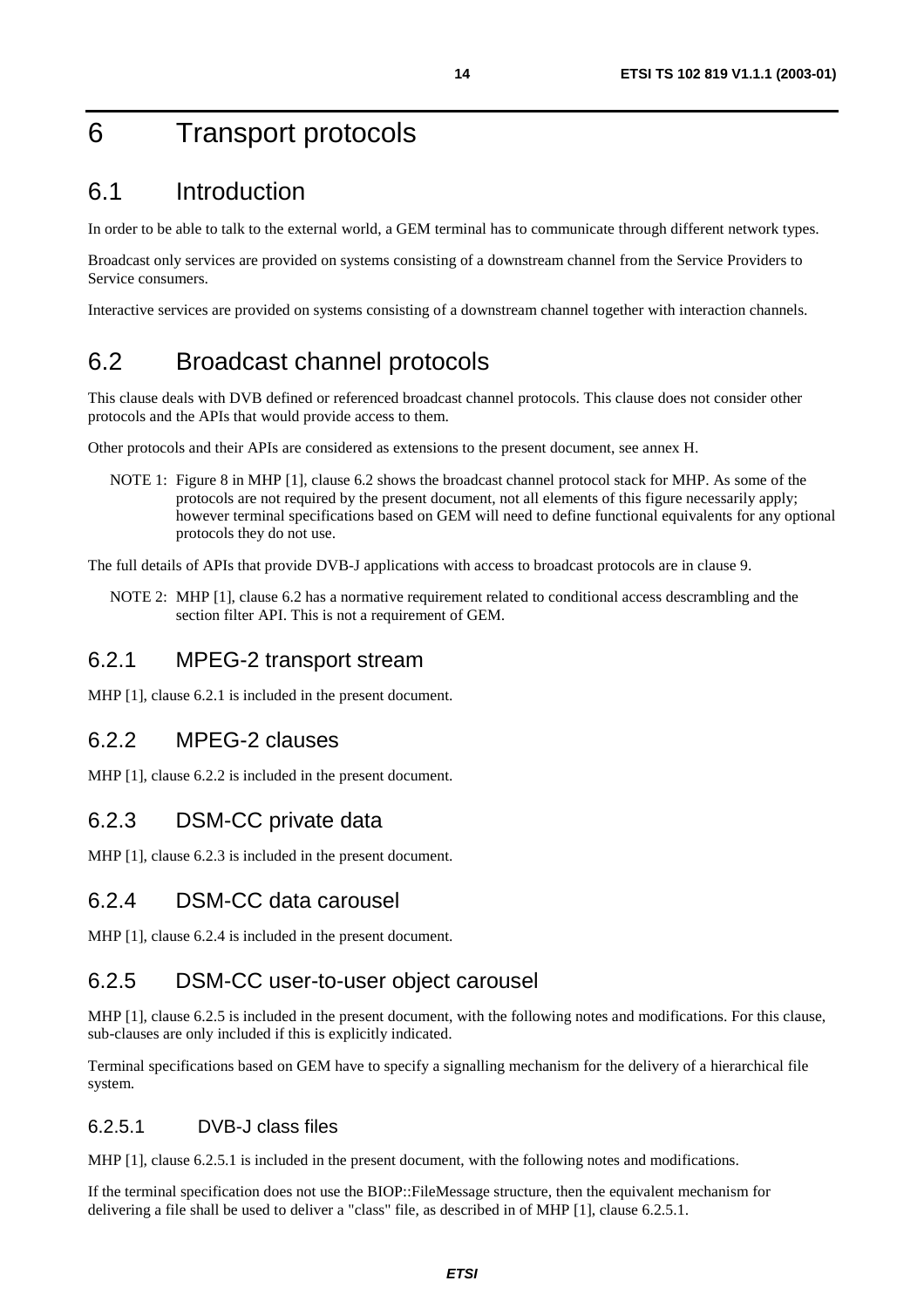#### 6.2.5.2 DVB-HTML document files

Void.

#### 6.2.5.3 Loss of carousel behaviour

MHP [1], clause 6.2.5.3 is included in the present document, with the following notes and modifications.

The conditions for permanent loss of a carousel may be specified differently from MHP in terminal specifications based on GEM, therefore the reference to MHP [1], clause B.2.11 need not necessarily apply. However, terminal specifications based on GEM shall specify conditions for permanent loss of a carousel. The present document does include MHP [1], clause 9.1, thus the conditions for temporary disconnection and reconnection of a carousel as defined in MHP [1], clause 9.1.5 do apply. Thus, the language in MHP [1], clause 6.2.5.3 following the first paragraph to apply to the present document.

#### 6.2.6 Protocol for delivery of IP multicast over the broadcast channel

MHP [1], clause 6.2.6 "DVB Multiprotocol Encapsulation" is included in the present document, with the following notes and modifications.

Use of this protocol is not required for terminal specifications based on GEM, however some mechanism for delivery of IP multicast over the broadcast channel if support for IP over the broadcast channel is supported. This feature is optional in all profiles of the present document.

### 6.2.7 Internet Protocol (IP)

MHP [1], clause 6.2.7 is included in the present document.

#### 6.2.8 User Datagram Protocol (UDP)

MHP [1], clause 6.2.8 is included in the present document.

### 6.2.9 DVB service information

MHP [1], clause 6.2.9 is *not* included in the present document, however, terminal specifications in GEM shall provide a mechanism for delivery of service information that is sufficient for the SI access mechanisms required by GEM.

### 6.3 Interaction channel protocols

MHP [1], clause 6.3 is included in the present document, with the following notes and modifications.

Unless explicitly noted below, the listed protocols are not mandated in any profile in the present document. Non-required protocols are included in the present document for informative purposes, and to provide definitions.

GEM terminals that support IP shall be compatible with Internet Protocol as defined in MHP [1], clause 6.3.2.

GEM terminals that support TCP shall be compatible with Transmission Control Protocol as defined in MHP [1], clause 6.3.3.

GEM terminals that support UDP shall be compatible with UDP as defined in MHP [1], clause 6.3.9.

## 7 Content formats

### 7.1 Static formats

MHP [1], clause 7.1 is included in the present document.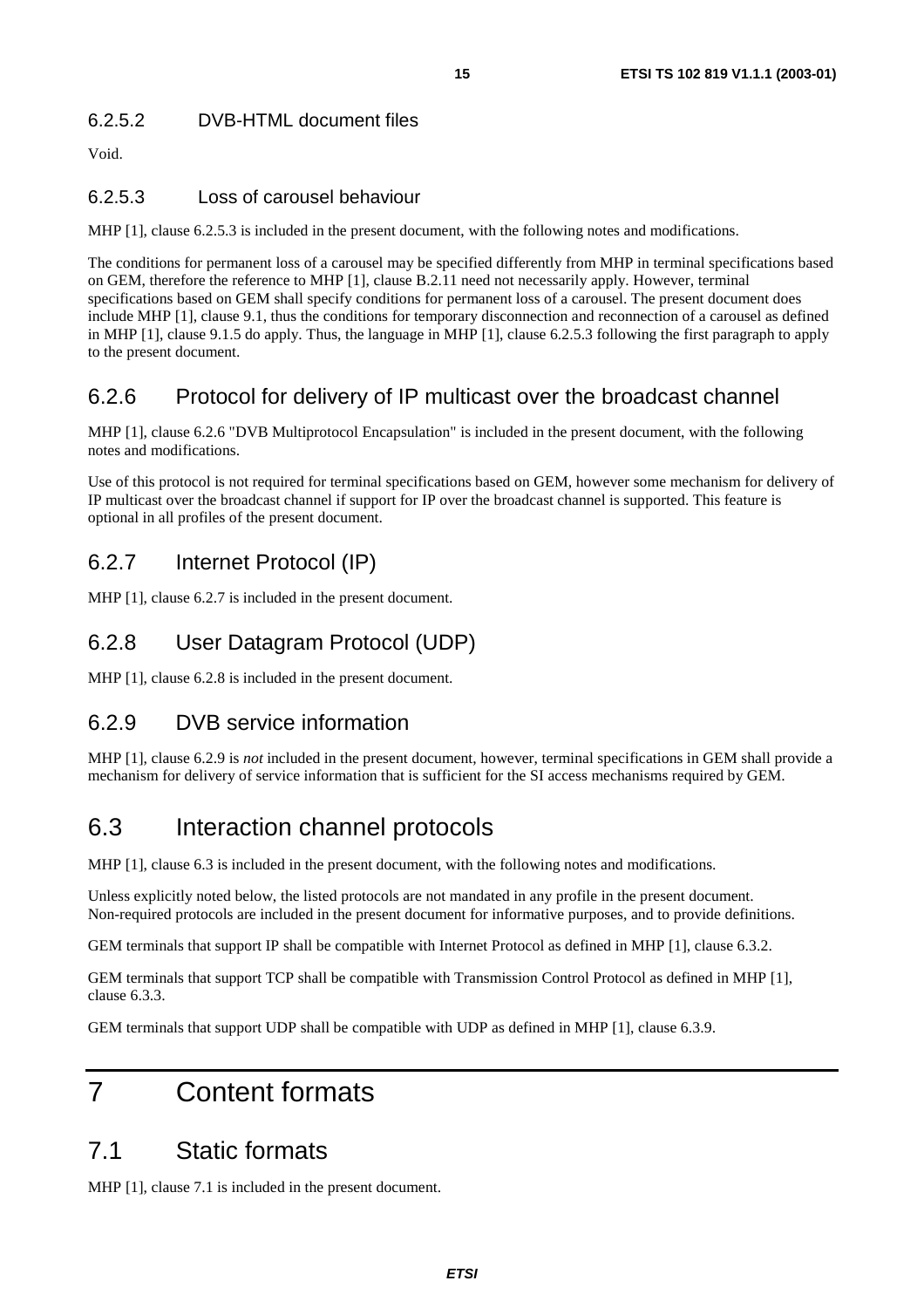## 7.2 Broadcast streaming formats

#### 7.2.1 Audio

At least one format for streaming audio has to be specified in a GEM terminal specification.

### 7.2.2 Video

At least one format for delivering standard definition streaming video has to be specified in a GEM terminal specification.

#### 7.2.3 Subtitles

Support for DVB subtitles as specified in MHP [1], clause 7.2.3 is optional in the present document.

NOTE: OCAP 1.0 [4] does not include support for subtitles. It does include US closed-captioning which is somewhat similar, but has different regulatory requirements and usage models.

## 7.3 Resident fonts

MHP [1], clause 7.3 is included in the present document.

## 7.4 Downloadable fonts

MHP [1], clause 7.4 is included in the present document.

## 7.5 Colour representation

MHP [1], clause 7.5 is included in the present document.

## 7.6 MIME types

MHP [1], clause 11.5 is included in the present document, with the following notes and modifications.

NOTE: The entries for "image/dvb.subtitle", "text/dvb.subtitle", "text/dvb.teletext" and "multipart/dvb.service" refer to content types for which support is not required by the present document.

## 8 DVB-HTML

The GEM specification provides the basic definitions needed for integration of DVB-HTML applications into a subsequent version of GEM:

- Definition of the term "DVB-HTML application," from MHP [1], clause 3.1.
- A framework of requirements on the signalling of applications that can be extended to support DVB-HTML in the future.

A definition of the content and application format from the HTML family is not in this version of the present document.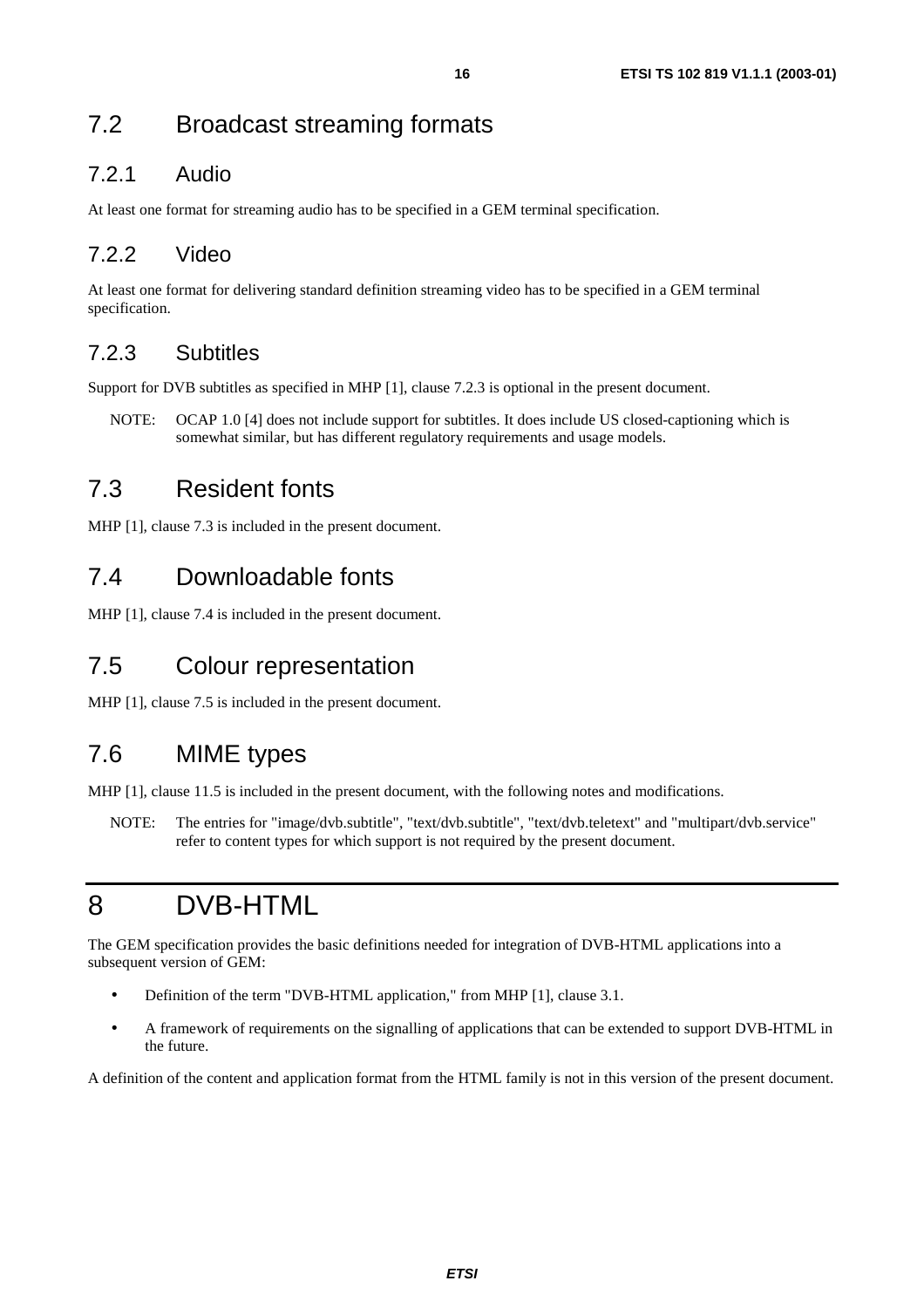## 9 Application model

## 9.1 Broadcast GEM applications

MHP [1], clause 9.1 is included in the present document, with the following notes and modifications.

In this clause, the terms "AIT" and "application descriptor" are to be interpreted as referring to the application description defined in clause 10.4. The term "DVB service" is to be interpreted as meaning "service." Additionally, attention is drawn to the general rules in clause 4.2.

Support for host control tune requests is not mandatory in the present document, thus the language in the first paragraph of clause 9.1.1 relating to these tune requests only applies if such control is present in the terminal specification.

In clause 9.1.5, the reference to MHP [1], clause 6.2.5.3 is to be interpreted as referring to clause 6.2.5.3. The language at the end of MHP [1], clause 9.1.5 relating to the PMT information only applies to terminal specifications that feature this signalling.

## 9.2 DVB-J model

MHP [1], clause 9.2 is included in the present document, with the following notes and modifications.

The reference to the application\_control\_code parameter of the AIT in MHP [1], clause 9.2.3.2 is to be interpreted as referring to the application\_control\_code defined in clause 10.4.

### 9.3 DVB-HTML model

MHP [1], clause 9.3 is included in the present document, with the following notes and modifications.

In MHP [1], clause 9.3.2.2, the reference to clause 10 pertaining to the signalling of an HTML application does not apply. An abstract model for the signalling of an HTML application will be defined in a future version of the present document. All references to signalling in clauses 9.3.2.2 and 9.3.2.3 are to be read as referring to this abstract model.

### 9.4 Inter-application resource management

MHP [1], clause 9.4 is included in the present document, with the following notes and modifications.

The reference to the application priority field in the application descriptor is to be interpreted as referring to the application\_priority defined in clause 10.4.

Some downloaded resident applications specified as extensions to the present document may perform some of the functions of the MHP navigator, e.g. the monitor application defined OCAP 1.0 [4]. In this case, such downloaded software has to implement a policy that is consistent with the requirements of the present document, e.g., MHP [1], clause 9.4.

## 10 Application signalling

### 10.1 Introduction

This clause covers the following topics:

- Identification and launching of applications associated with a service.
- Requirements on the signalling that enables a broadcast to manage the lifecycle of applications.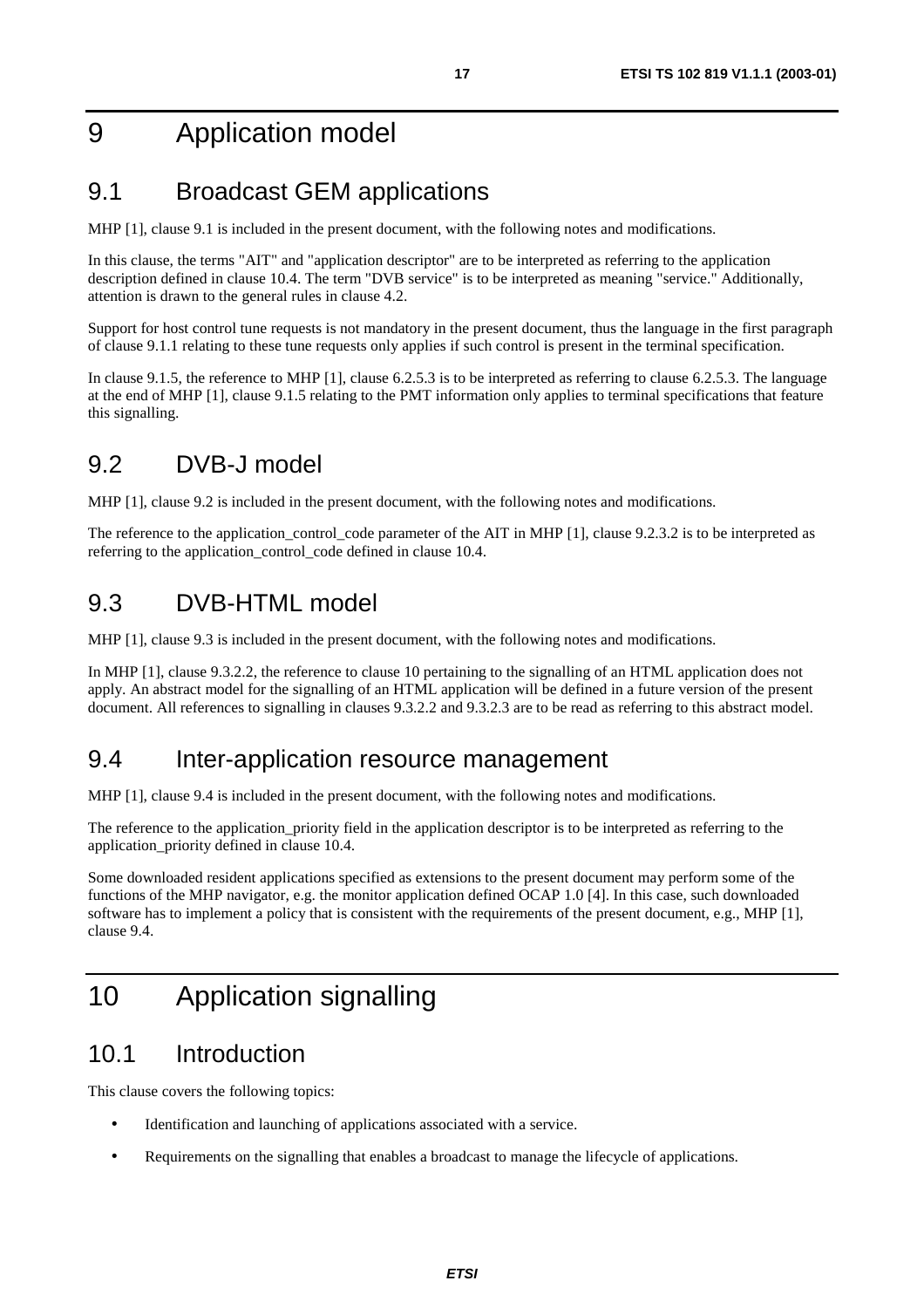MHP [1] contains a model of signalling that fulfils the requirements of GEM, but other signalling is possible. Broadly speaking, GEM places requirements on both the format of an application and requirements underlying its signalling. GEM does not, however, define the signalling that has to be used or the packaging of applications; this is left for GEM-based specifications to define.

#### 10.1.1 Summary of requirements on common signalling

The minimum signalling requirements for any GEM application are summarized as follows:

- Some form of Application Description 10.4 with information sufficient to:
	- identify the source of the application code and other assets;
	- identify the application's application ID and organization ID;
	- identify the name of the application.

#### 10.1.2 Summary of additional signalling for DVB-J applications

The minimum additional signalling requirements for DVB-J applications are summarized as follows:

- A DVB-J Specific Application Description 10.5 with information sufficient to:
	- signal parameters to the application;
	- indicate the initial class of the application.

### 10.2 Program specific information

A service carrying GEM applications has to contain information sufficient to locate the following:

- the Application Description 10.4 for each application in the service;
- the source of the application code and data.

### 10.3 Locators within an application description

Some fields of the application description contain locators, e.g. locators to a directory containing certain kinds of files. These locators can be to any transport defined within a GEM terminal specification, e.g. they can be locators to an object carousel, part of a data carousel, an http URL, etc. GEM does not mandate any particular transport. It does, however, require at least one transport that is capable of carrying the information needed to launch applications. This transport has to be capable of carrying files, or directory hierarchies containing files. The ability to list the contents of a directory is optional.

### 10.4 Application description

The Application Description provides full information on an application, its parameterization, the required activation state of it etc. Specifications based on GEM have to permit the signalling of multiple applications per service, without any arbitrary upper bound less than 255.

Data in the Application Description allows the broadcaster to request that the GEM terminal change the activation state of an application.

MHP [1], clause 10.4 defines an Application Information Table that fulfils this requirement.

#### 10.4.1 Application description transmission and monitoring

It shall be possible to arrange for signalling such that the maximum time interval between the moment the application description is updated and the moment the new version is detected by the terminal will be no more than 30 s.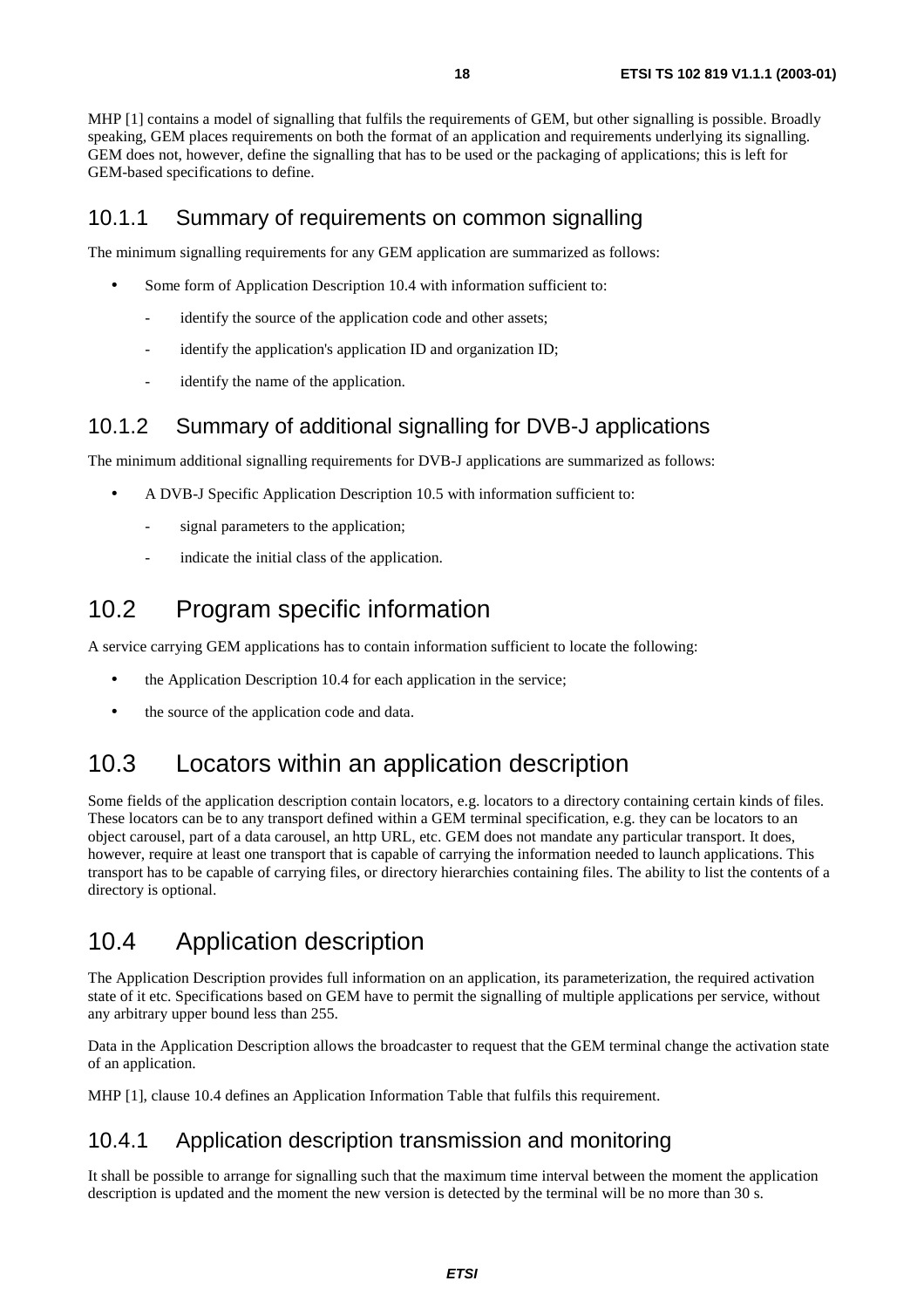#### 10.4.2 Visibility of application description

If an application tunes away from a transport stream where its signalling is carried without selecting a new service, it shall be permitted to continue running even if the application description is no longer available to the GEM terminal. For example, MHP [1], clause 10.4.4 defines behaviour consistent with this requirement.

#### 10.4.3 Content of the application description

The Application Description describes applications and their associated information. It has to contain information sufficient to derive the following:

| <b>Function</b>                | <b>Type</b>             |
|--------------------------------|-------------------------|
| application_type               | enumeration             |
| organization_id                | 32 bit unsigned integer |
| application_id                 | 16 bit unsigned integer |
| application_control_code       | enumeration             |
| application_profiles_count     | 4 bit unsigned integer  |
| for $(i=0; i {$                |                         |
| application_profile            | 16 bit unsigned integer |
| version.major                  | 8 bit unsigned integer  |
| version.minor                  | 8 bit unsigned integer  |
| version.micro                  | 8 bit unsigned integer  |
|                                |                         |
| service_bound_flag             | boolean                 |
| visibility                     | lenumeration            |
| application_priority           | 8 bit unsigned integer  |
| application_name               | String                  |
| application_icon_locator_count | unsigned integer        |
| for $(i=0; i {$                |                         |
| application_icon_locator       | _ocator                 |
| application_icon_flags         | 16 bit unsigned integer |
|                                |                         |

#### **Table 1: Application description**

**application** type: Identifies the type of application. Specifications based on GEM shall provide a mechanism for indicating those application types defined in MHP [1], clause 10.4.6, e.g. DVB-J and DVB-HTML.

**organization\_id:** An organization\_id, as defined in MHP [1], clause 10.5.1 under organization\_id. In GEM, inclusion of this value in the "leaf" certificate of an authenticated application is required, as it is in MHP.

**application id:** An application id, as defined in MHP [1], clause 10.5.1 under application id.

**application\_control\_code:** An application control code, as defined in MHP [1], clause 10.6.2.1. Support for the REMOTE application type is not required, but may optionally be present in terminal specifications based on GEM.

**application profile:** Information sufficient to derive the MHP profile on which this application could execute, as defined in MHP [1], clause 10.7.3.

**application** profiles count: The number of application profiles signalled for this application.

**version.major:** The major sub-field of the profile version number, as defined in MHP [1], clause 10.7.3.

**version.minor:** The minor sub-field of the profile version number, as defined in MHP [1], clause 10.7.3.

**version.micro:** The micro sub-field of the profile version number, as defined in MHP [1], clause 10.7.3.

The four fields above indicate the minimum MHP profile on which an application will run. For example, an application that relies on the guarantees of GEM 1.0 would run on an appropriate profile of MHP 1.0.2. The underlying signalling of the application has to indicate the minimum profile that the application requires in a way that can be mapped to MHP profiles and the MHP version number.

**service\_bound\_flag:** A service bound flag, as defined in MHP [1], clause 10.7.3. Terminal specifications based on GEM are required to support the MHP semantics of this field.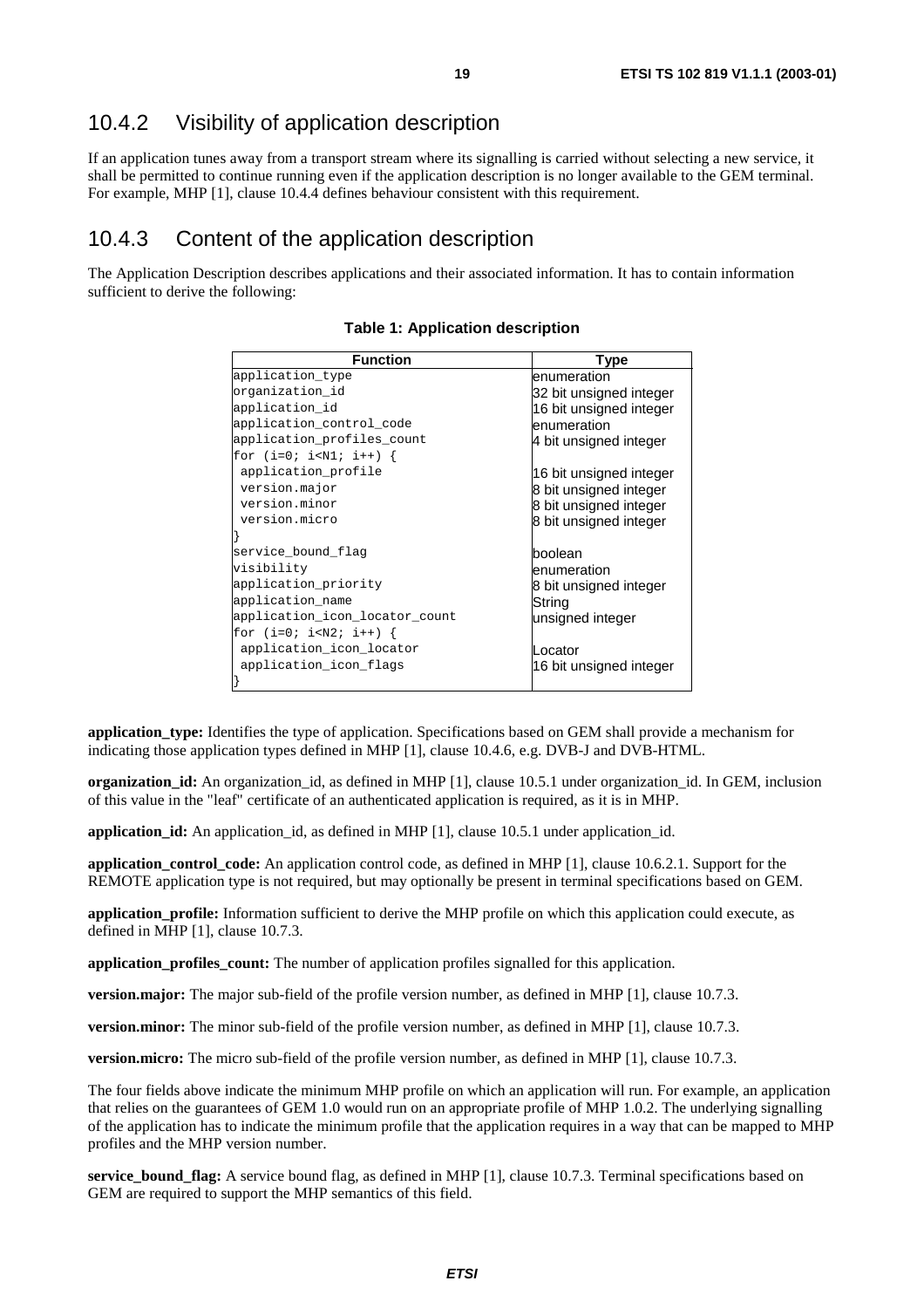**visibility:** A visibility field, as defined in MHP [1], clause 10.7.3.

**application\_priority:** An application priority, as defined in MHP [1] 10.7.3. Terminal specifications based on GEM have to support at least 32 priority levels, with the semantics spelled out in MHP's definition of this value.

**application name:** A string that names the application in a way meant to be informative to the user. The signalling shall support strings whose UTF8 encoding is up to 128 bytes, not including any termination character. It is permissible to signal more than one application name, e.g. the application name could be given in several different languages, with a method for determining which one is to be presented to the user, as is done in MHP. In all cases, it shall be possible to associate an ISO 639 [5] language code with each application name. It shall be possible to signal any string that can be represented with UTF8.

**application icon locator count:** The number of application icon locators associated with this application. Signalling to support values of 0 and 1 shall be present. Terminal specifications based on GEM may support any number of application icon locators.

**application\_icon\_locator:** Information sufficient to derive a locator to a directory containing application icons. The application icons shall be in files in the directory indicated by this locator, in the format specified in MHP [1], clause 10.7.4.2.

**application icon flags:** Flags describing the icon files in the directory identified by the application icon locator, in the format specified in MHP [1], clause 10.7.4.

#### 10.4.4 Applications from previously selected services

If an application with a service\_bound\_flag of 0 is running when a service selection is performed, it shall continue to run in a newly selected service if the same application is signalled in the new service. To efficiently support this feature on services that do not contain the application code, it may be desirable to have signalling equivalent to that described in MHP [1], clause 10.7.5.

### 10.5 DVB-J specific application description

#### 10.5.1 General

Additional signalling specific to DVB-J applications has to be present in terminal specifications based on GEM.

#### 10.5.2 Content of DVB-J application description

For each application description that refers to a DVB-J application, it has to be possible to signal information sufficient to derive the following:

| <b>Function</b>              | Type    |
|------------------------------|---------|
| for $(i=0; i {$              |         |
| dvbj_app_parameter           | String  |
|                              |         |
| base directory               | Locator |
| for $(i=0; i {$              |         |
| classpath element (optional) | Locator |
|                              |         |
| initial class name           | String  |

#### **Table 2: DVB-J application description**

**dvbj\_app\_parameter:** A string that is passed to the application as parameters. The signalling shall support parameter strings such that a minimum total length of 240 bytes can be supported. The length is calculated as the sum of  $(1 +$  the sum of  $(1 + \text{length}(dvb) \text{\_app\_parameter})$  where the length of a parameter is the length of that parameter string encoded in UTF8, with no termination character. It shall be possible to signal any string that can be represented with UTF8.

NOTE: MHP [1] exceeds this requirement somewhat; see MHP [1], clause 10.9.1.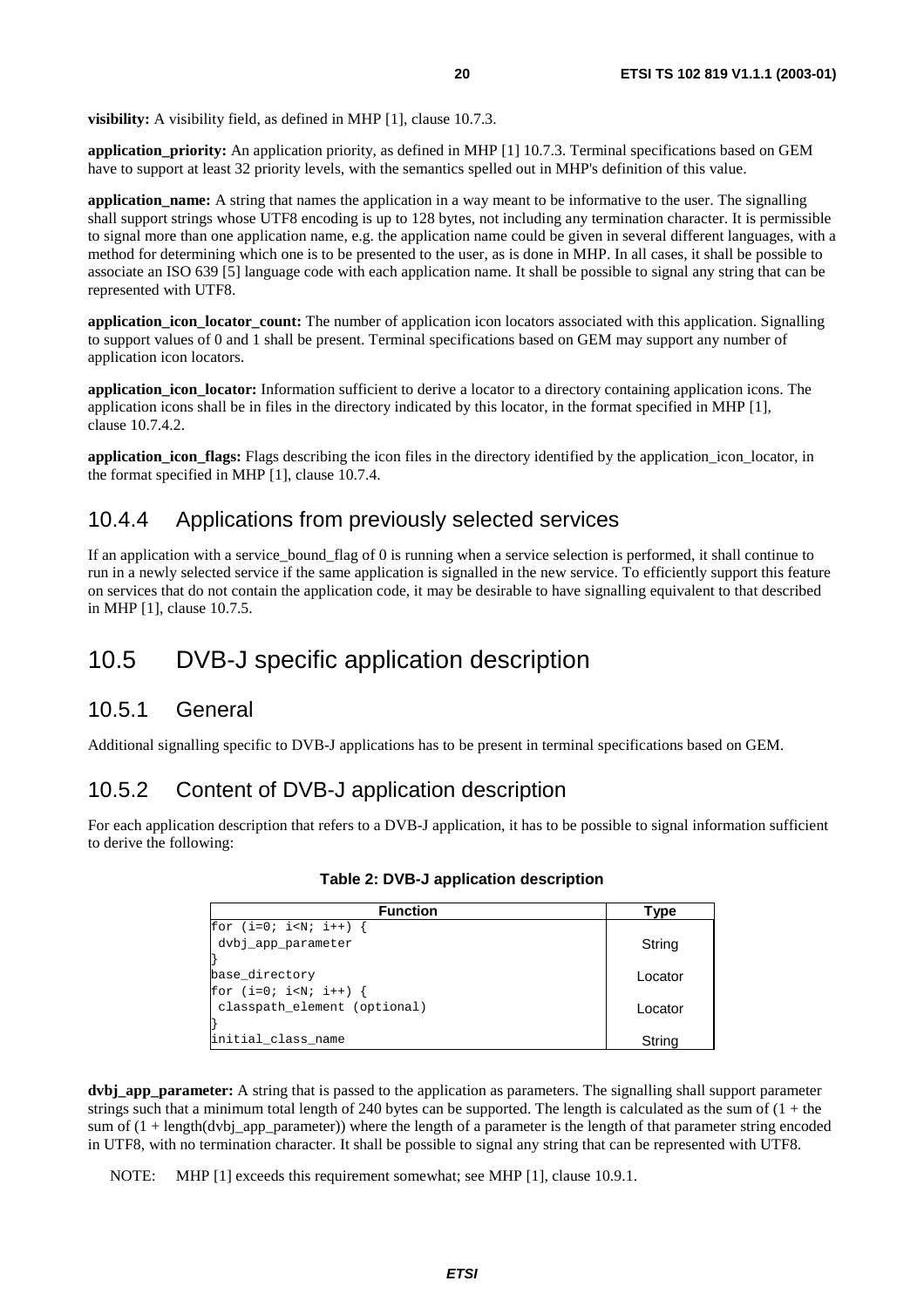**initial class name:** The fully-qualified name of the initial class of this application. This class has to implement the Xlet interface. The signalling has to support UTF8 encoding up to 80 bytes, not including any termination character. It shall be possible to signal any string that can be represented with UTF8.

**base** directory: A locator specifying a directory. This directory is used as a base directory for relative path names. This base directory is automatically considered to form the first directory in the class path (after the path to the system's classes).

**classpath** element: GEM-based terminal specification may include optional signalling to indicate a list of other locators to be added to an application's class path. For example, MHP [1], clause 10.9.2 defines the classpath\_extension for this purpose. If support for this is included in a terminal specification, there may be restrictions placed on these locators, e.g. that they represent sub-directories of the base\_directory.

## 11 DVB-J platform

### 11.1 The virtual machine

MHP [1], clause 11.1 is included in the present document.

### 11.2 General issues

MHP [1], clause 11.2 is included in the present document.

## 11.3 Fundamental DVB-J APIs

MHP [1], clause 11.3 is included in the present document, with the following notes and modifications.

NOTE 1: MHP [1], clause 11.3.1.1 bullet point g does apply to the present document. Thus, all terminal specifications based on GEM require support for the system property "dvb.persistent.root".

MHP [1], clause 11.3.1.6 includes a definition for the behaviour of URL. getContent (). Part of this definition is a priority for the data type of the URL, including the content type descriptor in an object carousel. If a GEM terminal specification does not include support for an object carousel, this requirement obviously would not apply; however, if the equivalent signalling contains data type information, it is recommended that it be given the same priority as the content type descriptor is given in MHP.

MHP [1], clause 11.3.2.1 contains a reference to the class org.davic.net.dvb.DVBLocator. This class is not required by GEM. This is to be interpreted as allowing a valid locator as described, where that locator is formed as described below.

The present document does not require a particular text encoding for locators, however terminal specifications are required to define such a text encoding. The entities for which a text encoding is required are specified in clause 14.8.

Where a locator text encoding is required, a locator may be constructed from the text representation using the factory method defined in the class javax.tv.locator.LocatorFactory.

NOTE 2: Portable GEM applications should not contain hard-coded text representations for locators, as it is likely that the locators will vary across networks. If an application needs to be signalled with values for locators, they can be passed in as Xlet arguments, or put in a small text file that is read from the carousel.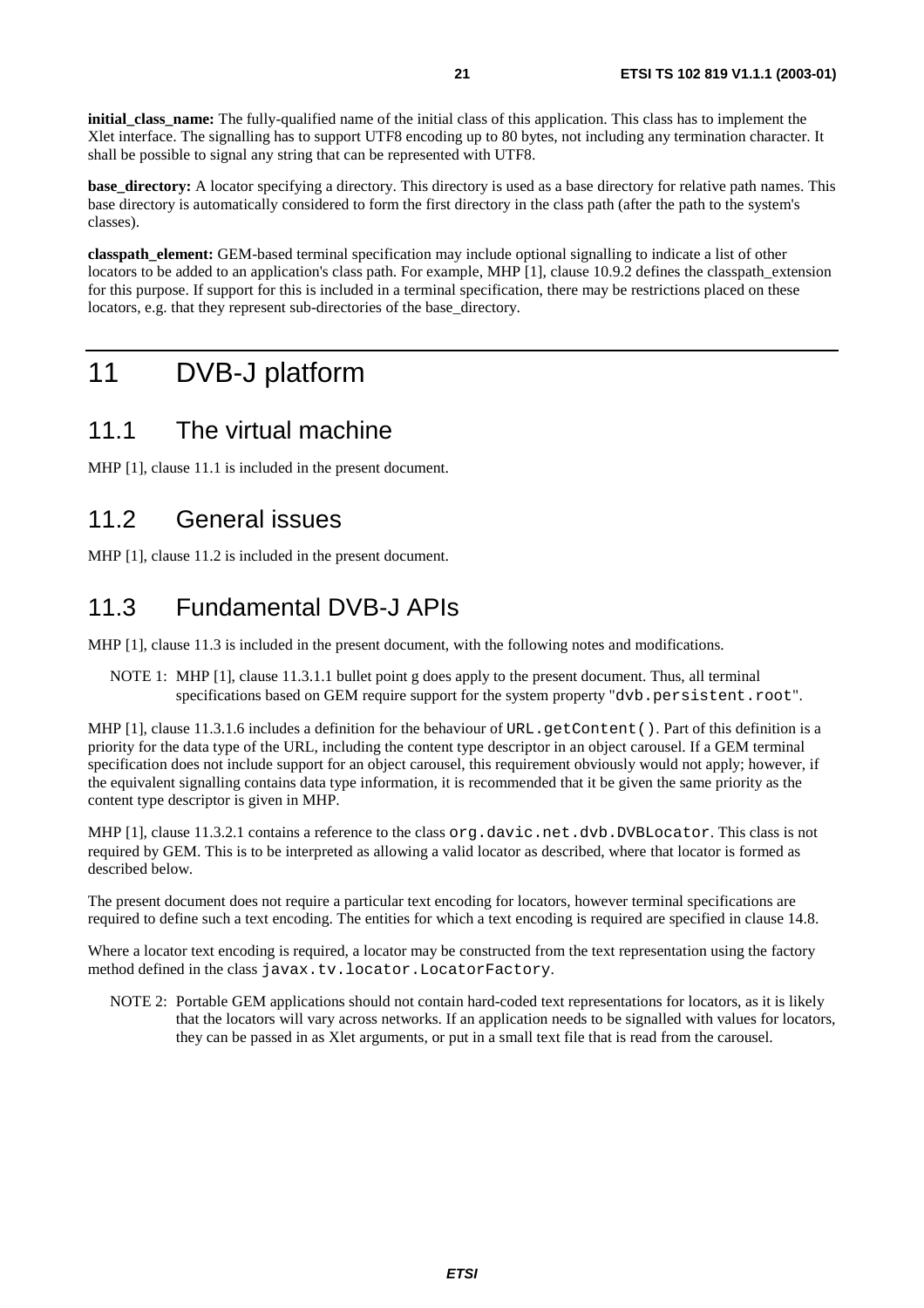#### 11.4 Presentation APIs

MHP [1], clause 11.4 is included in the present document, with the following notes and modifications.

- NOTE 1: As a consequence of clause 4.1.4, the requirements of MHP [1], clause 11.4.1.4 are required of all GEM-based terminal specifications; as a further consequence, terminal specifications based on GEM shall not define extensions that have to be invoked by applications in order to obtain the behaviour mandated by the present document.
- NOTE 2: MHP [1], clause 11.4.1.4 contains a requirement that applications cover at least 3% of the visible area on the screen under certain circumstances. Obviously, the pixel values given only apply to systems with the standard definition resolution required by MHP; on other systems, the 3% requirement applies, but results in different pixel values.

The last paragraph of MHP [1], clause 11.4.2.2 places a requirement on the handling of DVBLocators. As DVBLocator is not required by the present document, this paragraph does not apply. Instead, the present document requires that any information in a locator beyond that identifying a service (e.g. the time of a specific program event) is to be ignored by JMF players. See also clause 14.8.

MHP [1], clause 11.4.2.5.1 requires the following classes:

- org.davic.media.SubtitlingLanguageControl
- org.dvb.media.SubtitlingEventControl
- org.dvb.media.SubtitleAvailableEvent
- org.dvb.media.SubtitleListener
- org.dvb.media.SubtitleNotAvailableEvent
- org.dvb.media.SubtitleNotSelectedEvent
- org.dvb.media.SubtitleSelectedEvent
- org.dvb.media.CAStopEvent
- org.dvb.media.CAException

These classes are not required to be present by the present document.

MHP [1], clauses 11.4.2.5.4 and 11.4.2.5.5 refer to classes not required by the present document. These references are not a part of the present document.

MHP [1], clause 11.4.2.7 refers to the component tags of a locator. For the purposes of GEM, this is to be interpreted as meaning the description of the required components in a locator.

#### 11.5 Data access APIs

MHP [1], clause 11.5 is included in the present document, with the following notes and modifications.

The reference to annex P in MHP [1], clause 11.5.1 is to be read as referring to annex P of the present document.

The reference to annex R in MHP [1], clause 11.5.5 is to be read as referring to annex R of the present document.

#### 11.6 Service information and selection APIs

#### 11.6.1 DVB service information API

The DVB specific SI API is **not** required in the present document. Thus, MHP [1], clause 11.6.1 is not considered to be included in the present document.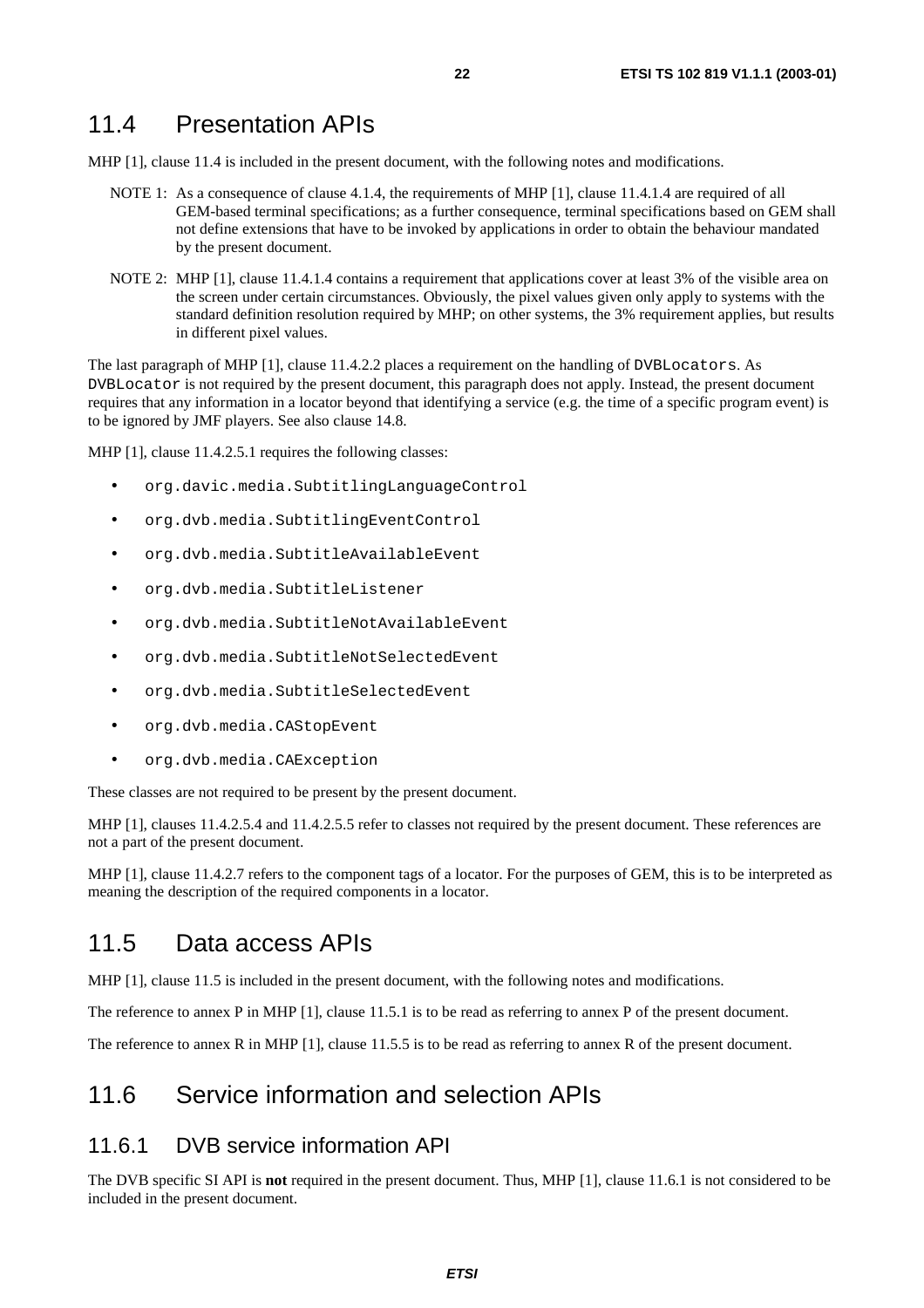#### 11.6.2 Service selection API

MHP [1], clause 11.6.2 is included in the present document.

### 11.6.3 Tuning API

MHP [1], clause 11.6.3 is included in the present document, with the following notes and modifications.

The reference to the DvbLocator class does not apply to the present document. The reference to MHP [1], clause 1.7.6 is to be read as referring to clause 11.7.6.

#### 11.6.4 Conditional access API

The present document does not require a conditional access subsystem, nor does it place requirements on one if it is present. Thus, MHP [1], clause 11.6.4 is not included in the present document.

#### 11.6.5 Protocol independent SI API

MHP [1], clause 11.6.5 is included in the present document, with the following notes and modifications.

The mapping of the protocol independent SI API onto the underlying SI protocol is not defined in the present document. Thus, the reference to MHP [1], annex O does not apply. However, GEM terminal specification has to provide a mapping of the protocol independent SI API onto their SI signalling.

## 11.7 Common infrastructure APIs

#### 11.7.1 APIs to support DVB-J application lifecycle

MHP [1], clause 11.7.1 is included in the present document, with the following notes and modifications.

NOTE: The xlet properties "dvb.org.id", "dvb.app.id" and "dvb.caller.parameters" have to be supported.

In MHP [1], clause 11.7.1.1, the reference to the DVB-J application descriptor is to be interpreted as referring to "Content of DVB-J application description". The text requiring that a specific text encoding be used does not apply to the present document.

### 11.7.2 Application discovery and launching APIs

This API is formed of the org.dvb.application package defined in annex P.

NOTE 1: This is the same API as in MHP [1].

The following properties are defined for use with the method AppAttributes.getProperty:

#### **Table 3: Application attribute properties**

| Property name (see note)       | Return                                                                    |
|--------------------------------|---------------------------------------------------------------------------|
| dvb.j.location.base            | Returns String containing base_directory from the DVB-J application       |
|                                | description.                                                              |
|                                | Returns String[] derived from classpath_element from the DVB-J            |
| dvb.j.location.cpath.extension | application description with each array entry corresponding to a pathname |
|                                | lentry as defined for classpath_element.                                  |
| NOTE:                          | Property names beginning "dvb." are reserved for future use.              |

NOTE 2: The property dvb.transport.oc.component.tag is not required by the present document.

The following table defines the source of the information which shall be used for methods returning information from entries in the application database for an application signalled in an application description.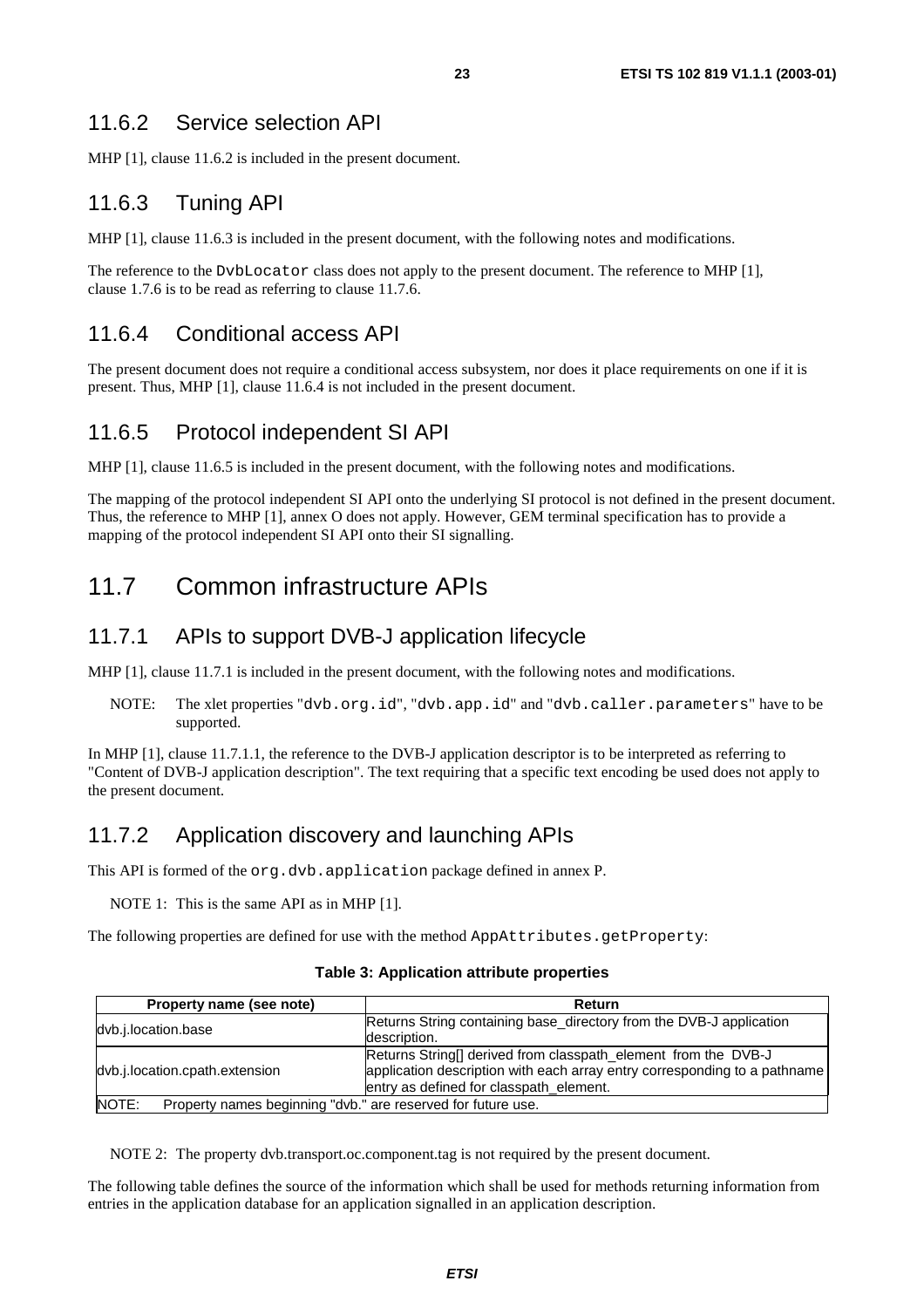| <b>Method</b>               | <b>Information source</b>                                                                                                                                                                                                                                              |
|-----------------------------|------------------------------------------------------------------------------------------------------------------------------------------------------------------------------------------------------------------------------------------------------------------------|
| getName()                   | One of the names that can be found in the application_name of the<br>Application description.                                                                                                                                                                          |
| getName(String ISO639code)  | A name of the application_name of the Application description<br>corresponding to the specified language, if available.                                                                                                                                                |
| getNames()                  | All of the names for the application which can be found in the<br>application_name of the Application description and their ISO 639<br>language code.                                                                                                                  |
| getProfiles()               | The set of profiles indicated in the application_profile of the Application<br>description.                                                                                                                                                                            |
| getPriority()               | The value indicated for the application_priority of the Application<br>description.                                                                                                                                                                                    |
| getVersions(String profile) | The values version.major, version.minor and version.micro for the<br>specified profile from the Application description.                                                                                                                                               |
| getIsServiceBound()         | True if the service_bound_flag of the Application description indicates<br>true. Otherwise false.                                                                                                                                                                      |
| isStartable()               | There is no information source for this method, the return value is derived<br>as specified in the method description. For the purpose of the method<br>description, remote applications are as specified in the GEM terminal<br>specification, if they are supported. |
| getIdentifier()             | The organization_id and application_id of the Application description.                                                                                                                                                                                                 |
| getServiceLocator()         | If remote applications are supported, the locator for a remote application<br>shall encapsulate the values found in the appropriate signalling in the<br>terminal specification.                                                                                       |
| getLocator()                | The application_icon_locator of the Application description.                                                                                                                                                                                                           |
| getIconFlags()              | The application_icon_flags of the Application description.                                                                                                                                                                                                             |

**Table 4: Information source for methods on AppAttributes** 

#### 11.7.3 Inter-application communication API

MHP [1], clause 11.7.3 is included in the present document.

#### 11.7.4 Basic MPEG concepts

MHP [1], clause 11.7.4 is included in the present document, with the following notes and modifications.

The classes DvbElementaryStream, DvbService, and DvbTransportStream are not required by the present document. The note requiring the return of the DVB specific subclass for methods returning instances of elementary stream, service or transport stream does not apply to the present document.

#### 11.7.5 Resource notification

MHP [1], clause 11.7.5 is included in the present document.

#### 11.7.6 Content referencing

This API is formed of the DAVIC Locator class and the javax.tv.locator package, both as described in MHP [1], clause 11.7.6. The DAVIC class DvbLocator is not required by the present document.

The signature of the org.davic.net.Locator class shall be extended with:

• "implements javax.tv.locator.Locator".

The createFactory() method of javax.tv.locator.LocatorFactory shall always return org.davic.net.Locator(s) which implement the javax.tv.locator.Locator interface when provided with a locator syntax that is valid in the terminal specification. See also clause 14.8.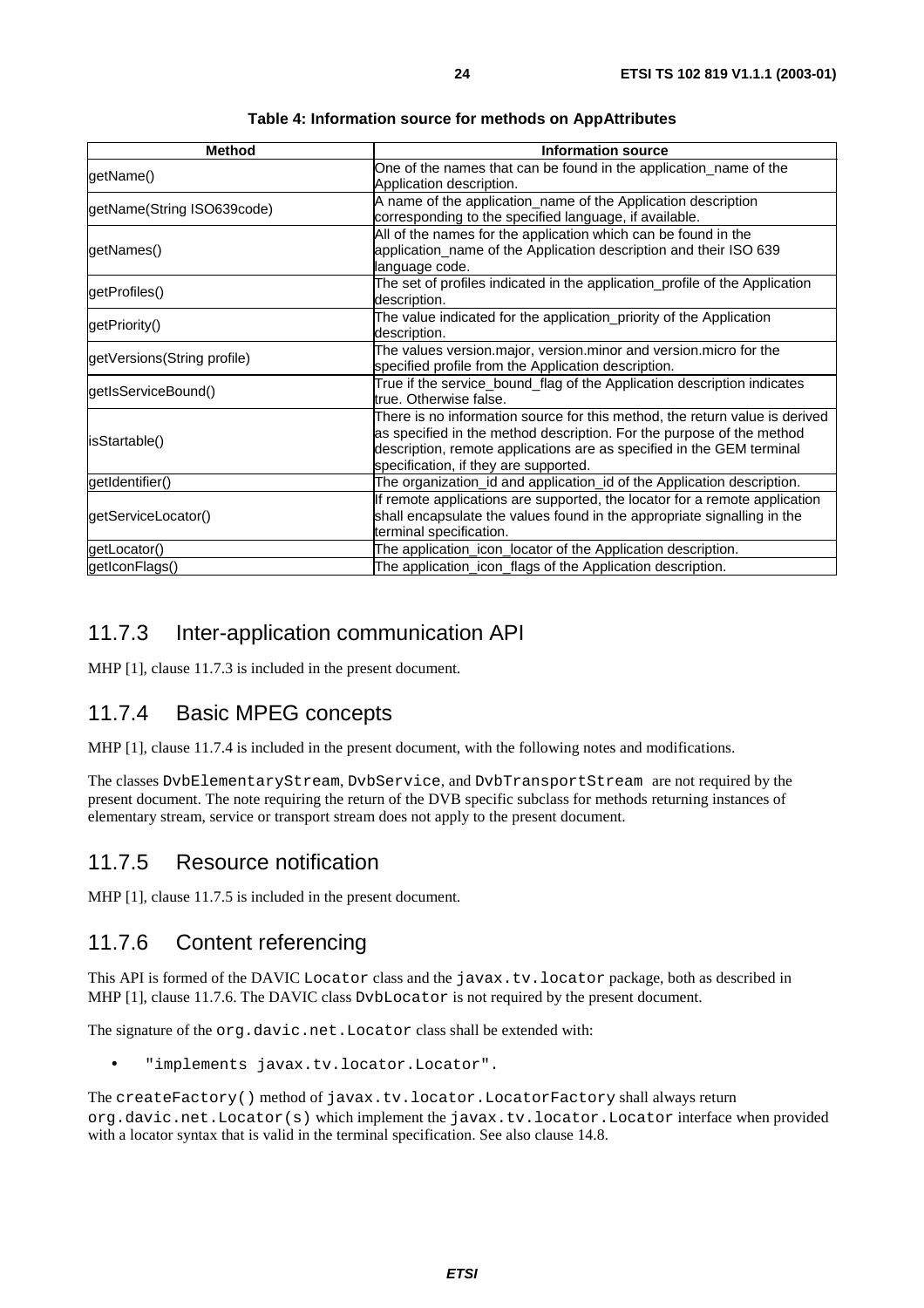In the present document, methods whose signature has a return type of org.davic.net.Locator or javax.tv.locator.Locator shall return an instance of org.davic.net.Locator (or a subclass of that) where the locator returned can be represented by the locator syntax described by the terminal specification. In this case, the locator returned shall contain an identification of a service.

Any optional extensions of locators (e.g. for specifying components, events etc.) are considered in a comparison and if they are not equally present in both locators then the comparison shall fail.

For the above locators "best effort" comparison shall be exact.

The protected constructor of LocatorFactory is for implementation use. MHP applications shall not subclass LocatorFactory. Implementations are not required to behave correctly if they should do this.

#### 11.7.7 Common error reporting

MHP [1], clause 11.7.7 is included in the present document, with the following notes and modifications.

The interface NotAuthorizedInterface and the exception NotAuthorizedException are not required by the present document.

### 11.8 Security

MHP [1], clause 11.8 is included in the present document.

### 11.9 Other APIs

#### 11.9.1 Timer support

MHP [1], clause 11.9.1 is included in the present document.

NOTE: The minimum repeat interval of 40ms in MHP was motivated by a standard definition frame rate of 25 Hz, however this was not meant to imply that the timer could be used for frame-accurate animation.

#### 11.9.2 User settings and preferences API

MHP [1], clause 11.9.2 is included in the present document.

#### 11.9.3 Profile and version properties

MHP [1], clause 11.9.3 is included in the present document, with the following notes and modifications.

All of the system properties defined in this clause is required by the present document. For GEM-based terminal specifications, the properties indicating the profile (MHP.profile.enhanced\_broadcast, MHP.profile.interactive\_broadcast and MHP.profile.internet\_access) are to be interpreted as referring to the profile descriptions in clause 15 of the present document. The properties referring to version numbers are to be interpreted as referring to the corresponding *MHP* version number.

NOTE: This means that a receiver implementing a terminal specification based on the interactive broadcast profile of GEM 1.0 would return property values consistent with MHP 1.0.2's enhanced broadcast profile.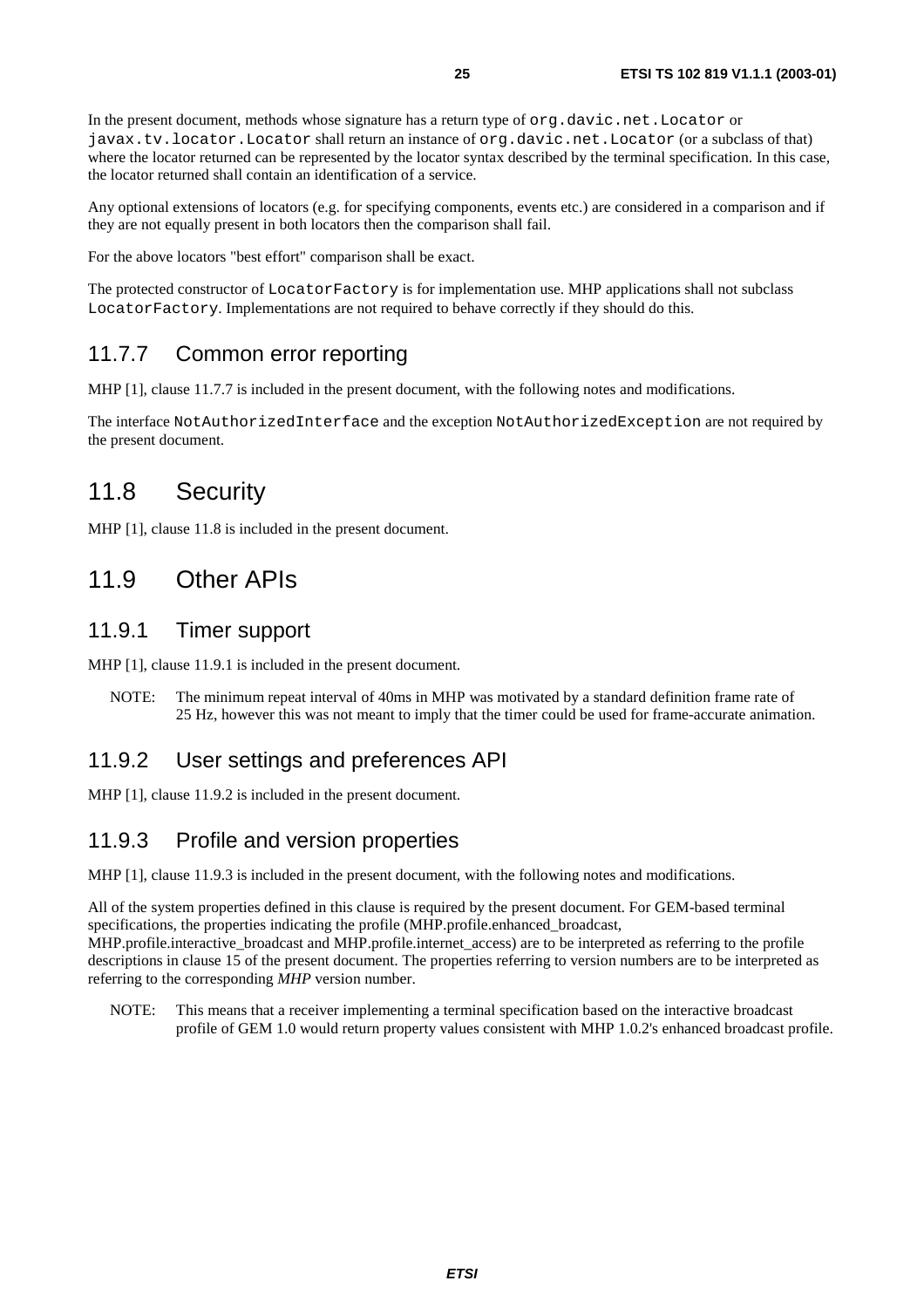#### 11.10 Java permissions

MHP [1], clause 11.10 is included in the present document, with the following notes and modifications.

In MHP, the only mechanism by which an application may be trusted, and thus request additional permissions, is for that application to be signed. As described in clause 12.1.3, terminal specifications based on GEM may add other mechanisms for establishing that an application is trusted. Thus, in this clause the term "signed application" is to be interpreted as meaning an application that is eligible for being granted permissions beyond the MHP sandbox. "Unsigned application" is to be interpreted as meaning an application that has not been packaged in such a way.

Any additional mechanism complementing the MHP codesigning model for granting trust to an application shall be defined in a GEM-based terminal specification.

MHP [1], clause 11.10.2.2 refers to object carousels. This is to be interpreted as meaning object carousels, or any other filesystem that may be mounted using the DSMCC APIs.

The class org.dvb.net.ca.CAPermission is not required by the present document; MHP [1], clause 11.10.2.3 does not apply for GEM terminals where this class is not present.

#### 11.11 Content referencing

#### 11.11.0 General

The following mapping shall be used between the types of locator defined in table 5 and the DVB-J methods defined in this clause. It lists the Java methods and constructors that accept or return (as defined by their method signature) instances of org.davic.net.Locator, javax.tv.locator.Locator, javax.media.MediaLocator or their subclasses. The external form of the locators shall as described in table 5 for the corresponding entity being referenced. Where the same method is listed as accepting multiple forms of locator, then it is required to accept all forms listed in this clause.

Where a method listed below is defined (in its specification) to check its input then it shall only accept the forms of locator listed below as being valid for that method from among those defined in the present document. Other forms of locator from among those defined in the present document shall be rejected as specified for the method concerned. If a method does not specify a means of rejecting inappropriate locators then it shall fail silently apart from Exceptions and Events which do not check their input and where it is the responsibility of the platform to use correct locators when constructing them. The present document does not prevent methods accepting other forms of locator that are not defined in the present document.

#### 11.11.1 Transport stream

MHP [1], clause 11.11.1 is included in the present document, with the following notes and modifications.

The term "DVB locators" is considered to refer to all valid locators as described in table 5.

#### 11.11.2 Network

MHP [1], clause 11.11.2 is included in the present document, with the following notes and modifications.

The term "DVB network" is to be interpreted as referring to a valid network, as described in table 5.

#### 11.11.3 Bouquet

MHP [1], clause 11.11.3 is not included in the present document.

#### 11.11.4 Service

#### 11.11.4.1 MPEG/GEM specific service

MHP [1], clause 11.11.4.1 is included in the present document, with the following notes and modifications.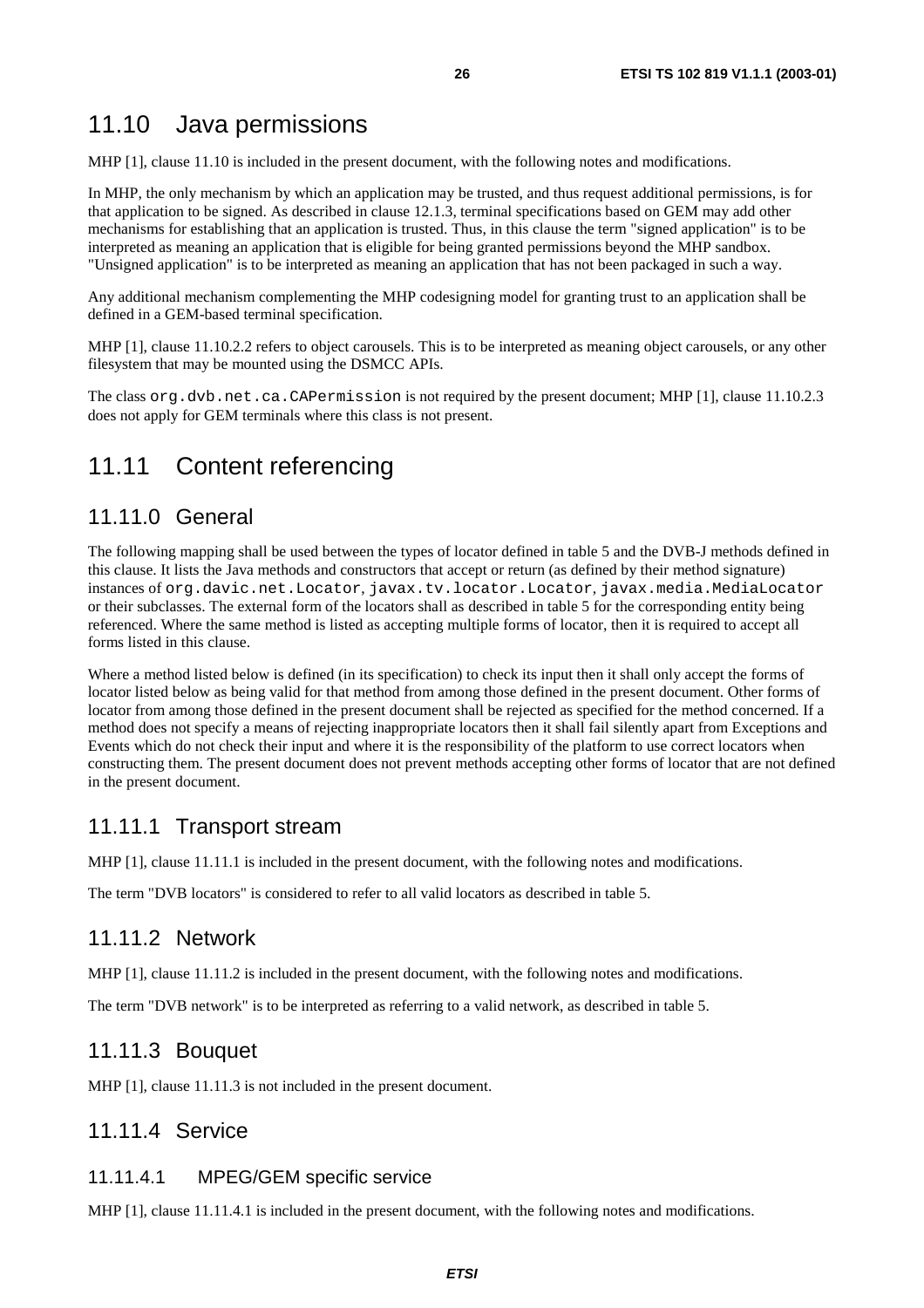The term "DVB service" is to be interpreted as meaning "GEM service". "DVB locator" is to be interpreted as meaning "GEM locator."

The following methods are *not* required by the present document:

- org.davic.net.ca.CAModule.buyEntitlement()
- org.davic.net.ca.CAModule.queryEntitlement()
- org.dvb.si.SIDatabase.retrieveSIService()
- org.dvb.si.SIDatabase.retrievePMTService()
- org.dvb.si.PMTService.getDvbLocator()
- org.dvb.si.SIBouquet.getSIServiceLocators()
- org.dvb.si.SIService.getDvbLocator()
- org.davic.net.ca.TuneRequestEvent constructor
- org.davic.net.ca.TuneRequestEvent.getLocator()

#### 11.11.4.2 Generic service

MHP [1], clause 11.11.4.1 is included in the present document, with the following notes and modifications.

The term "DVB specific service" is to be interpreted as meaning "GEM service."

#### 11.11.5 Program event

MHP [1], clause 11.11.5 is included in the present document, with the following notes and modifications.

The term "DVB Event" is to be interpreted as meaning "program event".

The following methods are *not* required by the present document:

- org.davic.net.ca.CAModule.buyEntitlement()
- org.davic.net.ca.CAModule.queryEntitlement()
- org.dvb.si.SIEvent.getDvbLocator()

#### 11.11.6 MPEG elementary stream

MHP [1], clause 11.11.6 is included in the present document, with the following notes and modifications.

The phrase "DVB locators including multiple component tags" is to be interpreted as meaning "GEM locators including a reference to multiple components." In the bulleted list, the note "shall also accept multiple component tag "dvb:" locator" shall be interpreted as referring to these same GEM locators.

The following methods are *not* required by the present document:

- org.dvb.si.SIDatabase.retrievePMTElementaryStreams()
- org.dvb.si.PMTElementaryStream.getDvbLocator()
- org.davic.net.ca.DescramblingStoppedEvent.getServiceLocator()
- org.davic.net.ca.DescramblingStartedEvent.getServiceLocator()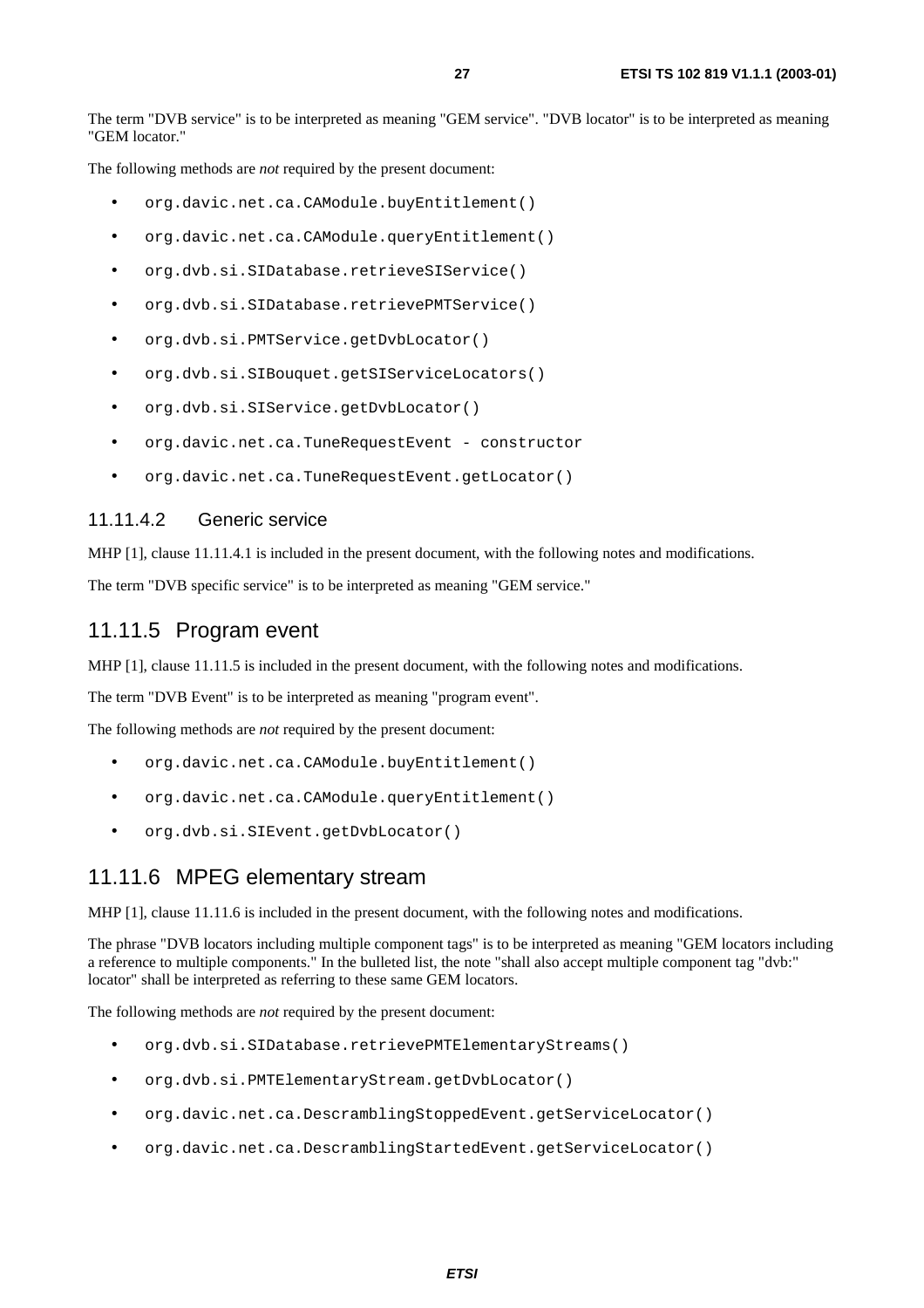#### 11.11.7 File

MHP [1], clause 11.11.7 is included in the present document, with the following notes and modifications.

The note about "instances of "dvb:" locator including dvb abs path" shall be interpreted as meaning locators referring to File or Directory entities, as defined in table 5.

#### 11.11.8 Directory

MHP [1], clause 11.11.8 is included in the present document, with the following notes and modifications.

The phrase ""dvb:" locator" shall be interpreted as meaning GEM locator.

#### 11.11.9 Drip feed decoder

MHP [1], clause 11.11.9 is included in the present document.

#### 11.11.10 Irrelevant

MHP [1], clause 11.11.10 is included in the present document.

#### 11.11.11 Methods working on many locator types

The following methods used in the present document work on many locator types. The locator types which each method is required to support are listed for each of the methods concerned.

- javax.tv.locator.LocatorFactory.transformLocator transforms a transport independent locator into a transport dependent one:
	- required to accept instances of org.davic.net.Locator describing a transport independent service;
	- required to return instances of org.davic.net.Locator describing a transport dependent service.
- javax.tv.locator.LocatorFactory.createLocator creates a locator from a string:
	- required to accept valid GEM locators (see clause 14.8) and return corresponding instances of org.davic.net.Locator.
- javax.tv.service.SIManager.registerInterest accepts a locator referencing one or more SIElements as input.
- javax.tv.service.SIManager.retrieveSIElement accepts a locator referencing one or more SIElements as input:
	- both these methods are required to accept locators referencing:-Bouquet, Network, Event, ElementaryStream, Service, TransportStream.
- javax.tv.service.SIElement.getLocator:
	- returns a locator for "this SIElement" as specified by the JavaTV specified sub-interfaces.

#### 11.11.12 Support for the HTTP Protocol in DVB-J

MHP [1], clause 11.11.12 is included in the present document.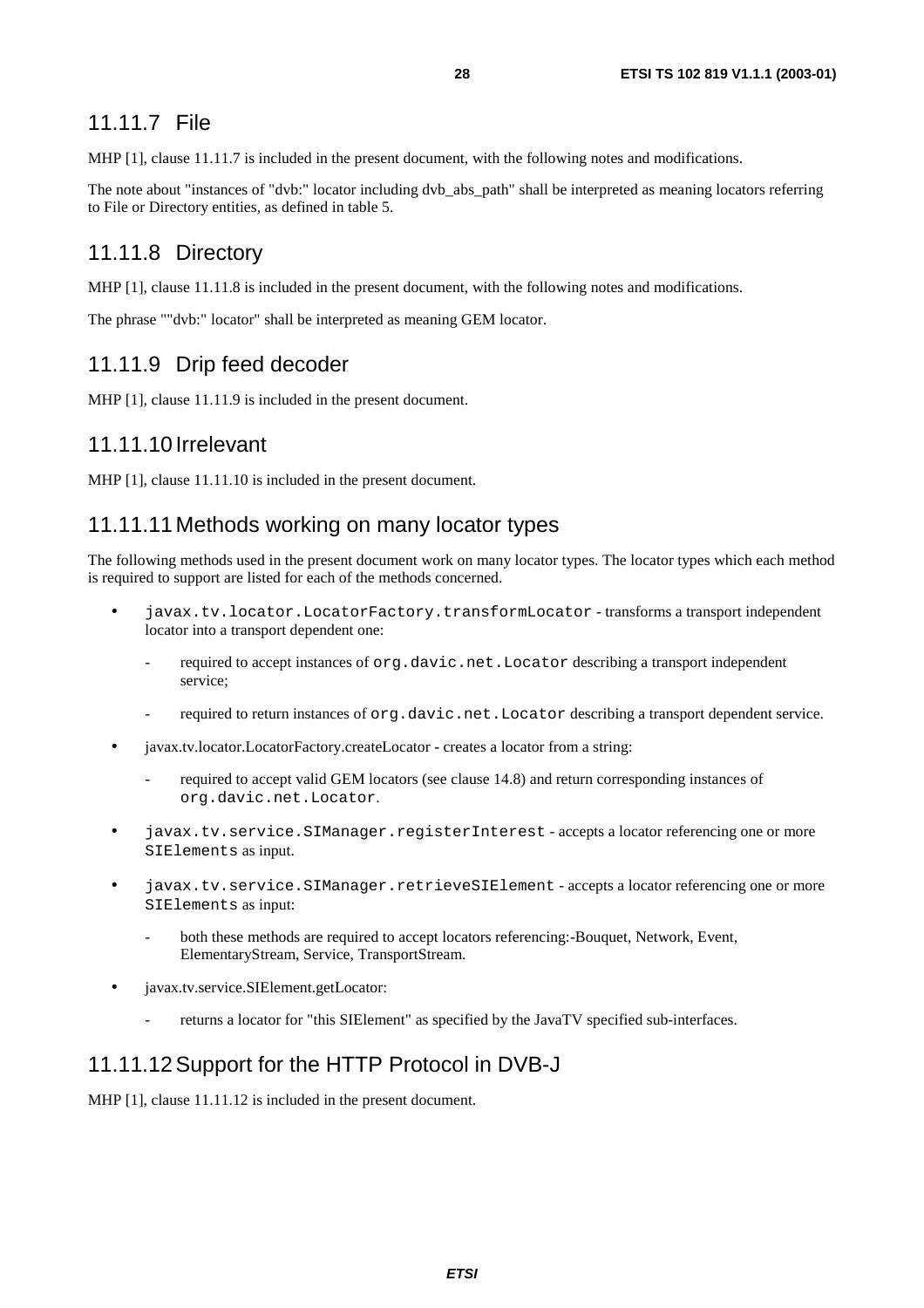## 12 Security

### 12.1 Introduction

This clause covers the following areas of security:

- Authentication of applications.
- Security policies for applications.
- Authentication and privacy of the return channel communications.
- Certificate management.

#### 12.1.1 Overview of the security framework for applications

MHP [1], clause 12.1.1 is included in the present document, with the following comments and modifications.

In the last paragraph of clause 12.1.1, "applications that are signed" is to be interpreted as referring to any application that is eligible to be trusted, either through the MHP mechanism or through other mechanisms, as specified in the present document in clause12.1.3. "unsigned applications" is to be interpreted as referring to applications that are not eligible to be trusted, through the MHP mechanism or other mechanisms.

### 12.1.2 Overview of return channel security

MHP [1], clause 12.1.2 is included in the present document.

#### 12.1.3 Extensions to MHP application signing framework

In MHP, the only mechanism by which an application may be trusted, and thus request additional permissions, is for that application to be signed. Terminal specifications based on GEM may introduce additional mechanisms for establishing that an application is trusted. These mechanisms may involve some form of codesigning.

Any such extensions to the MHP security framework, whether they involve codesigning or not, have to:

- Require that trusted applications be identified with an application\_id from the signed applications range, as described in clause 12.1.1.
- Refuse to grant permissions outside of the set granted to unsigned applications in MHP, unless those permissions are explicitly requested in the signalling.
- Must be completely specified in the GEM terminal specification.
- NOTE 1: This requirement could be minimally satisfied with a flag in the signalling requesting that a large set of permissions be granted; it is recommended, however, that any extensions to the MHP security model feature some mechanism for enumerating permission requests at a level of detail comparable to MHP's.
- NOTE 2: If this extension to the security framework involves a permission request file, we recommend that the permission request file starts with a name that identifies the organization defining the syntax, e.g. "ocap". Any extension mechanism has not to conflict with the MHP mechanism.

## 12.2 Authentication of applications

MHP [1], clause 12.2 is included in the present document.

## 12.3 Message transport

MHP [1], clause 12.3 is included in the present document.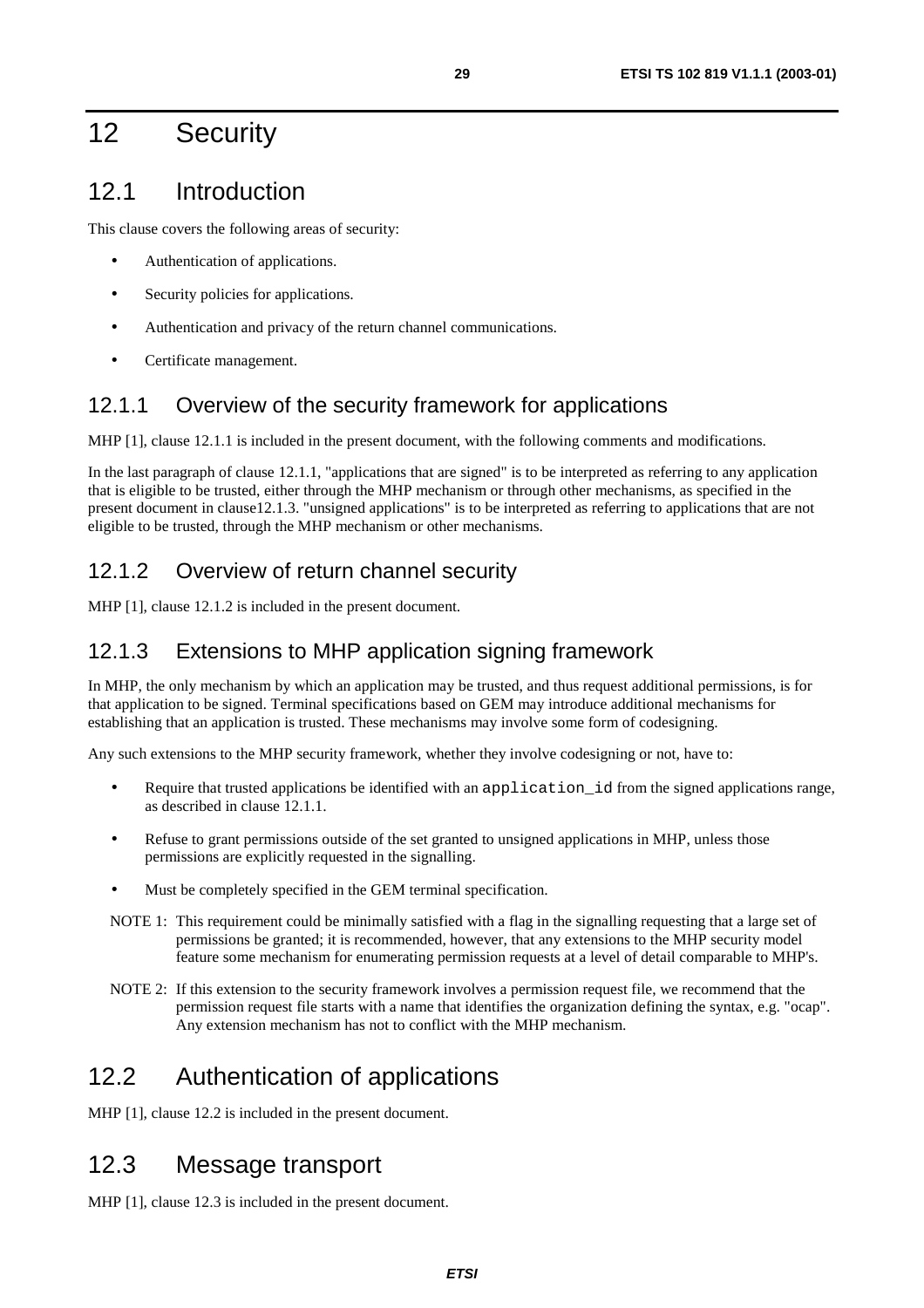### 12.4 Detail of application authentication messages

MHP [1], clause 12.4 is included in the present document.

NOTE: The exact file names, locations and syntaxes described in this clause has to be supported. This includes the requirement in clause 12.4.3.1 that the last certificate in a CertificateFile be the root certificate.

## 12.5 Profile of X.509 certificates for authentication of applications

MHP [1], clause 12.5 is included in the present document.

### 12.6 Security policy for applications

MHP [1], clause 12.6 is included in the present document, with the following notes and modifications.

As described in clause 12.1.3, mechanisms other than MHP codesigning may be used to determine if additional permissions should be granted to applications. As a consequence, in clause 12.4 the term "signed application" is to be interpreted as meaning an application that has been packaged in such a way that it is eligible for being granted additional permissions, either via the MHP signing mechanisms or through other mechanisms. "Unsigned application" is to be interpreted as meaning an application that has not.

- NOTE 1: The policy for granting of permissions outlined in MHP [1], clause 12.6.1 is required to be supported. It is possible that these policy decisions will be made by an element that is downloaded to the terminal, e.g. OCAP 1.0 [4] defines a "monitor application" that makes policy decisions. In cases such as this, the downloaded element is required to implement a policy consistent with the present document.
- NOTE 2: The exact syntax of the permission request file specified in MHP [1], clause 12.6.2 is required to be supported. Because of the rules in MHP [1], clause 14.3, it cannot be extended by adding tag definitions.
- NOTE 3: If a terminal cannot support functionality implied by a permission tag, it has to still support the syntax of the permission tag. E.g. capermission tag has to be supported, even if support for the MHP CA APIs is present.

Table 54 in MHP [1], clause 12.6.2.4 contains a reference to the name initial\_class\_byte. For the present document, this is to be interpreted as referring to initial class name from table 2.

MHP [1], clause 12.6.2.8 discusses the permissions for conditional access. As discussed in clause 11.8, the class CAPermission is not required to be present; if it is not present, then the policies specified in clauses 12.6.2.8.1 and 12.6.2.8.2. However, the syntax of the capermission tag as specified in clause 12.6.2.8.3 has to be supported in all cases; if the CAPermission class is not present, it is to be silently ignored.

MHP [1], clause 12.6.2.9 refers to the AIT of a service. For the present document, this is to be interpreted as referring to the application description, as described in clause 10.4.

NOTE 4: The return channel access policy and permission described in MHP [1] are required to be supported. Attention is drawn to the note at the end of clause 12.6.1 relating to the return channel permission and return channel connections where it is not necessary to dial a phone, e.g. cable modems.

### 12.7 Example of creating an application that can be authenticated

MHP [1], clause 12.7 is included in the present document.

### 12.8 GEM/MHP certification procedures

Certification procedures are outside the scope of the present document.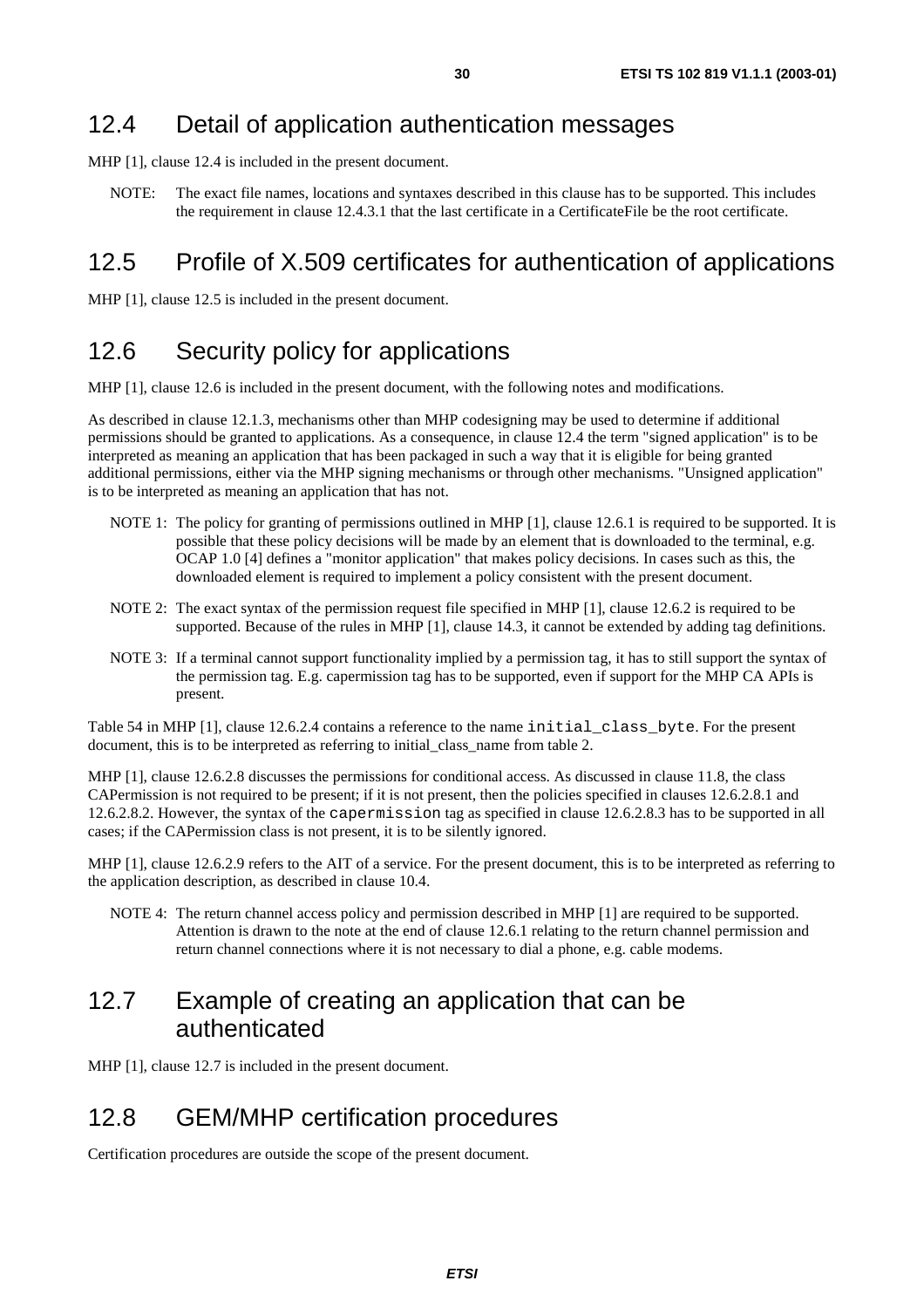### 12.9 Certificate management

MHP [1], clause 12.9 is included in the present document.

### 12.10 Security on the return channel

MHP [1], clause 12.10 is included in the present document.

## 12.11 The internet profile of X.509 (informative)

MHP [1], clause 12.11 is included in the present document.

### 12.12 Platform minima

MHP [1], clause 12.12 is included in the present document.

## 13 Graphics reference model

### 13.0 General

MHP [1], clause 13 is included in the present document, with the following notes and modifications.

#### 13.1 Supported graphics resolutions

MHP [1], clause 13 contains references to the platform minima in clause G, e.g. in clauses 13.2.1.3 and 13.3.6.1. For the present document, these references are to be interpreted as referring to annex G.

Table 62 in MHP [1], clause 13.2.1.3 is an informative listing of typical resolutions and their pixel aspect ratios. This may not apply in all regions, e.g. regions with NTSC standard definition.

### 13.2 Broadcast streaming formats

MHP [1], clause 13.4.1 mandates background players for the broadcast streaming formats. The present document does not mandate a particular broadcast streaming format, e.g. Standard Definition 25Hz MPEG-2 Video is not required by the present document. A GEM terminal specification has to include some mechanism for delivering MPEG-2 audio and video programming in standard definition, however. For these formats, background JMF players have to be created. Thus, the last paragraph of clause 13.4.1 applies to this player.

### 13.3 Subtitles

As signalling to support subtitles is not required by the present document, MHP [1], clause 13.5 only applies to terminal specifications based on GEM for which subtitling is available. If subtitling signalling is available, the presentation of subtitles has to follow the model specified in MHP [1], clause 13.5.

NOTE: US closed captioning is not the same thing as subtitles, thus, in systems where closed captioning is available but subtitling is not, clause 13.5 is considered to be optional.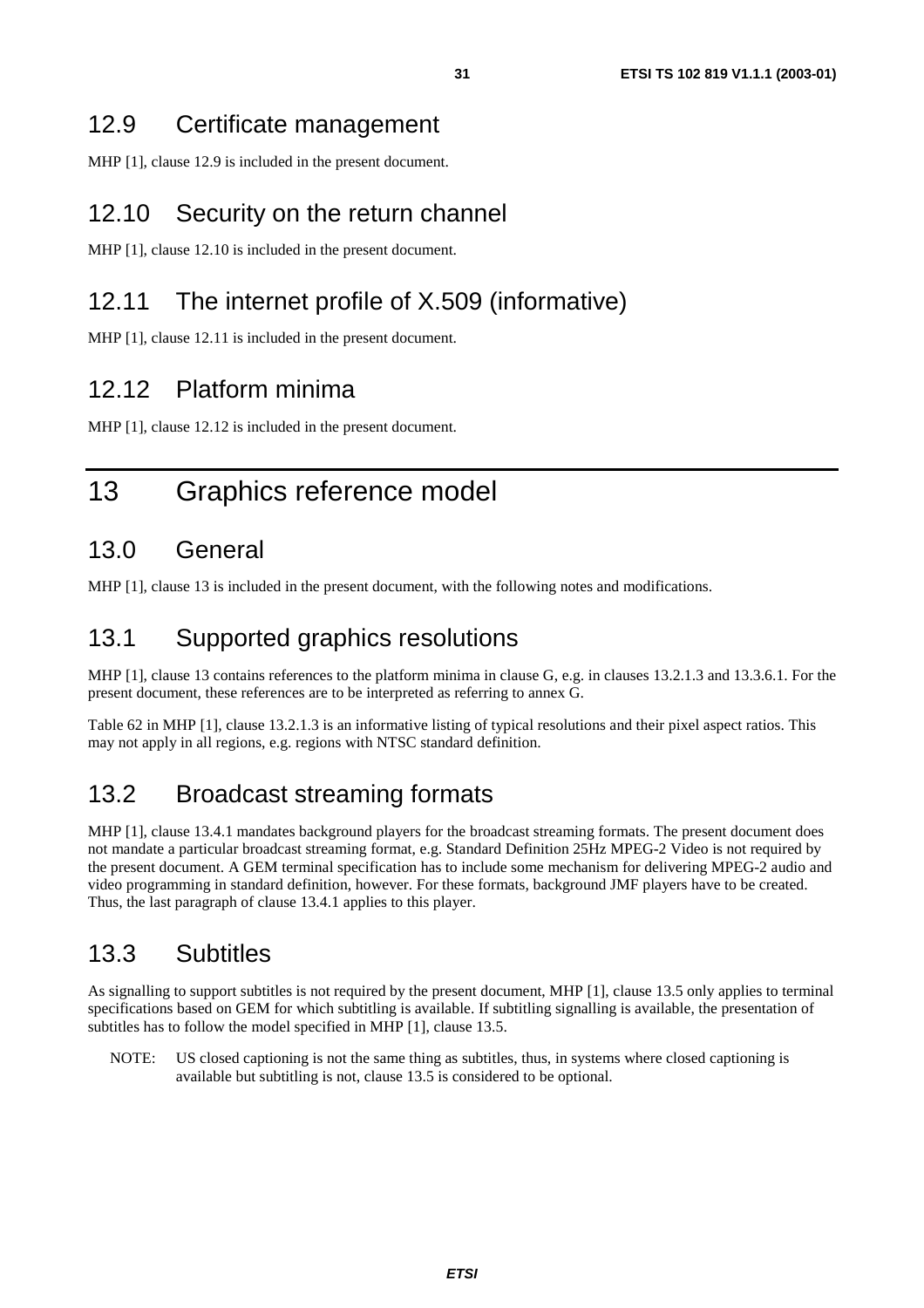## 14 System integration aspects

### 14.1 Namespace mapping

The present document does not mandate any particular format for locators. Note, however, that 14.8 requires that terminal specifications based on the present document define some text representation for certain entities.

### 14.2 Reserved names

MHP [1], clause 14.2 is included in the present document.

### 14.3 XML notation

MHP [1], clause 14.3 is included in the present document, with the following notes and modifications.

These XML notation rules only apply to XML file formats defined in the present document, or in MHP [1].

In the fourth bullet item, MHP prohibits indicating an encoding attribute in an XMLDecl item to specify an encoding other than UTF-8. The present document relaxes this prohibition: Terminal specifications based on the present document may extend the allowed XML notation by permitting other character encodings. If no encoding is specified, however, the default shall be UTF-8.

### 14.4 Network signalling

The present document does not mandate specific network signalling, nor error behaviour when incorrectly formatted data is received.

## 14.5 Text encoding of application identifiers

MHP [1], clause 14.5 is included in the present document, with the following notes and modifications.

The references to organization\_id and application\_id are to be interpreted as referring to the versions of organization\_id and application id from the present document.

## 14.6 Reserved names for persistent storage

MHP [1], clause 14.6 is included in the present document.

### 14.7 Files and file names

MHP [1], clause 14.8 is included in the present document, with the following notes and modifications.

The reference to "using a DVB locator including the dvb\_abs\_path part of the name part of the syntax" shall be interpreted to mean the use of a locator that refers to a file or directory, as described in clause 14.8.

The locator format has to be able to reference any valid file name; at least the minima specified in clause B.2.1 has to be supported.

### 14.8 Locators and content referencing

The table below lists the types of entity that may be addressed by locators in the present document, and defines the entities for which a text representation is required. In the case of locators, where a text representation is required the present document does not specify what that representation is, however terminal specifications based on GEM have to supply an unambiguous, concrete syntax for each of these entities.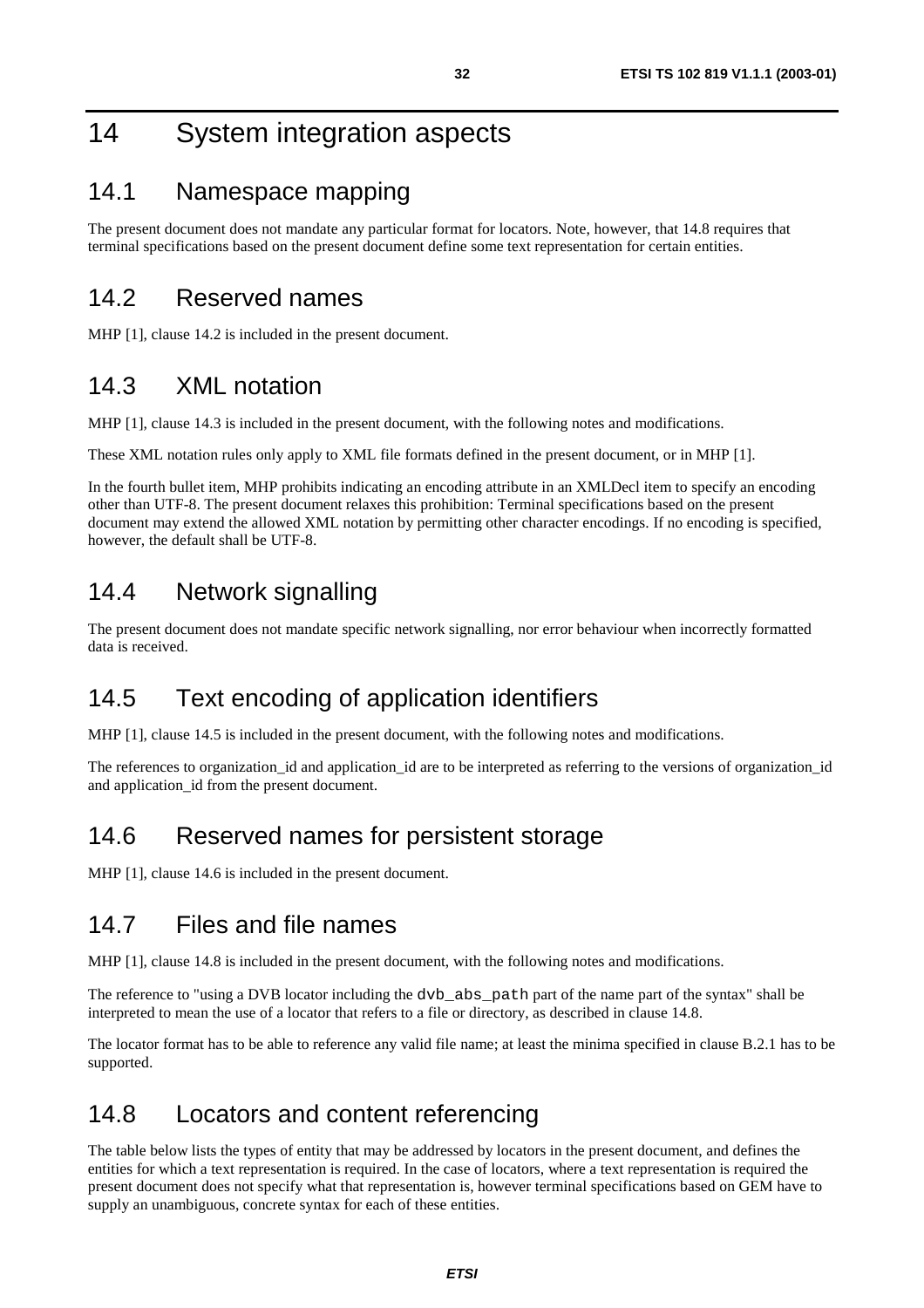NOTE: Clause 11.7.6 describes how this text representation can be used in DVB-J applications.

The present document does not require support for addressing any other type of entity in an MHP system by locator or URL.

| Entity                        | <b>Text Representation</b>                                                                                                                                                         |
|-------------------------------|------------------------------------------------------------------------------------------------------------------------------------------------------------------------------------|
| Transport stream              | locator text representation has to be defined                                                                                                                                      |
| <b>Network</b>                | no standardized text representation required                                                                                                                                       |
| Service                       | locator text representation has to be defined                                                                                                                                      |
| Service domain                | locator text representation has to be defined.                                                                                                                                     |
| <b>Program Event</b>          | locator text representation has to be defined                                                                                                                                      |
| <b>MPEG Elementary Stream</b> | locator text representation has to be defined                                                                                                                                      |
| File                          | "file:", "http:" and "https:" URLs, as referred to in MHP [1],<br>clause 14.8<br>llocator text representation has to be defined for files located<br>within a Service domain.      |
| Directory                     | "file:", "http:" and "https:" URLs, as referred to in MHP [1],<br>clause 14.8<br>locator text representation has to be defined for directories<br>located within a Service domain. |
| Drip feed decoder             | "dripfeed://"                                                                                                                                                                      |

**Table 5: Addressable entities, locators and their text representation** 

### 14.9 Service identification

Java TV can support two kinds of locators for identifying a service: transport independent locators and transport dependent locators. Both enable global, unique identification of a service.

A transport independent locator has additional properties:

It can identify two (or more) service instances as being the same service even if they for technical reasons have different transport dependent locators.

 It is up to the service provider to decide whether different service instances are identified as being the same service.

• They can give alternate identifications for a single service.

Terminal specifications based on GEM shall provide a textual representation for transport dependent locators. Support for transport independent locators is not required by the present document.

### 14.10 CA system

The present document places no requirements on a CA system, if one is present. Thus, MHP [1], clause 14.10 is not included in the present document.

NOTE: GEM terminal specifications may, of course, include the MHP requirements in clause 14.10, by directly referencing the MHP specification as outlined in the present document in clause 4.1.3.2.

## 15 Detailed platform profile definitions

#### 15.0 General

This clause defines the capabilities of platforms as presented to applications. Products that claim to conform to a profile shall provide at least the minimum capabilities identified for the profile. In some cases this implies that specific hardware resources are present in the platform.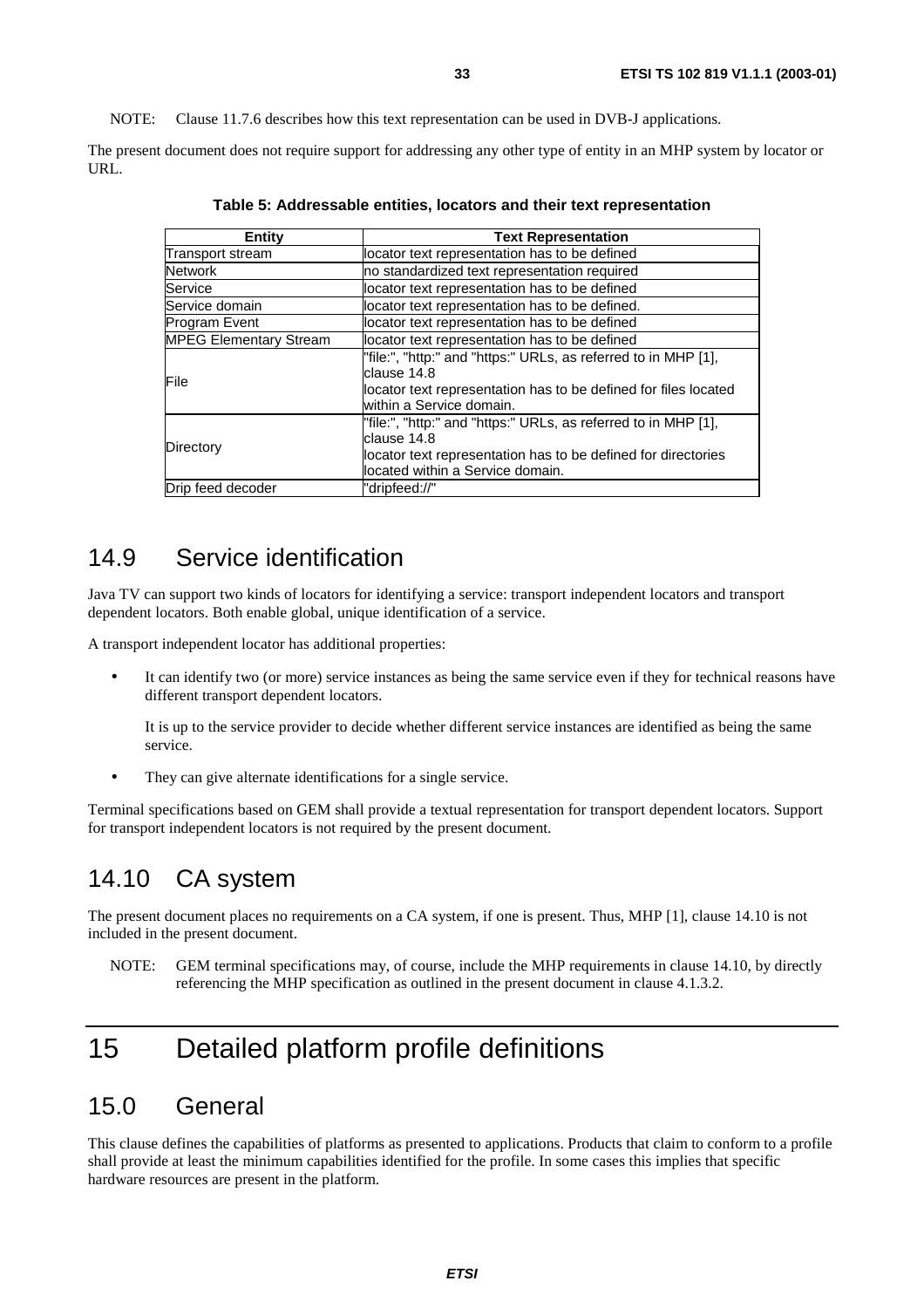| Area                                          | <b>Specification</b>                                                     | Profile 1                | <b>Enhanced Interactive</b><br><b>Broadcast Broadcast</b><br>Profile 1 | Internet<br><b>Access</b><br>Profile<br>1 |
|-----------------------------------------------|--------------------------------------------------------------------------|--------------------------|------------------------------------------------------------------------|-------------------------------------------|
|                                               | <b>Static formats</b>                                                    |                          |                                                                        |                                           |
|                                               | MHP [1], clause 7.1.1.3, "PNG" + 15.1, "PNG - restrictions"              | M                        | М                                                                      |                                           |
|                                               | MHP [1], clause 7.1.1.3, "PNG" without restrictions                      | $\blacksquare$           | $\blacksquare$                                                         |                                           |
| <b>Bitmap pictures</b>                        | MHP [1], clause 7.1.1.4, "GIF"                                           |                          |                                                                        |                                           |
|                                               | MHP [1], clause 7.1.2 "MPEG-2 I-Frames"                                  | M                        | м                                                                      |                                           |
|                                               | MHP [1], clause 7.1.1.2 "JPEG" + 15.3, "JPEG - restrictions"             | М                        | $\overline{\phantom{a}}$                                               |                                           |
|                                               | MHP [1], clause 7.1.1.2 "JPEG" without restrictions                      |                          | М                                                                      |                                           |
| Audio clips                                   | MHP [1], clause 7.1.4 "Monomedia format for audio clips"                 | M                        | M                                                                      |                                           |
| Video drips                                   | MHP [1], clause 7.1.3 "MPEG-2 Video "drips""                             | M                        | M                                                                      |                                           |
| Text encoding                                 | MHP [1], clause 7.1.5 "Monomedia format for text"                        | M                        | М                                                                      |                                           |
|                                               | <b>Broadcast streaming formats</b>                                       |                          |                                                                        |                                           |
| Video                                         | $7.2.2$ , "Video"                                                        | M                        | М                                                                      |                                           |
| Audio                                         | 7.2.1, "Audio"                                                           | M                        | M                                                                      |                                           |
| <b>Subtitles</b>                              | 7.2.3, "Subtitles"                                                       |                          |                                                                        |                                           |
|                                               | <b>Fonts</b>                                                             |                          |                                                                        |                                           |
|                                               | Character set see annex E                                                | M                        | м                                                                      |                                           |
| <b>Built in</b>                               | Metrics see annex D                                                      |                          |                                                                        |                                           |
|                                               | Face: UK RNIB "Tiresias"                                                 |                          |                                                                        |                                           |
| Downloadable                                  | 7.4, " Downloadable fonts"                                               | M                        | M                                                                      |                                           |
|                                               | <b>Broadcast channel protocols</b>                                       |                          |                                                                        |                                           |
|                                               | 6.2.2, "MPEG-2 clauses"                                                  | м                        | м                                                                      |                                           |
|                                               | 6.2.5, "DSM-CC user-to-user object carousel"                             |                          |                                                                        |                                           |
|                                               | IP Multicast stack based on:                                             | $\Omega$                 | Ro                                                                     |                                           |
|                                               | 6.2.6, "Protocol for delivery of IP multicast over the broadcast         |                          |                                                                        |                                           |
|                                               | channel"                                                                 |                          |                                                                        |                                           |
|                                               | 6.2.7, "Internet Protocol (IP)"<br>6.2.8, "User Datagram Protocol (UDP)" |                          |                                                                        |                                           |
|                                               | Interaction channel protocols                                            |                          |                                                                        |                                           |
|                                               | MHP [1], clause 6.3.3 "Transmission Control Protocol (TCP)"              |                          | м                                                                      |                                           |
| TCP/IP                                        | MHP [1], clause 6.3.2 "Internet Protocol (IP)"                           |                          |                                                                        |                                           |
| UDP/IP                                        | 6.2.8, "User Datagram Protocol (UDP)"                                    |                          | м                                                                      |                                           |
|                                               | MHP [1], clause 6.3.2 "Internet Protocol (IP)"                           |                          |                                                                        |                                           |
| <b>HTTP</b>                                   | MHP [1], clause 6.3.7.1 "HTTP 1.1"                                       | $\overline{\phantom{a}}$ | O                                                                      |                                           |
|                                               | DVB-J                                                                    |                          |                                                                        |                                           |
| Core                                          | 11.3, "Fundamental DVB-J APIs"                                           | M<br>M                   | М<br>M                                                                 |                                           |
| Presentation                                  | MHP [1], clause 11.4.1, "Graphical User Interface API"                   | (note MHP) (note MHP)    |                                                                        |                                           |
|                                               | MHP [1], clause 11.4.2, "Streamed Media API"                             |                          |                                                                        |                                           |
|                                               | MHP [1], clause 11.5.1, "Broadcast Transport Protocol Access API"        | M<br>M                   | М<br>M                                                                 |                                           |
|                                               | as modified by 11.5, "Data access APIs"                                  |                          |                                                                        |                                           |
|                                               | MHP [1], clause 11.5.2, "Support for Multicast IP over the               | O                        | <b>Ro</b>                                                              |                                           |
|                                               | Broadcast Channel"                                                       |                          |                                                                        |                                           |
| Data Access                                   | MHP [1], clause 11.5.3, "Support for IP over the Return Channel"         | $\blacksquare$           | M                                                                      |                                           |
|                                               | MHP [1], clause 11.5.4, "MPEG-2 clause Filter API"                       | M                        | м                                                                      |                                           |
|                                               | MHP [1], clause 11.5.5, "Mid-Level communications API" as                |                          | м                                                                      |                                           |
|                                               | modified by 11.5, "Data access APIs"                                     |                          |                                                                        |                                           |
|                                               | MHP [1], clause 11.5.6, "Persistent Storage API"                         | M                        | м                                                                      |                                           |
|                                               | 11.6.1, "DVB service information API"                                    | $\mathbf{r}$             | $\omega$                                                               |                                           |
| Service                                       | 11.6.2, "Service selection API"                                          | M                        | M                                                                      |                                           |
|                                               | Information and 11.6.3, "Tuning API"                                     | M                        | м                                                                      |                                           |
| Selection<br>11.6.4, "Conditional access API" |                                                                          |                          |                                                                        |                                           |
|                                               | 11.6.5, "Protocol independent SI API"                                    | M                        | M                                                                      |                                           |
|                                               | 11.7.1, "APIs to support DVB-J application lifecycle"                    | M                        | M                                                                      |                                           |
|                                               | 11.7.2, "Application discovery and launching APIs"                       | M                        | M                                                                      |                                           |
|                                               | 11.7.3, "Inter-application communication API"                            | M                        | M                                                                      |                                           |
| Common                                        | 11.7.4, "Basic MPEG concepts"                                            | M                        | M                                                                      |                                           |
| Infrastructure                                | 11.7.5, "Resource notification"                                          | M                        | м                                                                      |                                           |
|                                               | 11.7.6, "Content referencing"                                            | M                        | М                                                                      |                                           |
|                                               | 11.7.7, "Common error reporting"                                         | M                        | M                                                                      |                                           |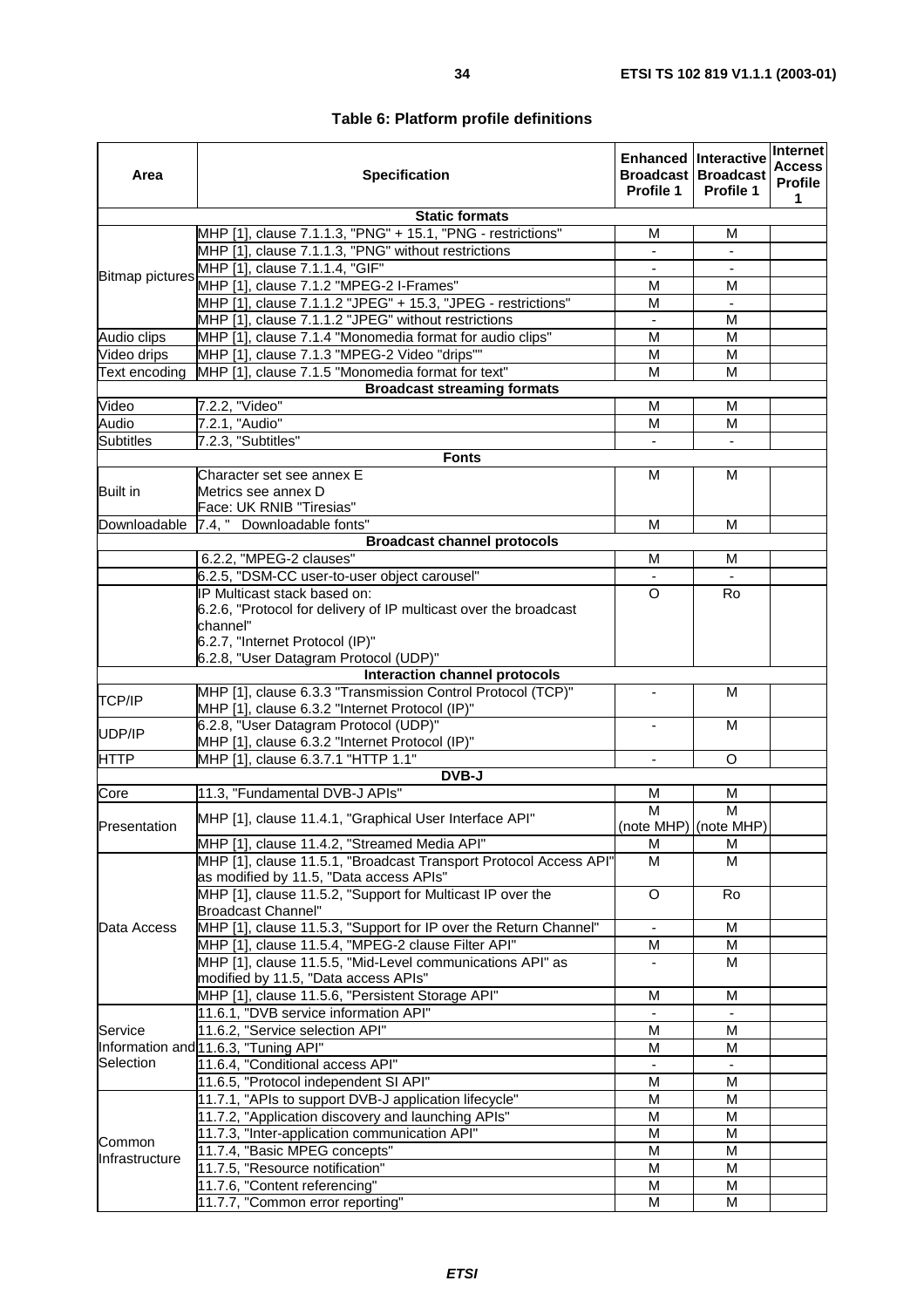| Area                                                                | <b>Specification</b>                                                                                                 | Profile 1 | Enhanced Interactive<br><b>Broadcast Broadcast</b><br><b>Profile 1</b> | <b>Internet</b><br><b>Access</b><br>Profile |
|---------------------------------------------------------------------|----------------------------------------------------------------------------------------------------------------------|-----------|------------------------------------------------------------------------|---------------------------------------------|
|                                                                     | <b>Static formats</b>                                                                                                |           |                                                                        |                                             |
|                                                                     | MHP [1], clause 11.8.1 "Basic Security"                                                                              | м         | м                                                                      |                                             |
|                                                                     | MHP [1], clause 11.8.2 "APIs to Support TLS / SSL Over the                                                           |           | м                                                                      |                                             |
| Security                                                            | Return Channel"                                                                                                      |           |                                                                        |                                             |
| MHP [1], clause 11.8.3 "Additional permissions classes," except for |                                                                                                                      | M         | м                                                                      |                                             |
|                                                                     | the package org.dvb.net.ca.                                                                                          |           |                                                                        |                                             |
|                                                                     | 11.9.1, "Timer support"                                                                                              | M         | м                                                                      |                                             |
| <b>Others</b>                                                       | 11.9.2, "User settings and preferences API"                                                                          | М         | м                                                                      |                                             |
|                                                                     | 11.9.3, "Profile and version properties"                                                                             | М         | м                                                                      |                                             |
| NOTE:                                                               | The javax.tv.graphics.TVContainer.getRootContainer method shall return an instance of<br>org.havi.ui.HScene or null. |           |                                                                        |                                             |

| Key |                                              |  |
|-----|----------------------------------------------|--|
|     | Not applicable                               |  |
| O   | Optional feature in the receiver             |  |
| Ro  | Recommended optional feature in the receiver |  |
| М   | Mandatory feature in the receiver            |  |

Where a feature defined by MHP [1] is not included in the present document, it may be supported in a GEM terminal specification by referencing the relevant clause(s) of MHP [1] directly.

## 15.1 PNG - restrictions

MHP [1], clause 11.9.1 is included in the present document.

## 15.2 Minimum media formats supported by DVB-J APIs

MHP [1], clause 11.9.1 is included in the present document, with the following notes and modifications.

Support for subtitles is optional.

### 15.3 JPEG - restrictions

MHP [1], clause 15.3 is included in the present document.

### 15.4 Locale support

MHP [1], clause 15.3 is included in the present document.

NOTE: Terminal specifications may, of course, guarantee support for locales in addition to UK English, however, support for the UK English local is required by the present document.

## 15.5 Video raster format dependencies

This clause addresses the aspects of the present document that vary as a consequence of the video raster format.

### 15.5.1 Standard Definition (PAL/SECAM or NTSC resolution)

#### 15.5.1.1 Logical pixel resolution

The logical pixel resolution shall be 72 dots per inch.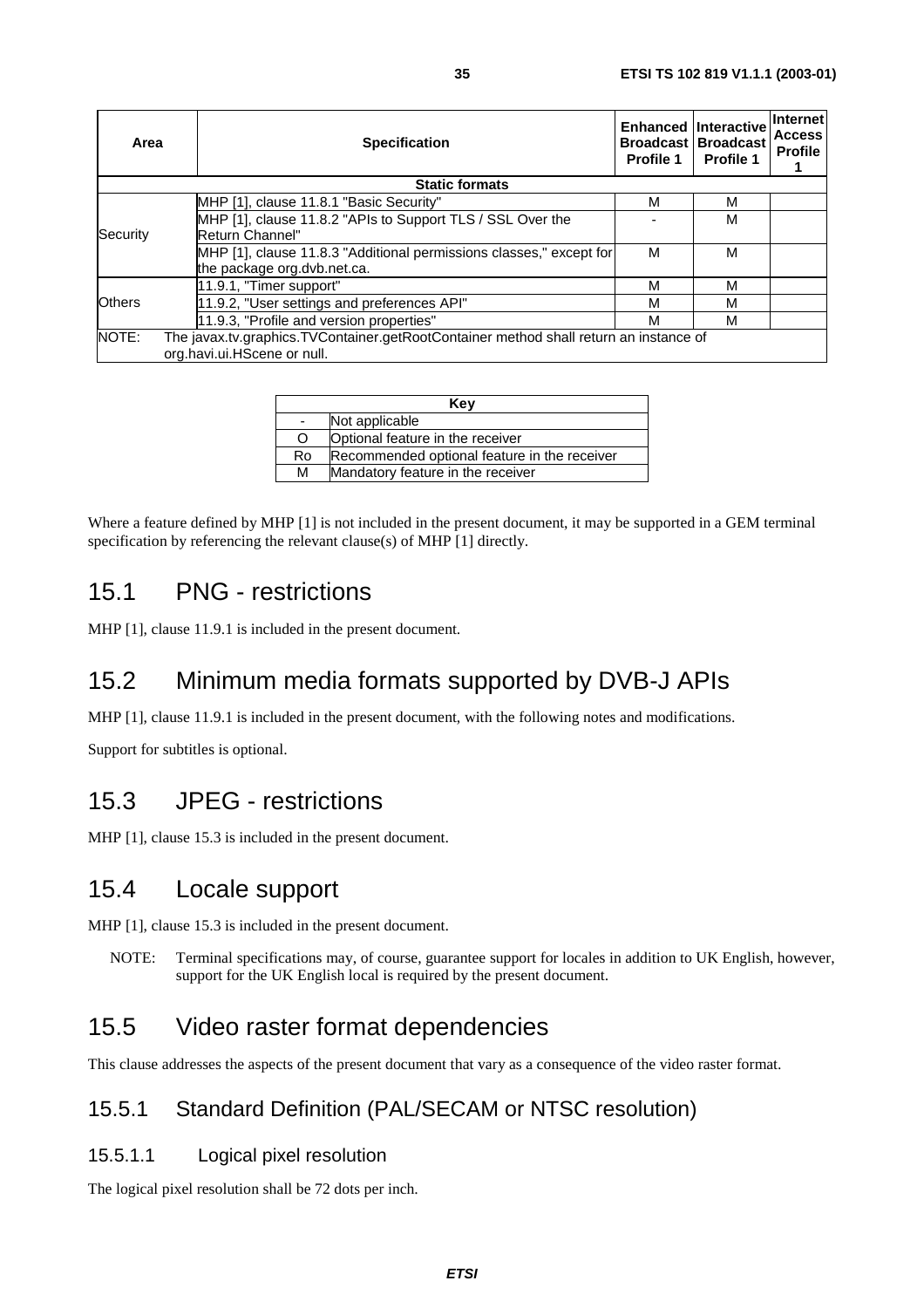## 16 Registry of constants

## 16.1 System constants

MHP [1], clause 16.1 is included in the present document.

## 16.2 DVB-J constants

MHP [1], clause 16.2 is included in the present document, with the following notes and modifications.

Where this clause lists a constant for a class that is not required by the present document (e.g. a class in the package org.dvb.si), that constant is not required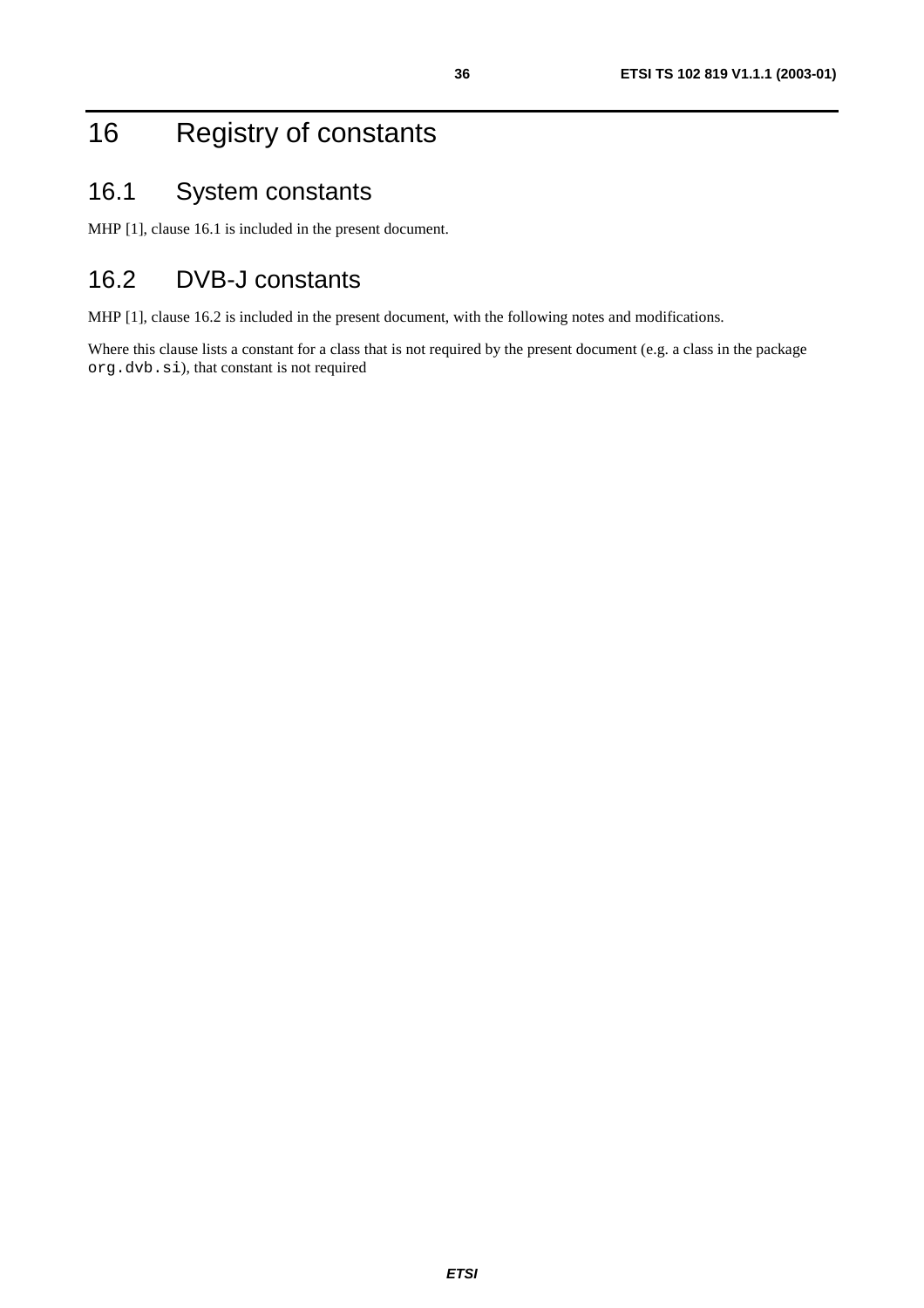## Annex A (normative): External references; errata, clarifications and exemptions

MHP [1], annex A is included in the present document.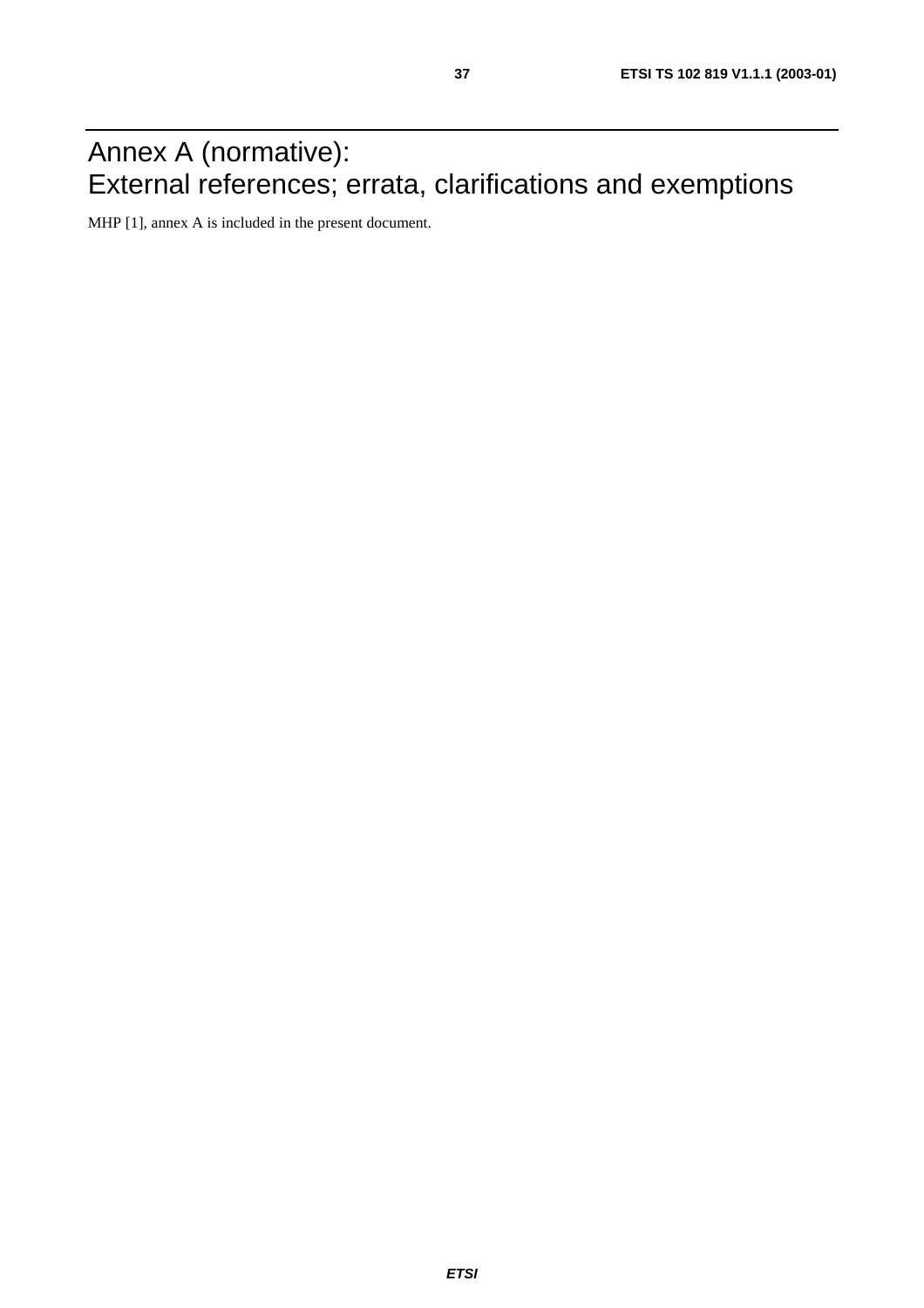## Annex B (normative): Broadcast filesystem and trigger transport

## B.0 General

The present document does not specify a transport protocol for broadcast file systems or for trigger (event) delivery. It does, however, require that terminal specifications based on GEM provide a mechanism for delivery of filesystems and triggers.

NOTE: MHP [1], annex B defines a profile of DSMCC object carousels that fulfils the requirements of this annex.

## B.1 Service domain

Terminal specifications based on GEM have to include a mechanism for signalling a service domain. A service domain is an entity that uniquely identifies a filesystem, which can contain files, directories, stream descriptions, trigger objects and trigger events. The format of these is described in the following clauses. This mechanism shall be sufficient to support all functionalities of the API defined in annex P.

Terminal specifications based on GEM shall define a syntax for a locator to refer to a service domain. This locator syntax shall support the encoding of an optional integer, in order to accommodate the requirements of the method ServiceDomain.getLocator() (see clause P.2.5.3).

A service domain provides a "mount point" for a file system. Once an application attaches to a service domain, a mapping from locators to files within the carousel is established. To read any object in a filesystem, a GEM application has to first mount a service domain, then navigate the filesystem to the desired object. The text form of a relative path to an object in the filesystem is represented by dvb\_abs\_path as specified in MHP [1], clause 14.1.

The signalling for a service domain shall be sufficient to identify the "root" directory of a filesystem, and allow attaching to that filesystem.

The details of mounting a service domain are described in annex P.

## B.2 Filesystem requirements

### B.2.1 Static requirements

Terminal specifications based on GEM have to include a mechanism for delivering a hierarchical file system within a service domain. It has to be possible to construct a locator that refers to files and directories in this hierarchy. The file system delivery mechanism has to satisfy the following minimum requirements. Of course, in addition to these limits, available bandwidth and memory resources would constrain the size of what can practically be broadcast.

| Area                                     | <b>Minimum requirement</b>                                                    |  |
|------------------------------------------|-------------------------------------------------------------------------------|--|
| Characters Allowed in File and Directory | The ASCII character "a""z", "A""Z", "0""9", "-", and "_". After the first     |  |
| <b>Names</b>                             | character of a file name, "." and " " (the space character) is also permitted |  |
| Maximum length of file name              | 200 characters                                                                |  |
| Number of entries per directory          | 10 000                                                                        |  |
| Maximum Directory Nesting                | 20 levels                                                                     |  |
| Maximum File Length                      | $2^{27}$ -1 bytes                                                             |  |
| Caching                                  | See clause B.2.1.1                                                            |  |

| Table B.1: Filesystem signalling requirements |  |  |
|-----------------------------------------------|--|--|
|-----------------------------------------------|--|--|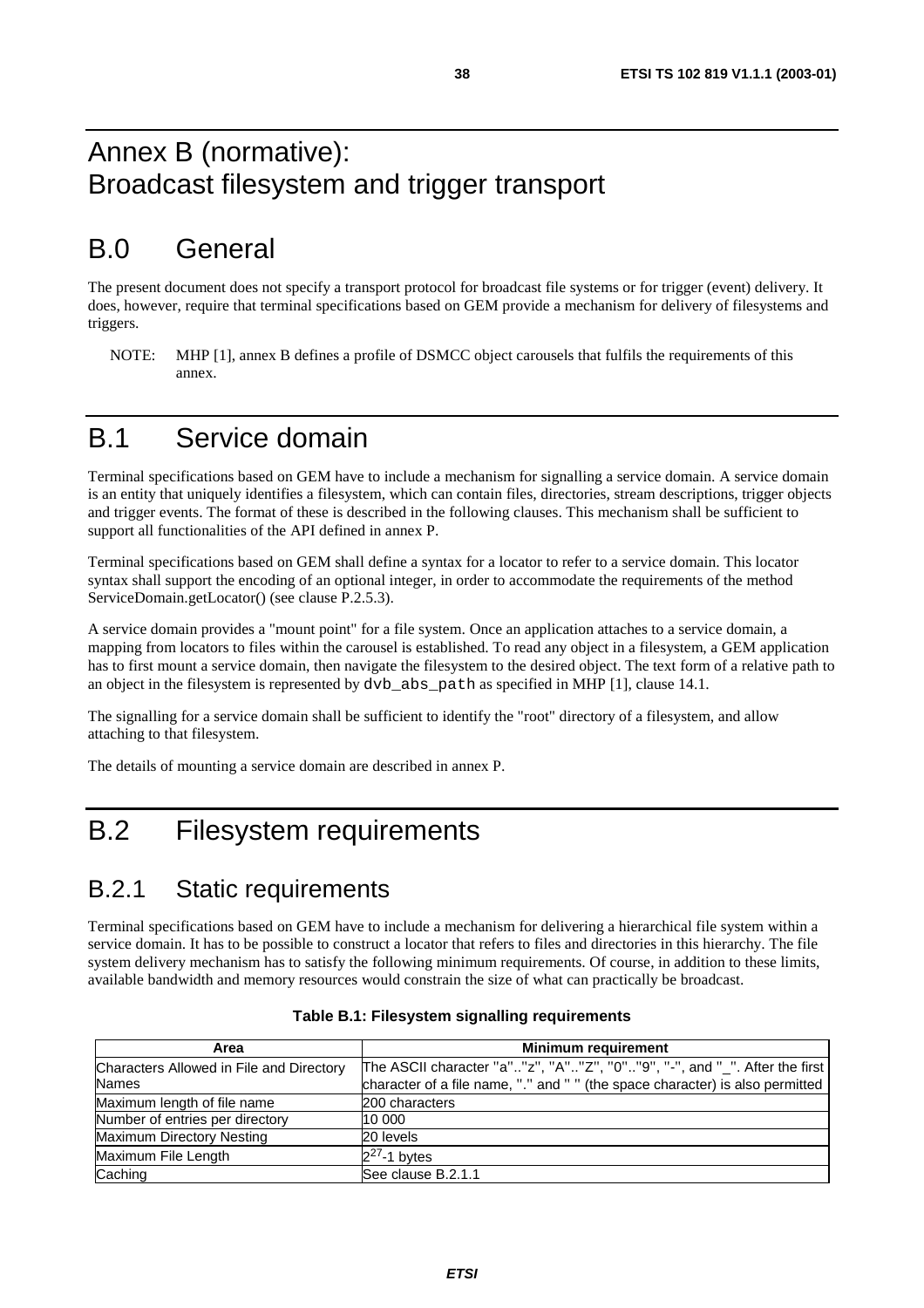#### B.2.1.1 Caching behaviour

It shall be possible to signal along with carousel modules, information related to the caching behaviour of a GEM terminal.

This signalling shall contain sufficient information to derive the following:

#### **Table B.2: Caching behaviour signalling requirements**

| <b>Function</b>    | Type                   |  |
|--------------------|------------------------|--|
| priority value     | 8 bit unsigned integer |  |
| transparency_level | 8 bit unsigned integer |  |

Semantics of these two fields are as defined in MHP [1], clauses B.2.2.4.2. and B.5.

GEM terminals that support caching shall comply with those semantics. Default behaviour is as defined in clause B.2.2.4.2.

### B.2.2 Filesystem updates

It shall be possible to signal a new version of a file or directory.

## B.3 Stream description

There shall be a signalling mechanism for sending a description of an MPEG stream. Such a stream can carry a service (e.g. in MHP, a DVB service).

NOTE 1: The following requirements are modelled on DSMCC BIOP::StreamMessage.

Stream descriptions shall be identified with a special file sent in the hierarchical filesystem described in clause B.2. This file shall contain information sufficient to derive the following:

#### **Table B.3: Stream description**

| <b>Function</b> | Type                    |
|-----------------|-------------------------|
| npt_source      | Reference (see text)    |
| stream locator  | Locator external form   |
| duration        | 32 bit unsigned integer |
| audio stream    | flag                    |
| video stream    | flag                    |
| data_stream     | flag                    |
| is_mpeg_program | flag                    |

**npt\_source:** A reference to a source of MPEG Normal Play Time (NPT). This shall be sufficient to derive NPT values, and the NPT rate. It may indicate that no source of NPT is associated with this stream collection.

**stream\_locator:** A locator that references the streams of this collection.

**duration:** The duration of this stream description, in milliseconds. Signalling for this value is not required; if not present it shall always considered to be zero.

NOTE 2: MHP signalling can indicate a value of up to  $2^{32}$  seconds with a resolution of microseconds.

**audio** stream: True if this stream contains audio.

video stream: True if this stream contains video.

**data\_stream:** True if this stream contains data.

**is\_mpeg\_program:** An indication whether or not this stream collection is an MPEG program.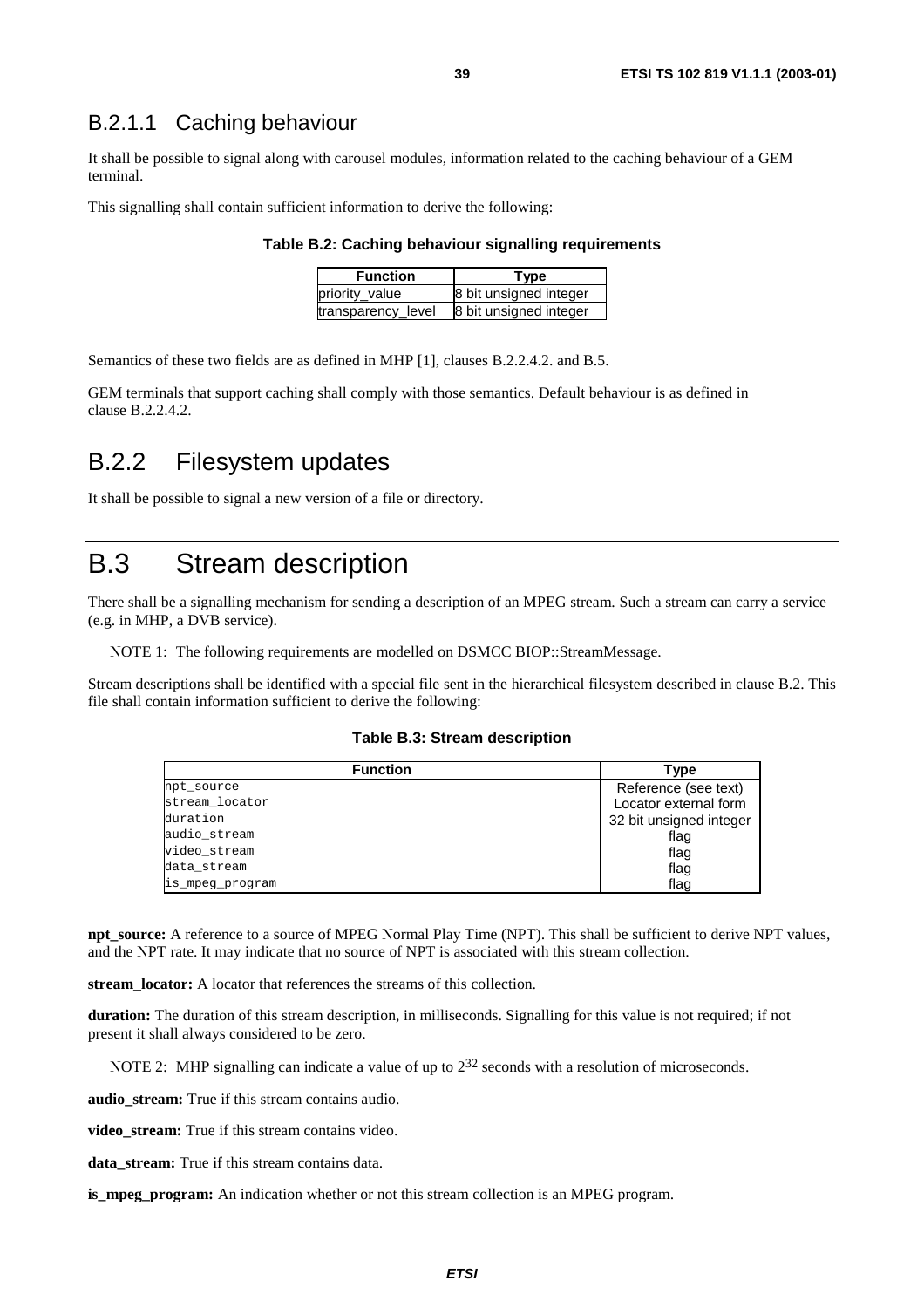## B.4 Trigger signalling

## B.4.0 General

There shall be a mechanism for signalling the presence of triggers to an application, and for delivery of those triggers.

## B.4.1 Trigger object

Triggers shall be identified with a special file sent in the hierarchical filesystem described in clause B.2. This file shall contain information sufficient to derive all of the contents of a Stream description, plus the following:

#### **Table B.4: Trigger object**

| <b>Function</b> | Type                    |
|-----------------|-------------------------|
| num_triggers    | 16 bit unsigned integer |
| for $(i=0; i {$ |                         |
| trigger_name    | string                  |
| event id        | 14 bit unsigned integer |
|                 |                         |

**num\_triggers:** The number of trigger events identified in this trigger object

**trigger\_name:** The name of a trigger event. The signalling shall support trigger names up to 200 characters long containing any valid 7-bit ASCII character between 32 and 126, inclusive.

**event\_id:** An integer uniquely identifying a trigger event within the context of the currently selected service.

NOTE: A trigger object corresponds to a BIOP::StreamEvent message in DSMCC.

## B.4.2 Trigger event

It shall be possible to signal a trigger event. The signalling shall contain information sufficient to derive the following:

#### **Table B.5: Trigger event**

| <b>Function</b> | Type                    |
|-----------------|-------------------------|
| event id        | 14 bit unsigned integer |
| is_do_it_now    | flag                    |
| mpeg_npt        | 32 bit unsigned integer |
| payload         | byte array              |

**event\_id:** An integer uniquely identifying a trigger event within the context of the currently selected service.

**is do it now:** Flag indicating if this is a "do it now" event. If true, this is a "do it now" event that is to be triggered upon reception. If false, this is a scheduled event to be triggered when a given NPT value is reached.

**mpeg\_npt:** A normal play time value of an MPEG timebase. For "do it now" events, this value is ignored.

NOTE 1: A timebase associated with the stream identified by the Trigger object will be used by the terminal to send a trigger to a registered application.

**payload:** A sequence of up to 220 bytes containing arbitrary data.

NOTE 2: A trigger event corresponds to a DSMCC section carrying a stream event descriptor.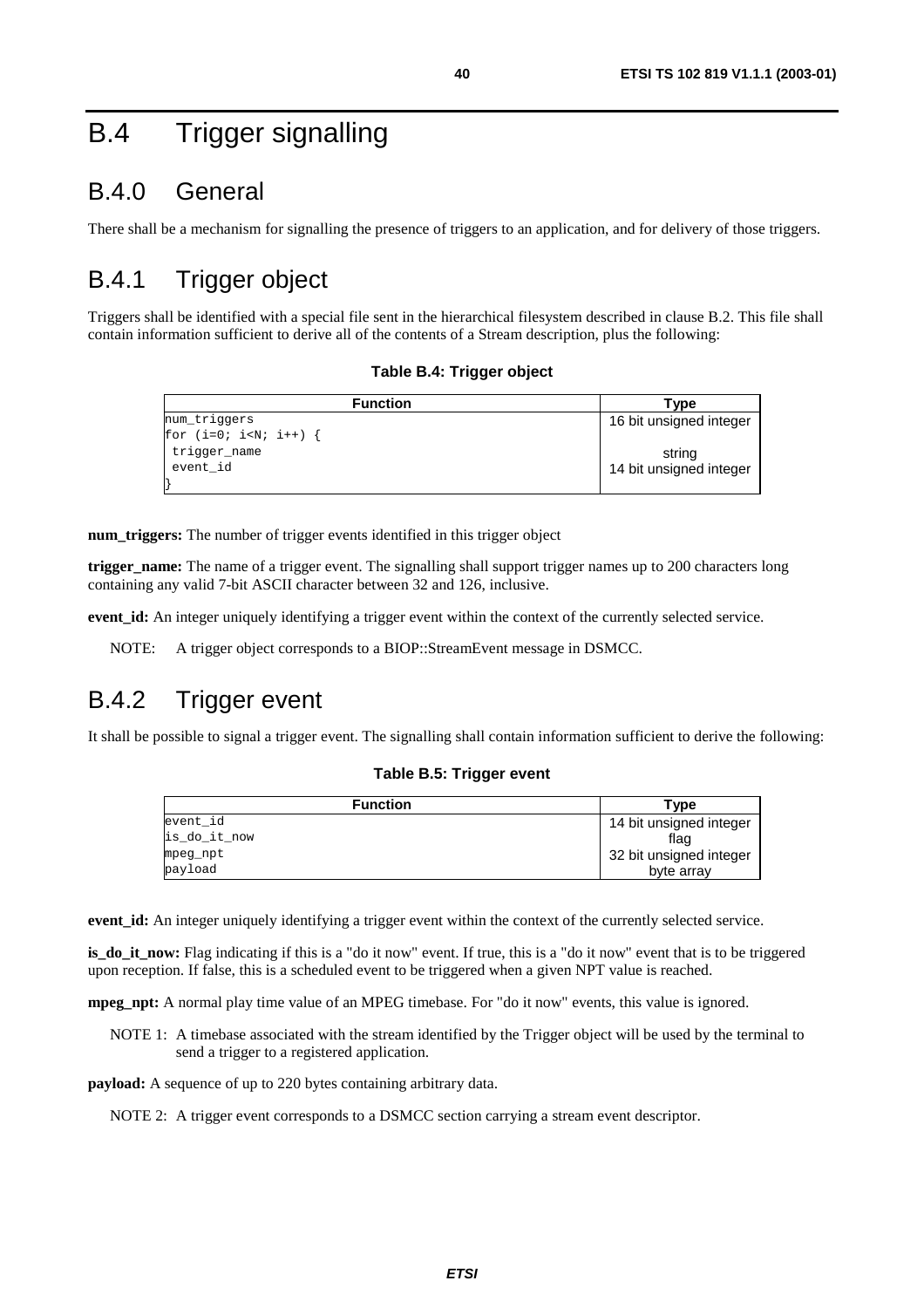#### B.4.2.1 Extrapolation of NPT values

Terminal specifications based on GEM shall be written such that, for broadcasts confirming to appropriate broadcast norms and specifications and absent reception errors, any extrapolation of NPT values shall last no more than 5 seconds.

NOTE: This corresponds to the requirements in NPT signalling spelled out in MHP [1], clause B.2.4.4, "Timebases".

#### B.4.2.2 Monitoring of trigger events

Terminal specifications based on GEM shall require monitoring of at least one stream delivering scheduled stream events, and one stream delivering "do it now" stream events. For broadcasts confirming to appropriate broadcast norms and specifications and absent reception errors, the terminal shall raise an event in response to a scheduled trigger event provided that an application subscribed to the event at least 5 seconds before the scheduled time.

NOTE: This corresponds to the requirements spelled out in MHP [1], clause B.2.4.5, "Monitoring Stream Events." MHP requires that scheduled stream event descriptors be *broadcast* at least 5 s before the scheduled time, but in GEM this requirement is not expressed, because it is a part of appropriate broadcast norms and specifications.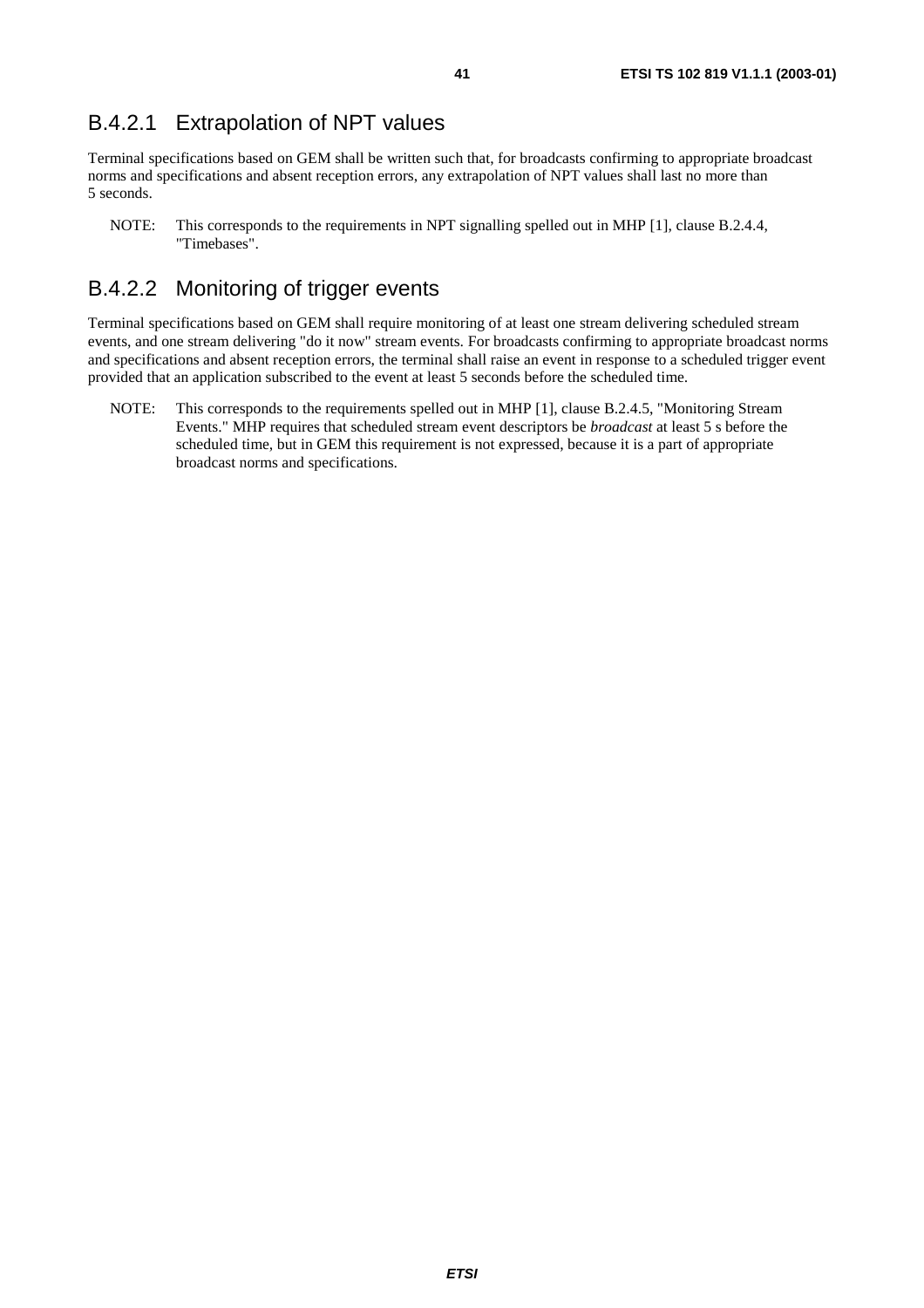## Annex C (informative): **References**

## C.1 Informative references from MHP

MHP [1], annex C is included in the present document.

## C.2 Additional informative references

| Reference  | <b>Edition</b> | <b>Description</b>                              |
|------------|----------------|-------------------------------------------------|
| IAIARIB AE |                | Not published yet, please contact ARIB for more |
|            |                | information. See http://www.arib.or.jp/         |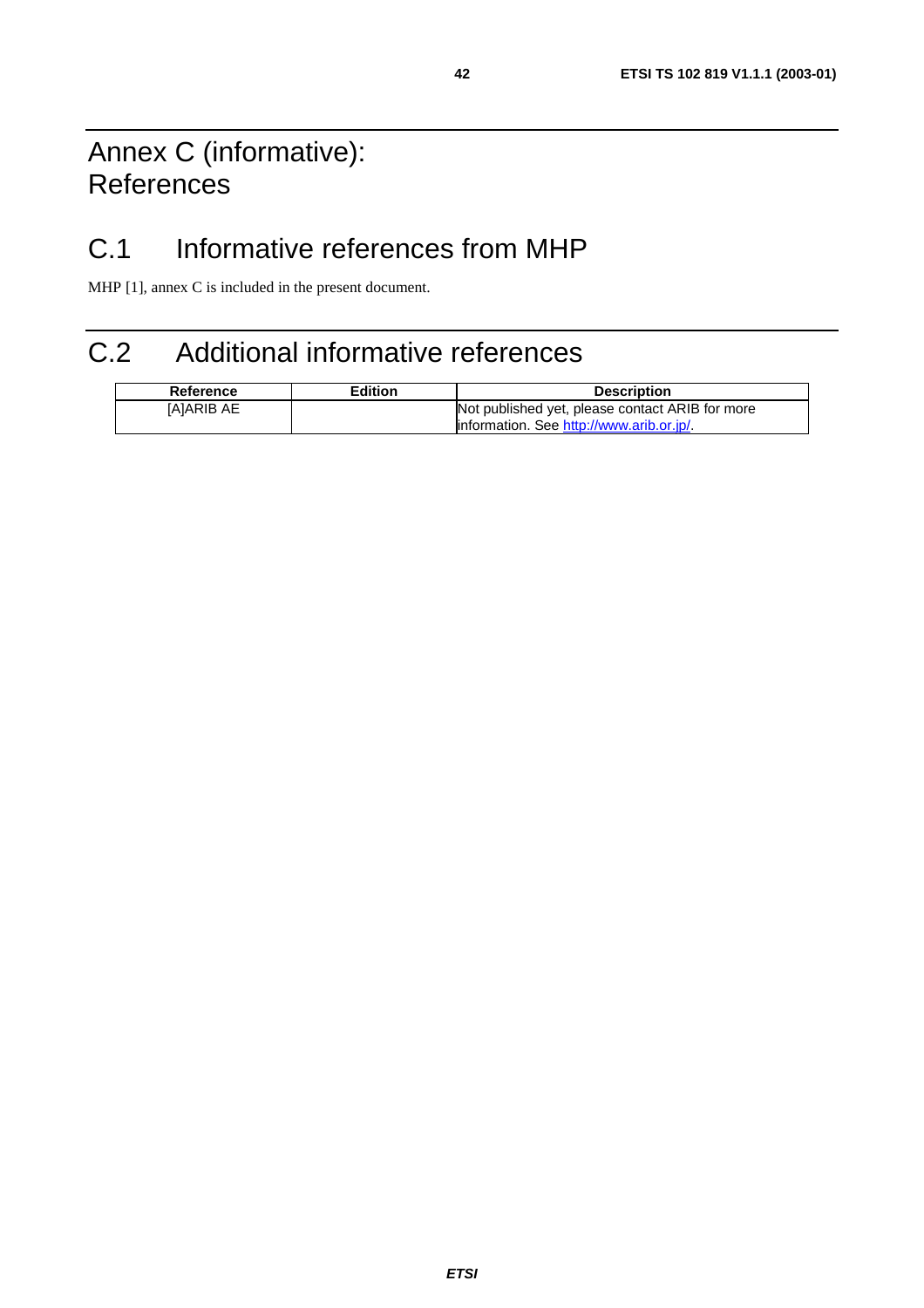MHP [1], annex D is included in the present document, with the following notes and modifications.

Table D.3 in MHP [1], clause D.3.4.2 is not required for GEM terminal specifications that do not support a graphics device resolution of 720x576, however a functional equivalent has to be specified in GEM terminal specifications.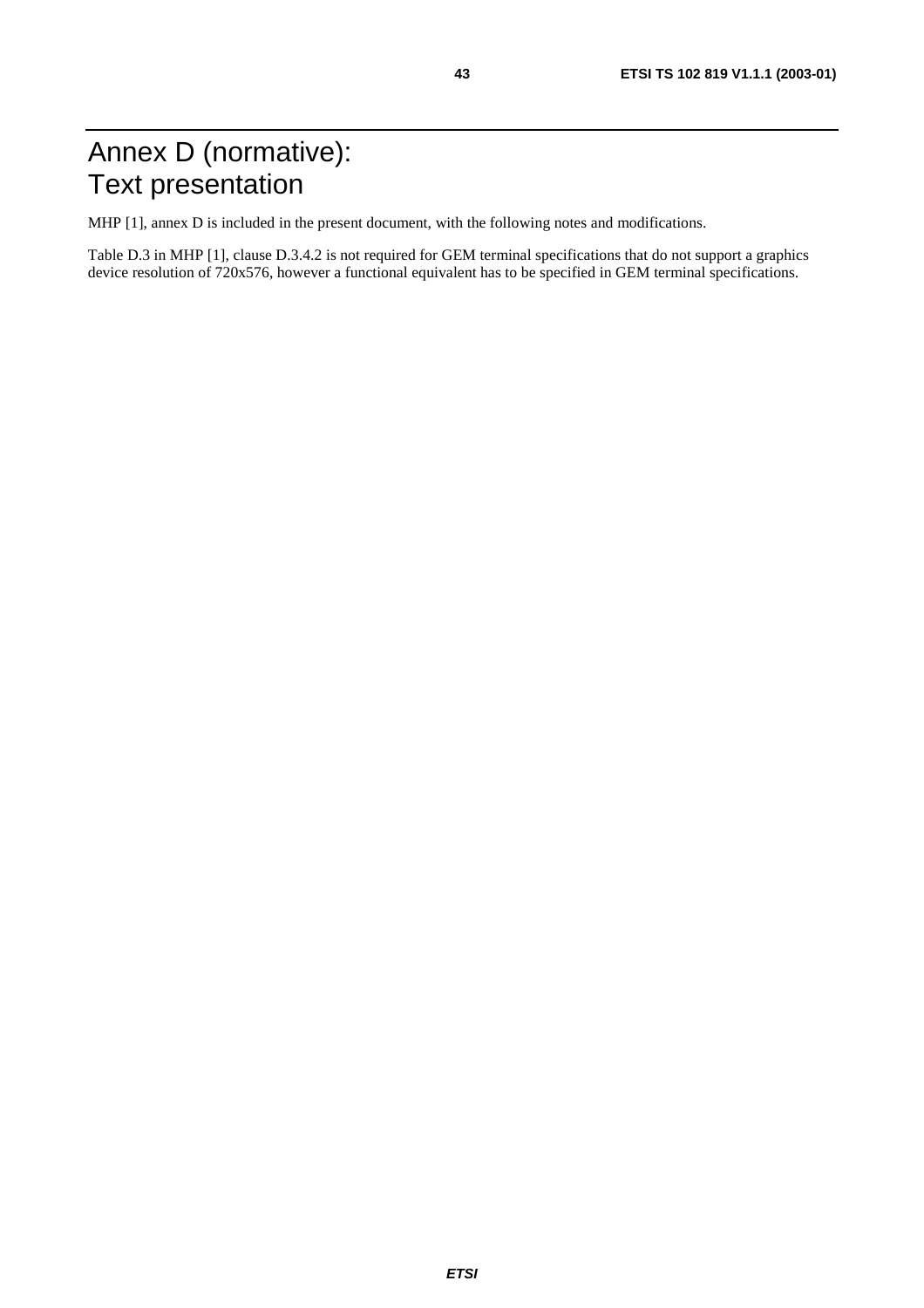## Annex E (normative): Character set

MHP [1], annex E is included in the present document.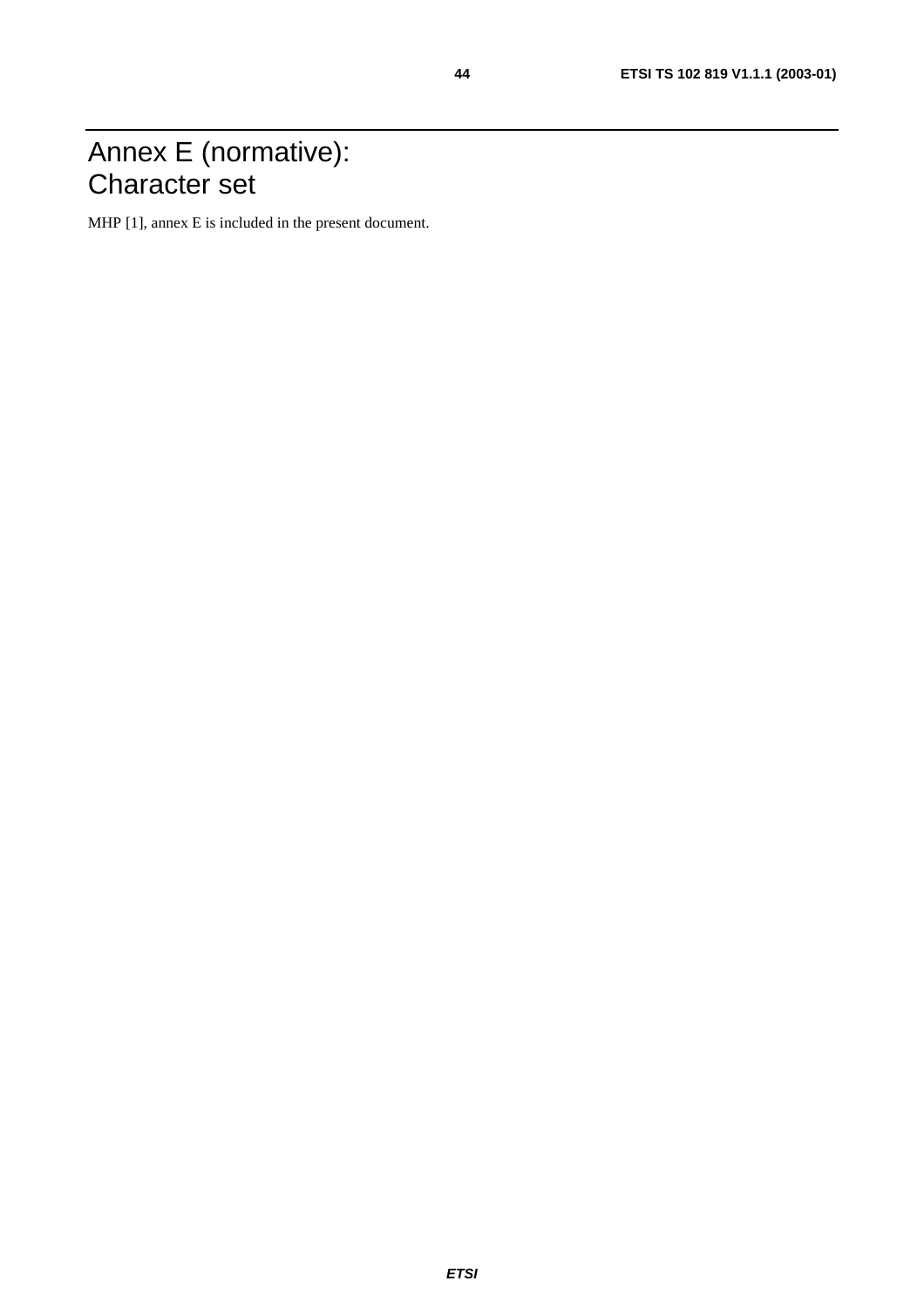## Annex F (informative): Authoring and implementation guidelines

MHP [1], annex F is included in the present document.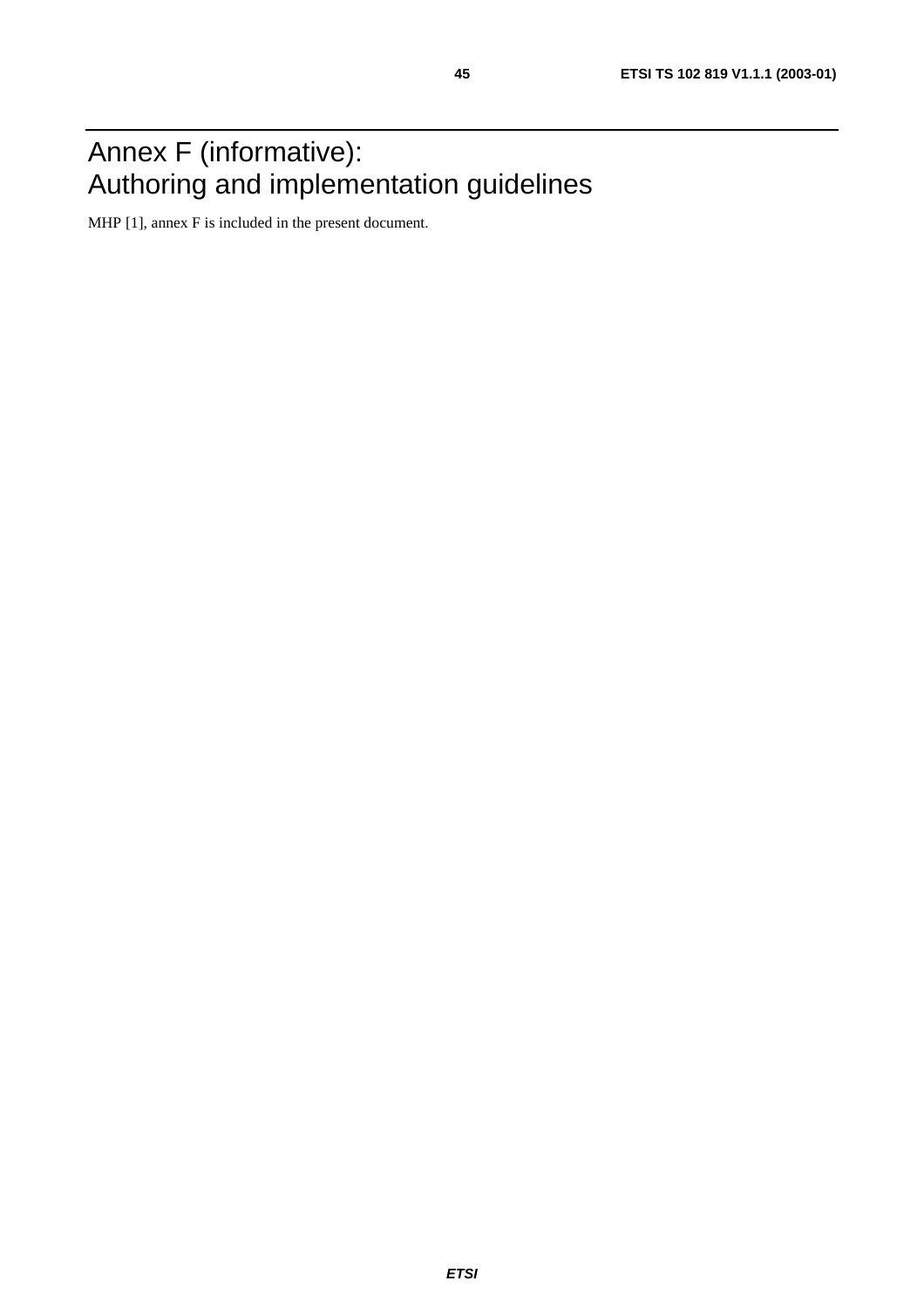## Annex G (normative): Minimum platform capabilities

## G.1 Graphics

MHP [1], clause G.1 is included in the present document, with the following notes and modifications.

The last bullet point of MHP [1], clause G.1.1 discusses a resolution of 720x576. This is to be interpreted as meaning the appropriate resolution with the terminal in standard definition mode.

MHP [1], clause G.1.5 defines minimum colour capabilities, including a precise definition of the CLUT. This CLUT may be inappropriate in some locations, because it is impossible to reproduce certain colours on all devices. For example, some of the specified colours fall outside of the NTSC gamut, and thus cannot be reproduced on devices with an NTSC composite video output. For this reason, the CLUT as specified in MHP is not required, but a functional equivalent has to be provided. It has to support at least 139 opaque colours, 48 colours at 30 % transparency, and 1 colour at 100 % transparency. It should provide a set of colours that approximates the MHP CLUT as closely as possible.

## G.2 Audio

MHP [1], clause G.2 is included in the present document.

## G.3 Video

MHP [1], clause G.3 is included in the present document.

## G.4 Resident fonts and text rendering

MHP [1], clause G.4 is included in the present document, with the following notes and modifications.

Table G.2 in clause G.4.1 lists values for the number of TV lines that are not appropriate for all regions. GEM terminal specifications have to specify the functional equivalent of these values in order to produce an equivalent result in terms of a percentage of the screen size.

## G.5 Input events

MHP [1], clause G.5 is included in the present document.

Some downloaded resident applications specified as extensions to the present document may perform some of the functions of the MHP navigator, e.g. the monitor application defined OCAP 1.0 [4]. In this case, such downloaded software has to implement a policy that is consistent with the requirements of the present document, e.g. MHP [1], clause G.5.

## G.6 Memory

MHP [1], clause G.6 is included in the present document, with the following notes and modifications.

The bullet point requiring enough memory to load a 720x576 8 bit PNG image is to be read as requiring a PNG image whose size is the same as the resolution of an HGraphicsDevice at standard definition, as discussed in clause G.1.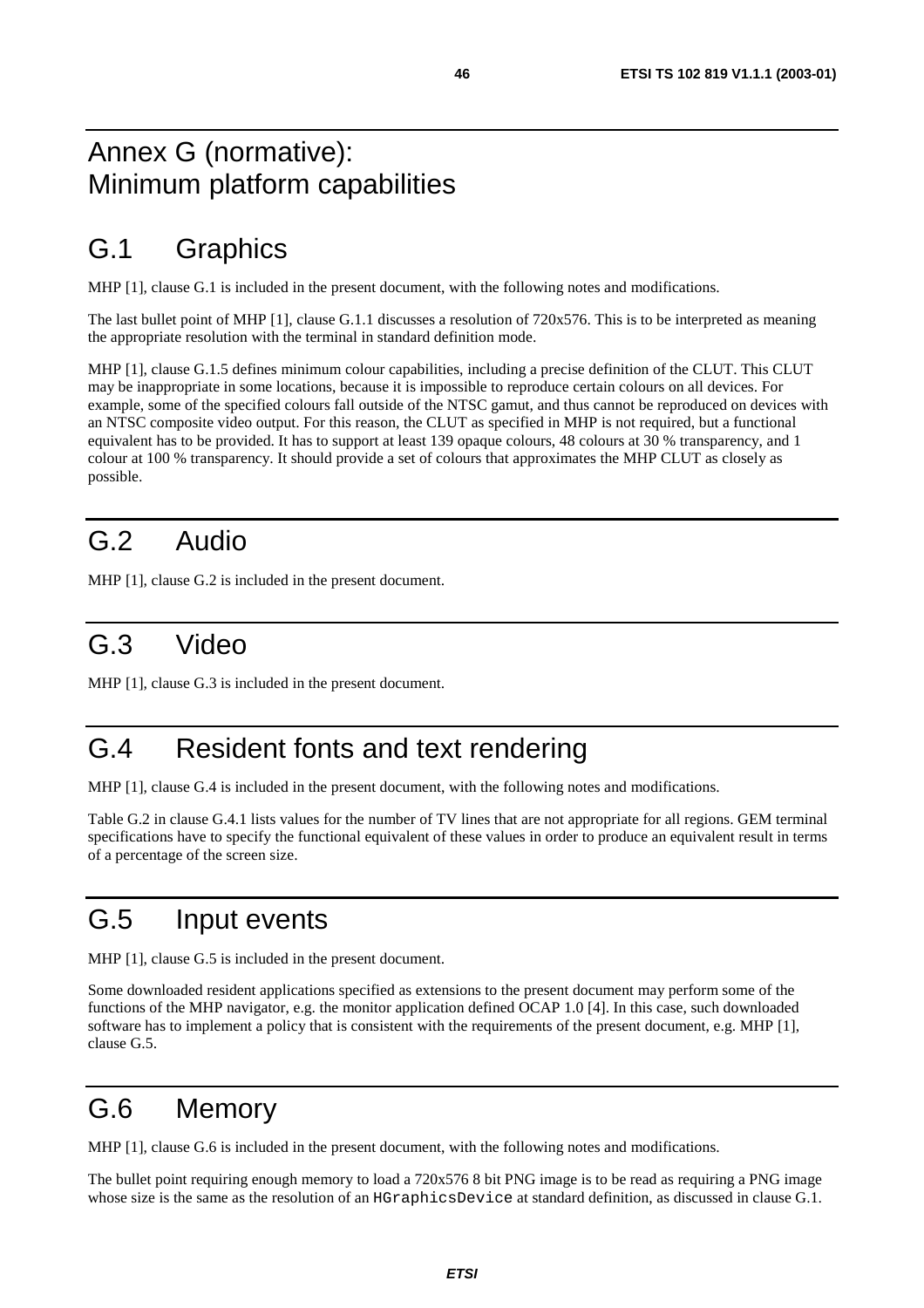## G.7 Other resources

MHP [1], clause G.7 is included in the present document, with the following notes and modifications.

MHP [1], table G.4 refers to AIT clause filtering. As an MHP AIT is not required, this entry does not apply to the present document; however, attention is drawn to the requirement on detecting application description changes in clause 10.4.1.

The key lengths for application authentication in MHP [1], table G.4 apply only to codesigning using the MHP model.

Table G.5 in MHP [1], clause G.7 contains an entry for conditional access. The present document places no requirements on conditional access, thus this table entry is not included in the present document.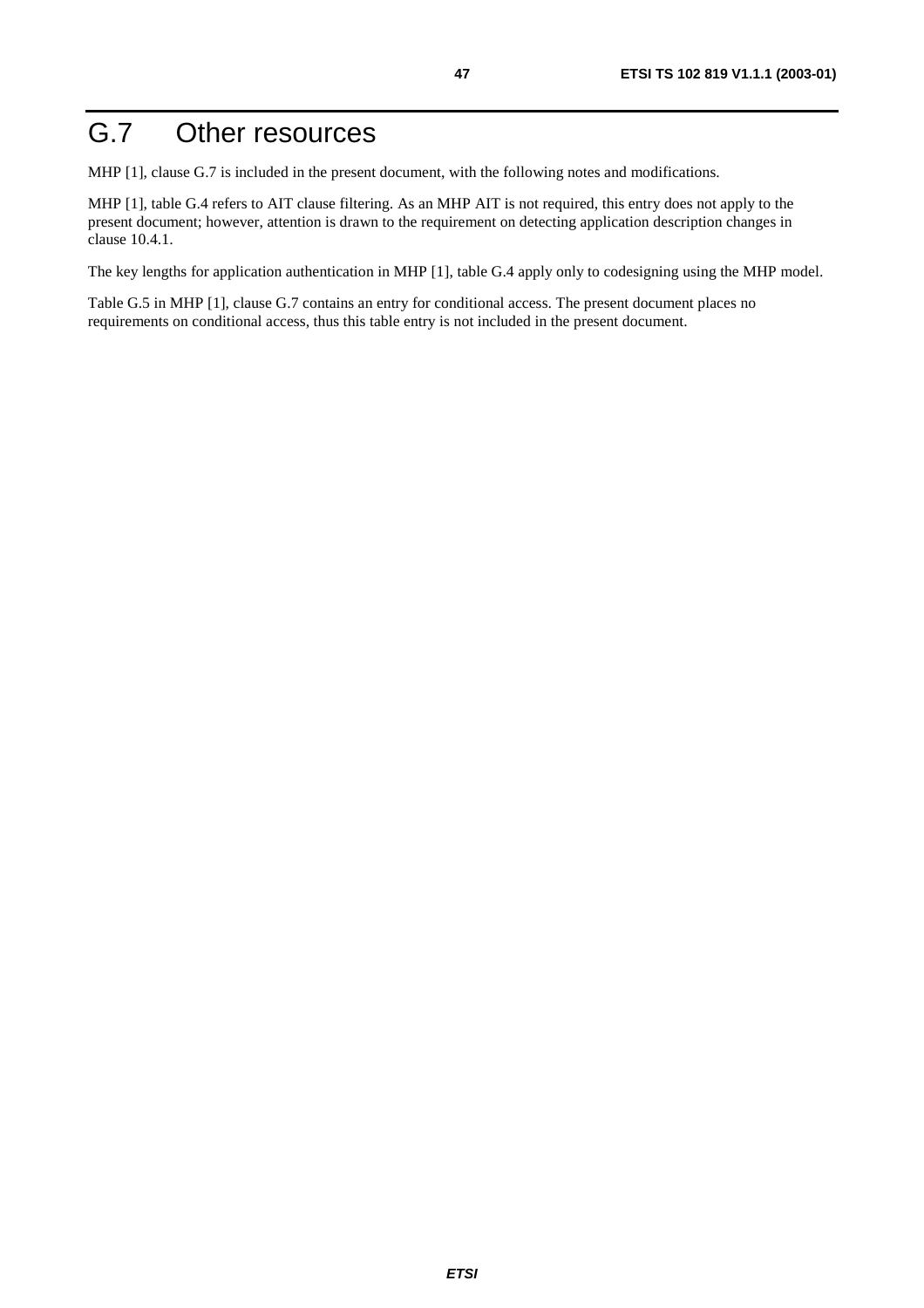## Annex H (normative): **Extensions**

MHP [1], annex H is included in the present document.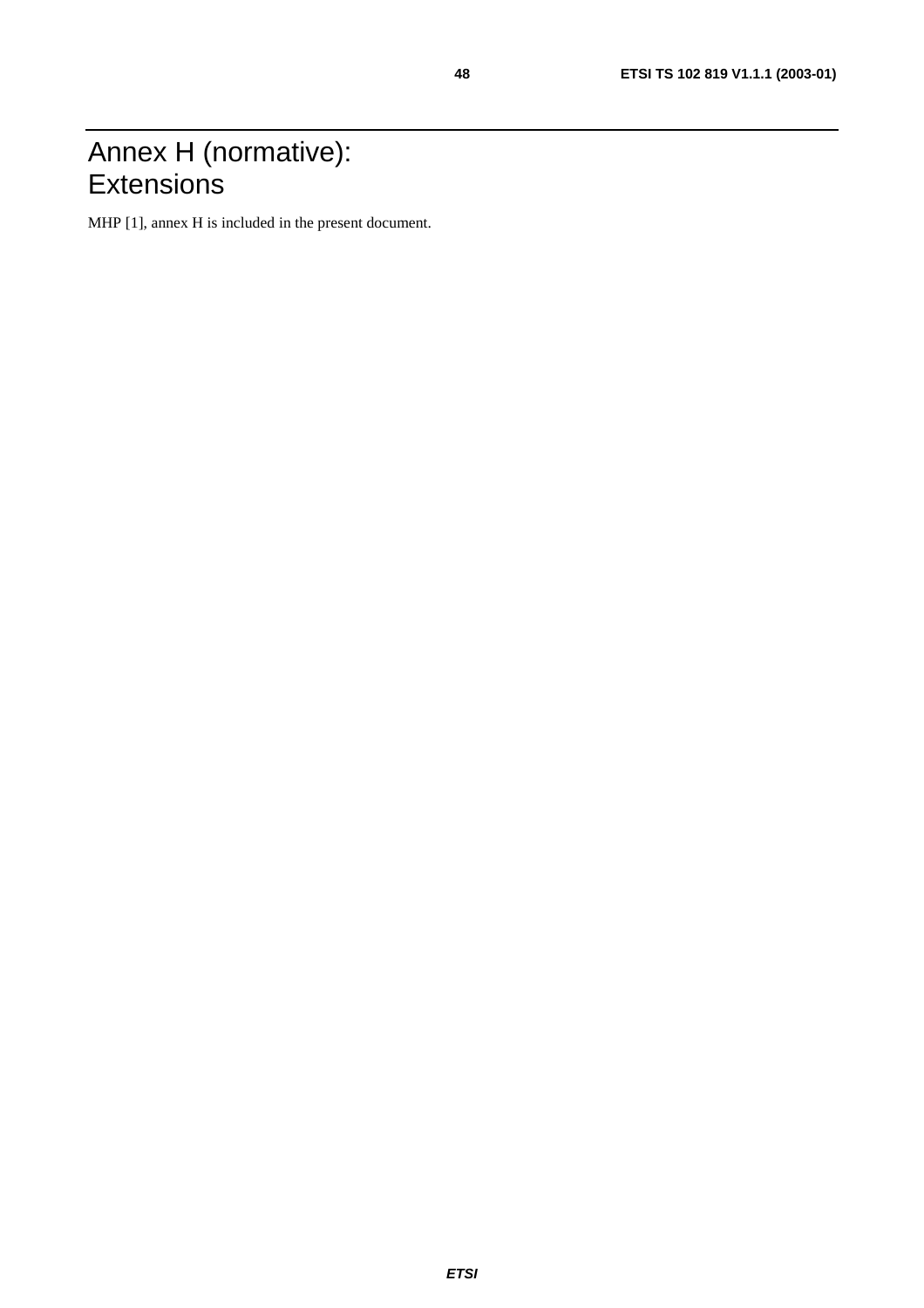## Annex I (normative): DVB-J fundamental classes

MHP [1], annex I is included in the present document.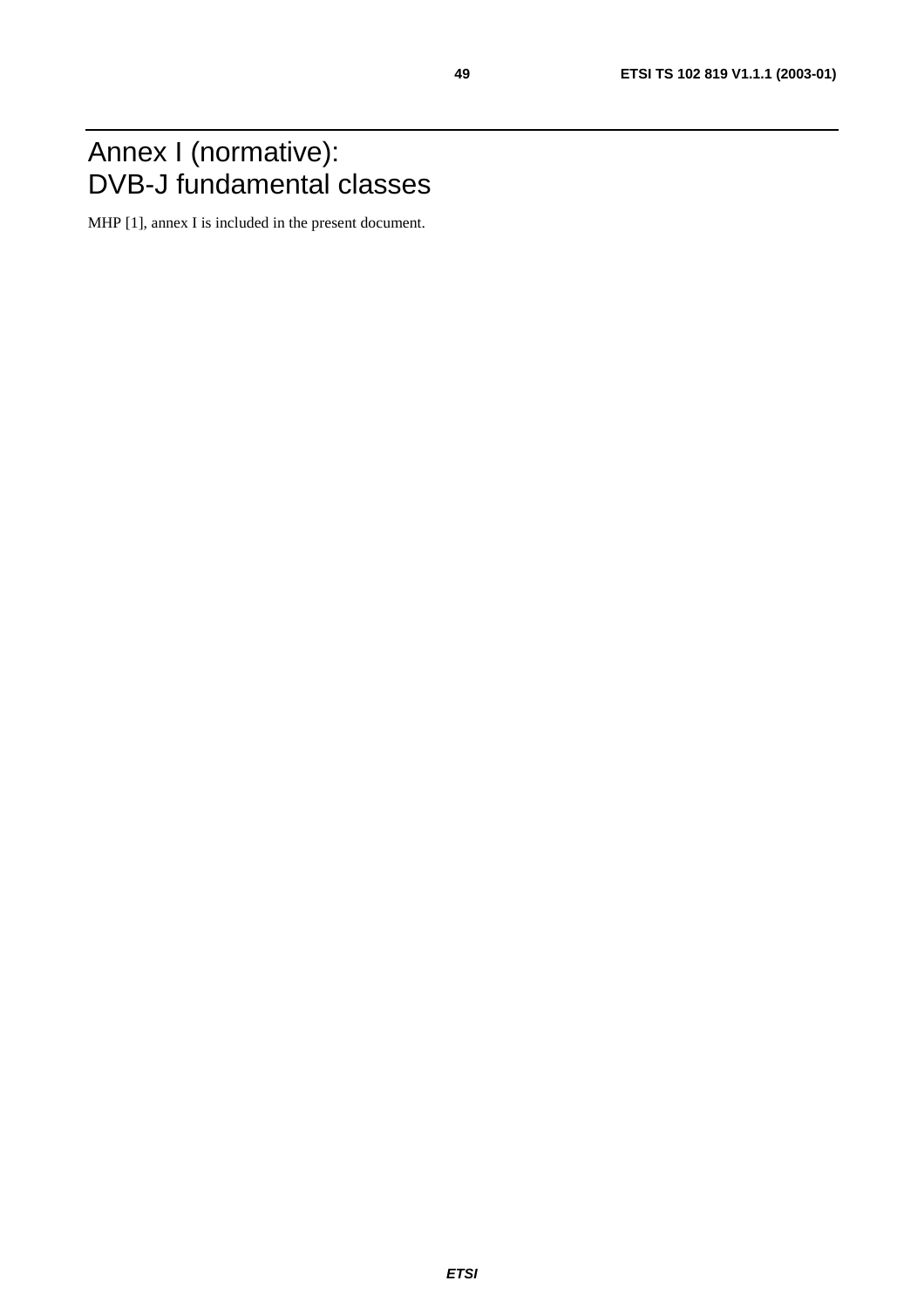## Annex J (normative): DVB-J event API

MHP [1], annex J is included in the present document.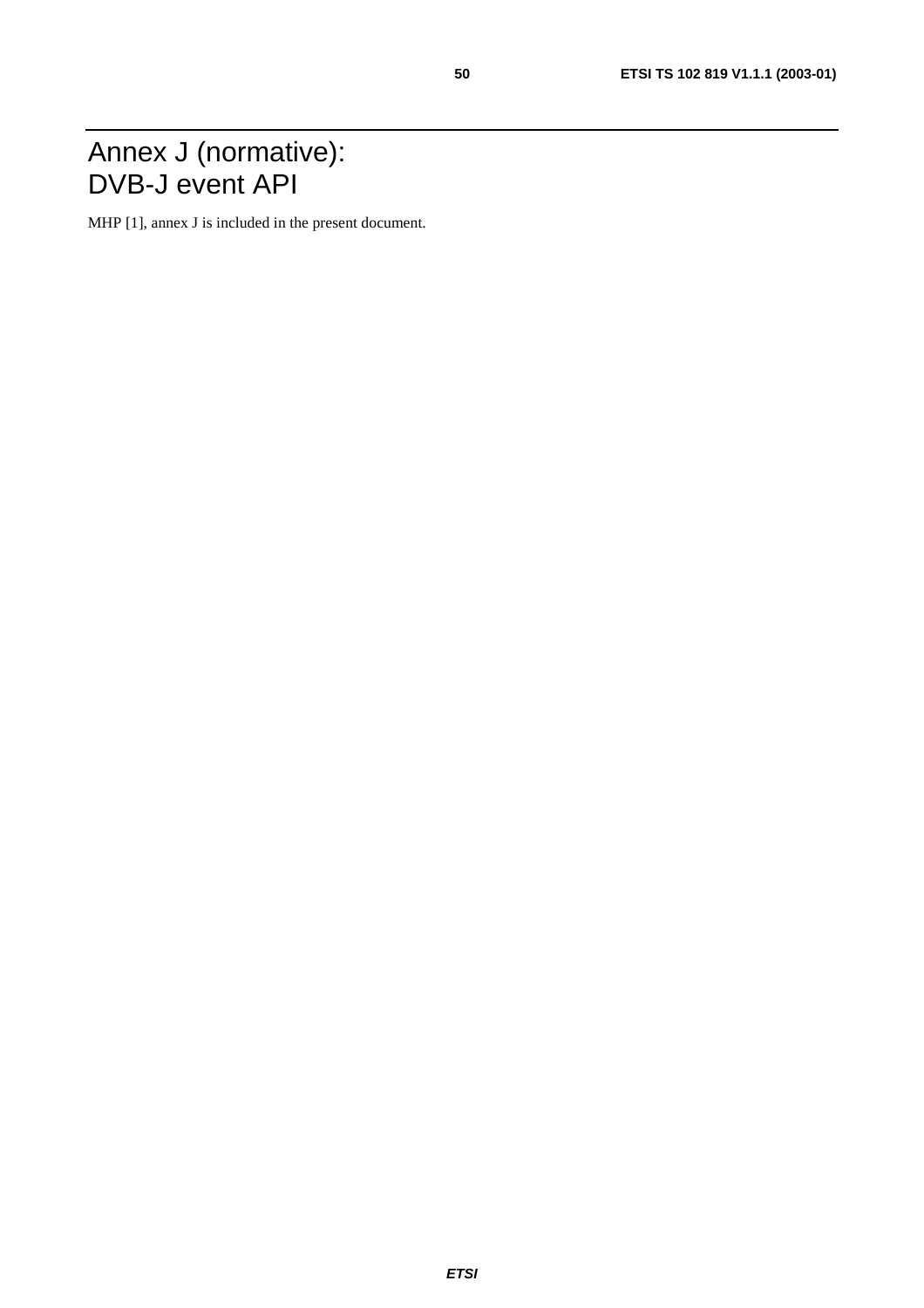## Annex K (normative): DVB-J persistent storage API

MHP [1], annex K is included in the present document.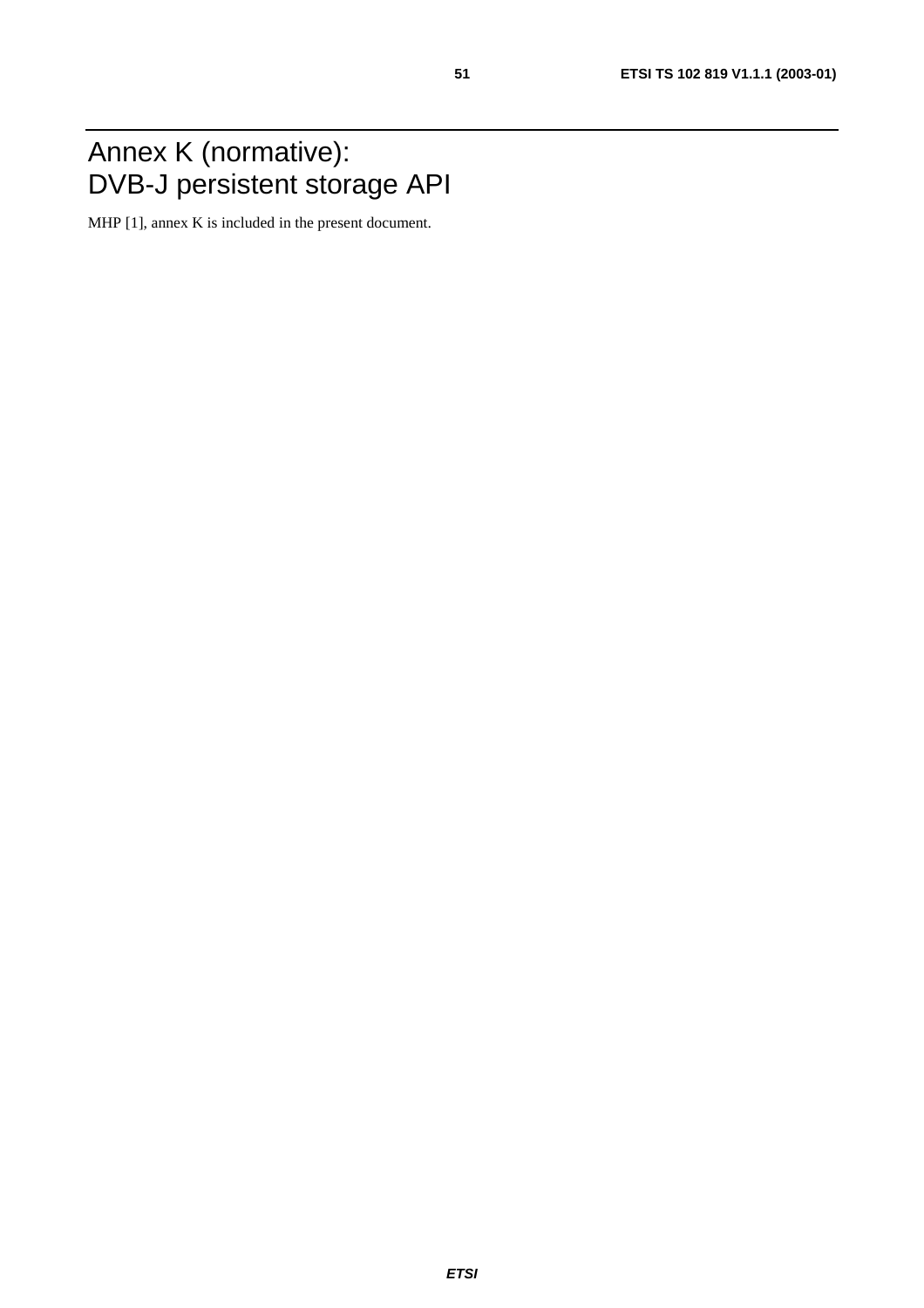## Annex L (normative): User settings and preferences API

MHP [1], annex L is included in the present document, with the following notes and modifications.

In the class org.dvb.user.GeneralPreference, the preference "User Name" requires that name be reported as first name followed by last name. It is understood that "first name" and "last name" are ambiguous concepts in some locales. For this reason, in the present document this property is only required to contain the name of the user, in some order that is suitable for presentation to an end user.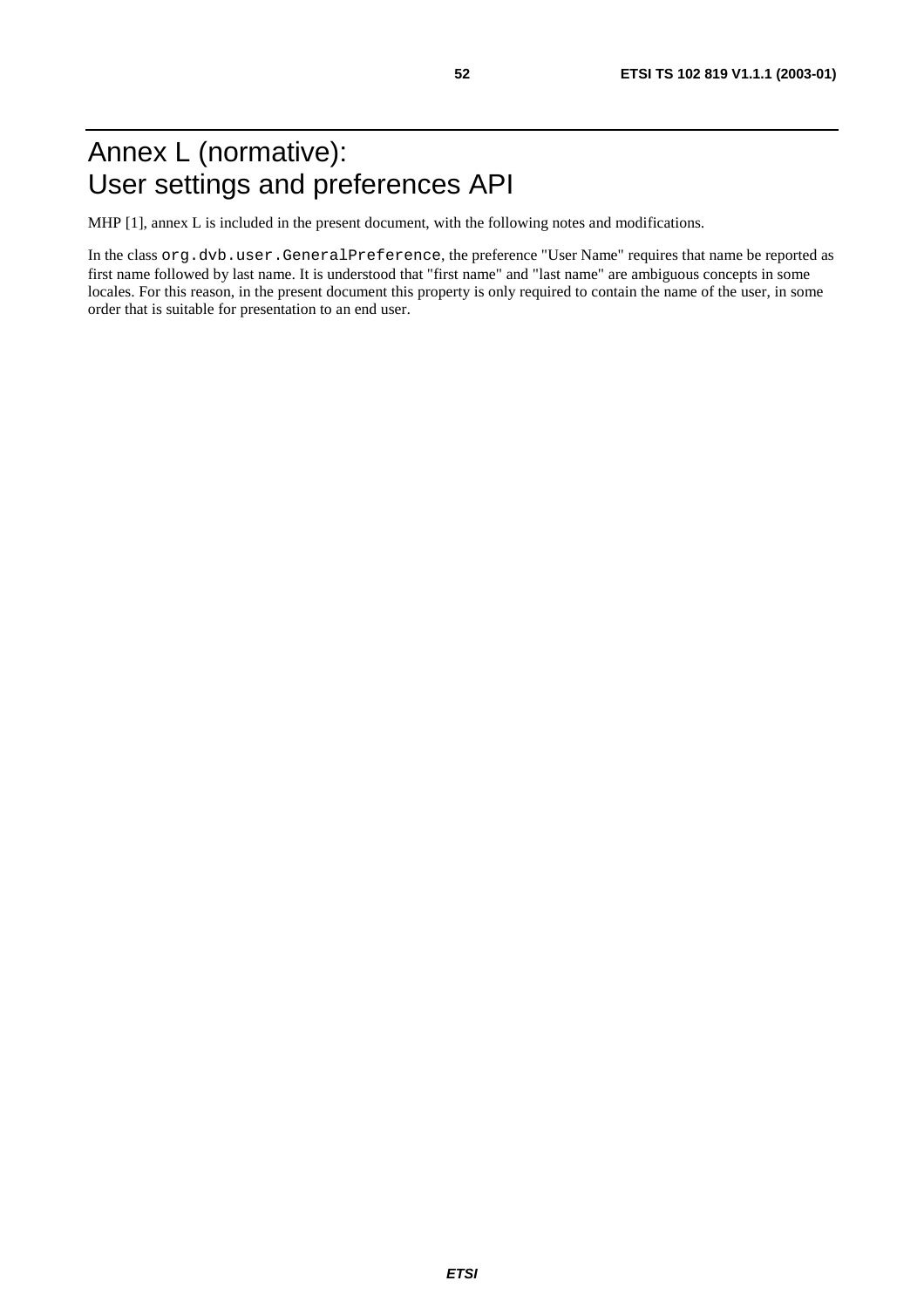Annex M: Void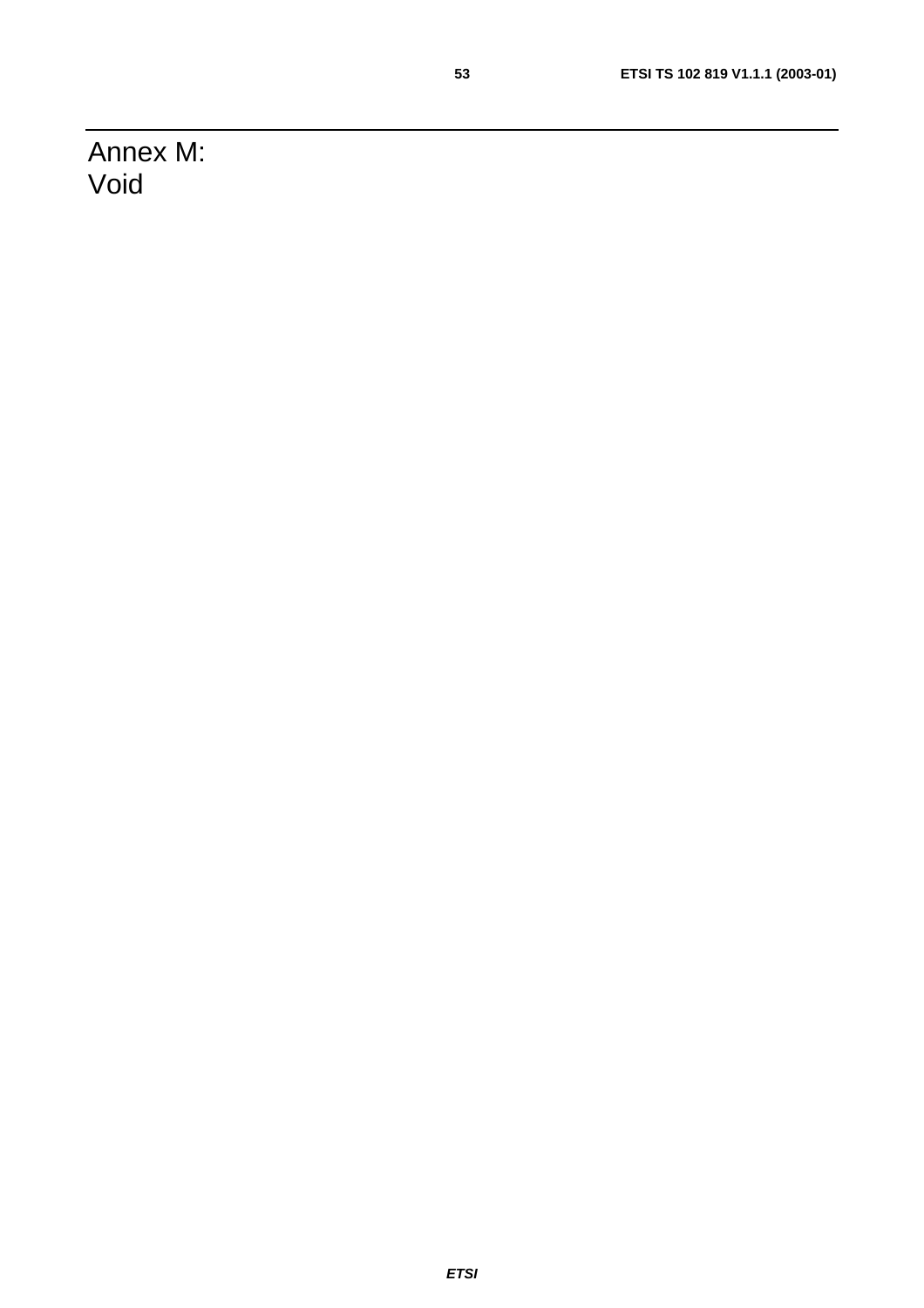MHP [1] N is included in the present document, with the following notes and modifications.

References to "720x576" frames are to be read as referring to standard definition frames, as defined in the GEM terminal specification.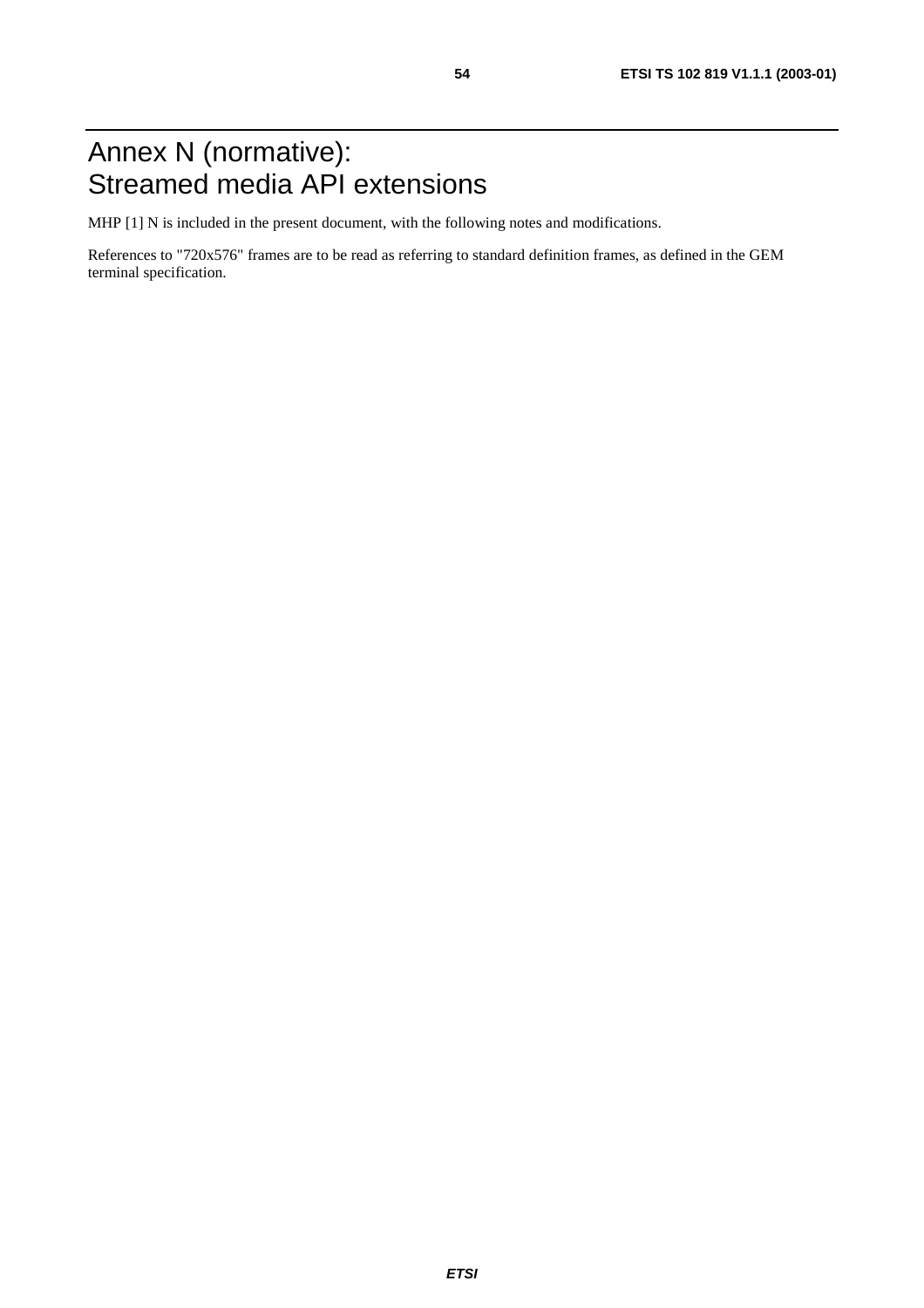Terminal specifications based on GEM shall contain a mapping of the Java TV SI API to the network's underlying signalling. This mapping shall fulfil all of the semantic guarantees required by Java TV. The Java TV SI is formed by the classes in the package javax.tv.si and its subpackages, as defined for the present document, including any descriptive text accompanying those classes.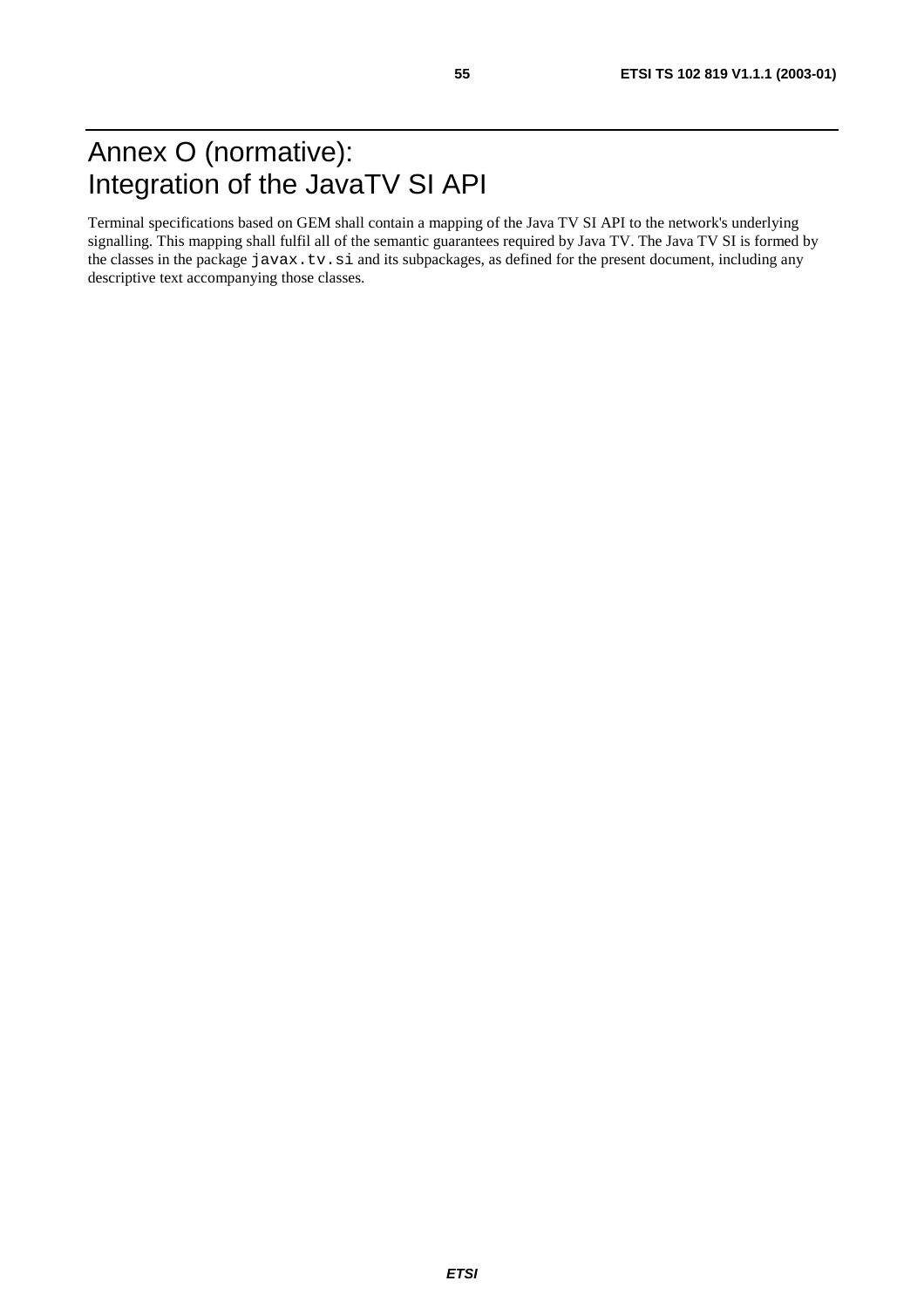## Annex P (normative): Broadcast transport protocol access

## P.1 Overview

This clause includes a definition of APIs in the package org.dvb.dsmcc. The API is mapped to an *abstraction* of signalling based on DSMCC as specified in MHP [1]; no requirement to use DSMCC signalling is implied.

The API defined in this clause allows DVB-J applications direct access to information broadcast according to annex B. Of course, terminal specifications based on GEM may make other filesystems available via this API.

To benefit from the fact that most of the functionalities are already covered by the java.io package, this API inherits from java.io and only defines the extra functionalities pertaining to:

- a) the nature of a broadcast filesystem and its latency (e.g. possibility to asynchronously load the objects)
- b) the type of the objects that can be encapsulated in a carousel and that do not exist in a classical file structure. These are: ServiceGateway, Stream and StreamEvent.

An application can optionally use only the classes of java.io. Alternatively/additionally applications can use additional classes and methods adapted to the specific nature and latency of the network (such as for example, the asynchronous loading of objects).

The following, briefly explains the functionalities offered by this API.

The ServiceDomain class enables attaching to a Service domain.

When attached to a Service Domain, objects are available representing the types File, Directory, Stream description, Trigger object and Trigger event.

The class DSMCCObject is a common superclass for all of these types. It defines methods that deal with asynchronous or synchronous loading of Objects.

For the File and Directory Objects, their content is accessible as it would be for a classical file system, i.e. by using the java.io package (e.g. for listing the objects pointed to by a Directory object, you invoke the list() method of the java.io.File class, or to access the content of a File, you can instantiate a FileInputStream to read the File, etc.)

Additionally, the DSMCCStream and DSMCCStreamEvent classes define functionalities specific to the respective types of Objects (Stream description and Trigger object), enabling access to the attributes of these Objects. For the details of the attributes that can be accessed, refer to the documentation of these classes.

The AsynchronousLoadingEvent class and its subclasses represent events that are sent to a listener to notify it of the loading of an Object that had been activated by the application (asynchronous loading mode).

The StreamEvent class represents an abstraction of the real event that is generated, i.e. the Trigger event, which enables the broadcaster to synchronize the application with the stream. This class enables the access to the content of an event, as described in clause B.4.2.

Finally, the StreamEventListener and AsynchronousLoadingEventListener are interfaces that have to be implemented by the application, in order for it to receive the respective StreamEvents and AsynchronousLoadingEvents.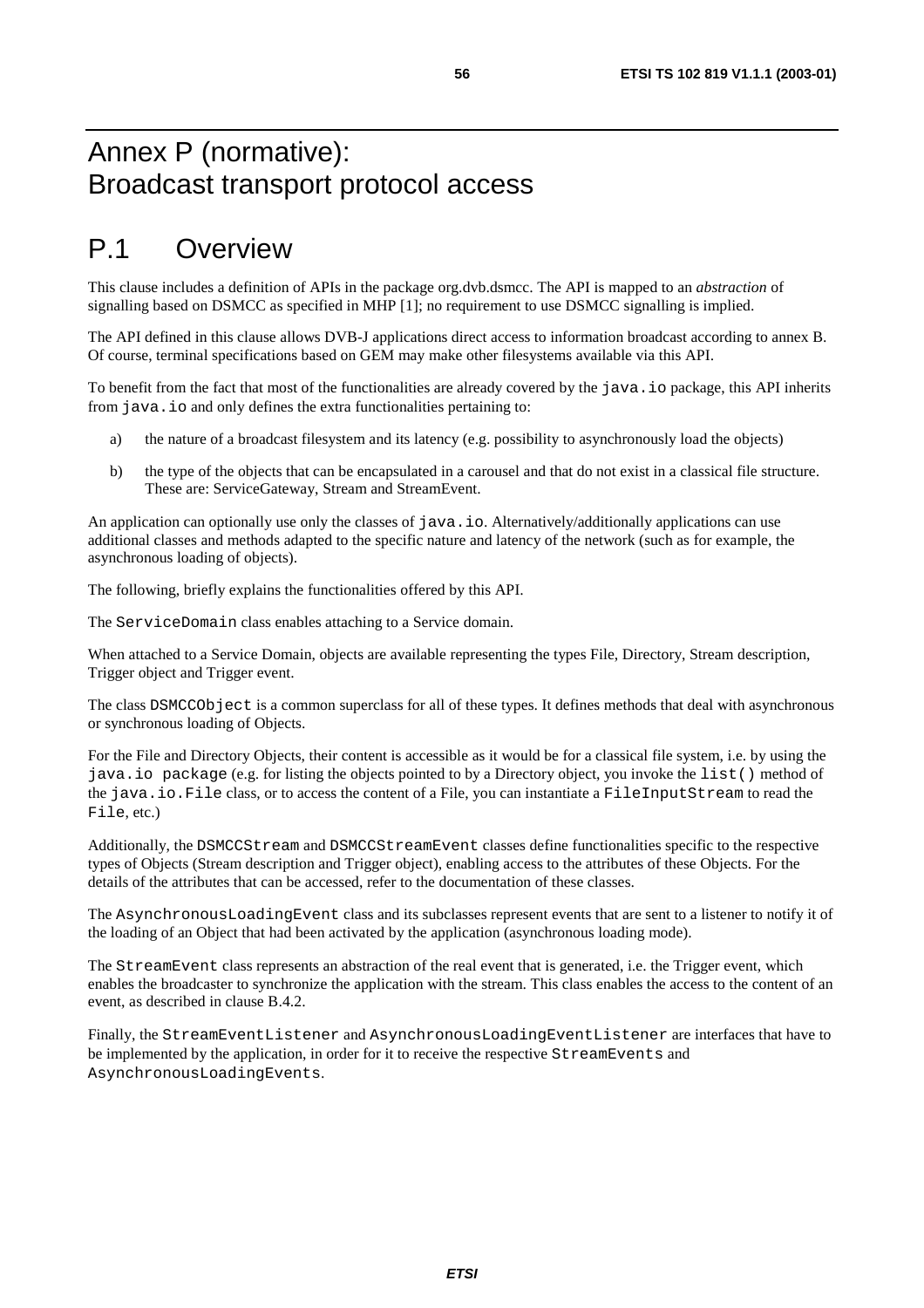## P.2 The org.dvb.dsmcc package

## P.2.0 General

This package is derived from the  $\text{org.dvb.dsmcc package}$  as defined in MHP [1], annex P. A small number of the MHP methods are not required in terminal specifications based on GEM. Additionally, in GEM these methods are bound to the more abstract signalling requirements of annex B.

The description of each class from the org.dvb.dsmcc package defined in MHP [1], annex P is included in the present document, except as modified below.

In all cases, references to a "DSMCC object" in the signalling is to be interpreted as referring to the entity in the signalling represented by an object of type DSMCCObject in the present document.

## P.2.1 DSMCCObject

The first sentence of the class description should be interpreted as meaning that this class represents objects in a Service domain.

## P.2.2 DSMCCStream

References to BIOP::Stream message are to be interpreted as meaning the stream description as defined in clause B.3. References to the BIOP::StreamEvent message are to be interpreted as meaning the stream even description defined in clause B.4.1. References to elements of the BIOP messages are to be interpreted as referring to the corresponding element of the generic descriptions from annex B, as detailed below.

### P.2.2.1 isAudio() method

This shall return true if the audio\_stream flag indicates that this stream contains audio.

### P.2.2.2 isData() method

This shall return true if the data\_stream flag indicates that this stream contains data.

#### P.2.2.3 isMPEGProgram() method

This shall return true if the is mpeg program flag indicates that this object represents an MPEG program.

### P.2.2.4 isVideo() method

This shall return true if the video stream flag indicates that this stream contains video.

## P.2.3 DSMCCStreamEvent

References to the BIOP::StreamEvent message are to be interpreted as meaning the stream even description defined in clause B.4.1. References to elements of the BIOP messages are to be interpreted as referring to the corresponding element of the generic descriptions from annex B, as detailed below.

Throughout this class, references to a DSMCC StreamEvent in the signalling are to be read as referring to a trigger object, as defined in clause B.4.1.

## P.2.4 InvalidFormatException

This exception may be thrown when any inconsistency in the underlying signalling is received.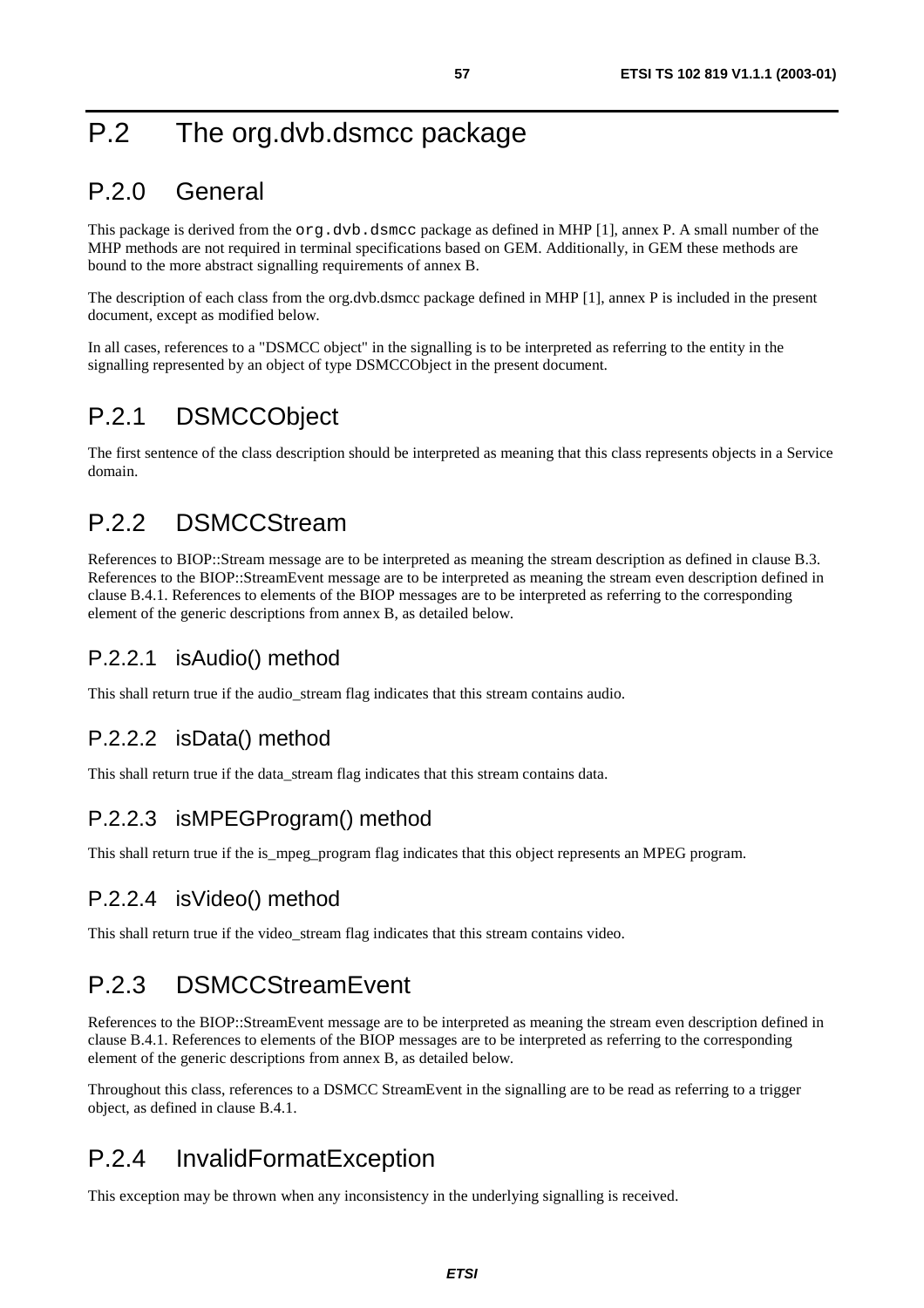### P.2.5 ServiceDomain

The first paragraph of the class description is to be replaced by the following: A ServiceDomain represents the entity described in clause B.1.

Throughout this class, references to "service gateway" or "service domain" are to be interpreted as referring to service domain, as described in clause B.1.

### P.2.5.1 ServiceDomain.attach(byte[])

ServiceDomain.attach(byte[]) is required by the present document. The syntax and usage of the NSAP address is out of the scope of the present document.

### P.2.5.2 ServiceDomain.attach(Locator) and attach(Locator, int)

The locator parameter is to be interpreted as any locator that refers to a service domain. Locator formats are discussed in clause 14.8.

### P.2.5.3 ServiceDomain.getLocator()

The description of this method is considered to read as follows:

Return the locator for this service domain. If this ServiceDomain instance was last attached by specifying a locator then that exact same locator shall be returned. If the attach was done with the attach(locator, int) signature, the locator is complemented with a representation of the integer.

### P.2.5.4 ServiceDomain.getNSAPAddress()

Signalling to support the ServiceDomain.getNSAPAddress() method is not required by the present document. In terminal specifications where no such signalling is defined, the behaviour of invoking this method may be undefined.

### P.2.5.5 ServiceDomain.getURL(Locator)

The description of this static method is considered to read as follows:

Returns a URL corresponding to a locator referring to a file or a directory, as specified in table 5. If the service domain corresponding to the locator is attached and the file or directory referenced in the locator exists then an instance of java.net.URL is returned which can be used to reference this object.

#### **Parameters:**

l - a locator referring to a file or directory, as specified in table 5.

#### **Returns:**

a java.net.URL which can be used to access the file or directory referenced by the locator.

#### **Throws:**

InvalidLocatorException - if the locator is not a valid locator or does not includes all elements leading to a file or directory.

NotLoadedException - is thrown if the locator is valid and includes enough information but it references a service domain which is not attached.

FileNotFoundException - if the service domain is attached but the file or directory referenced by the locator does not exist.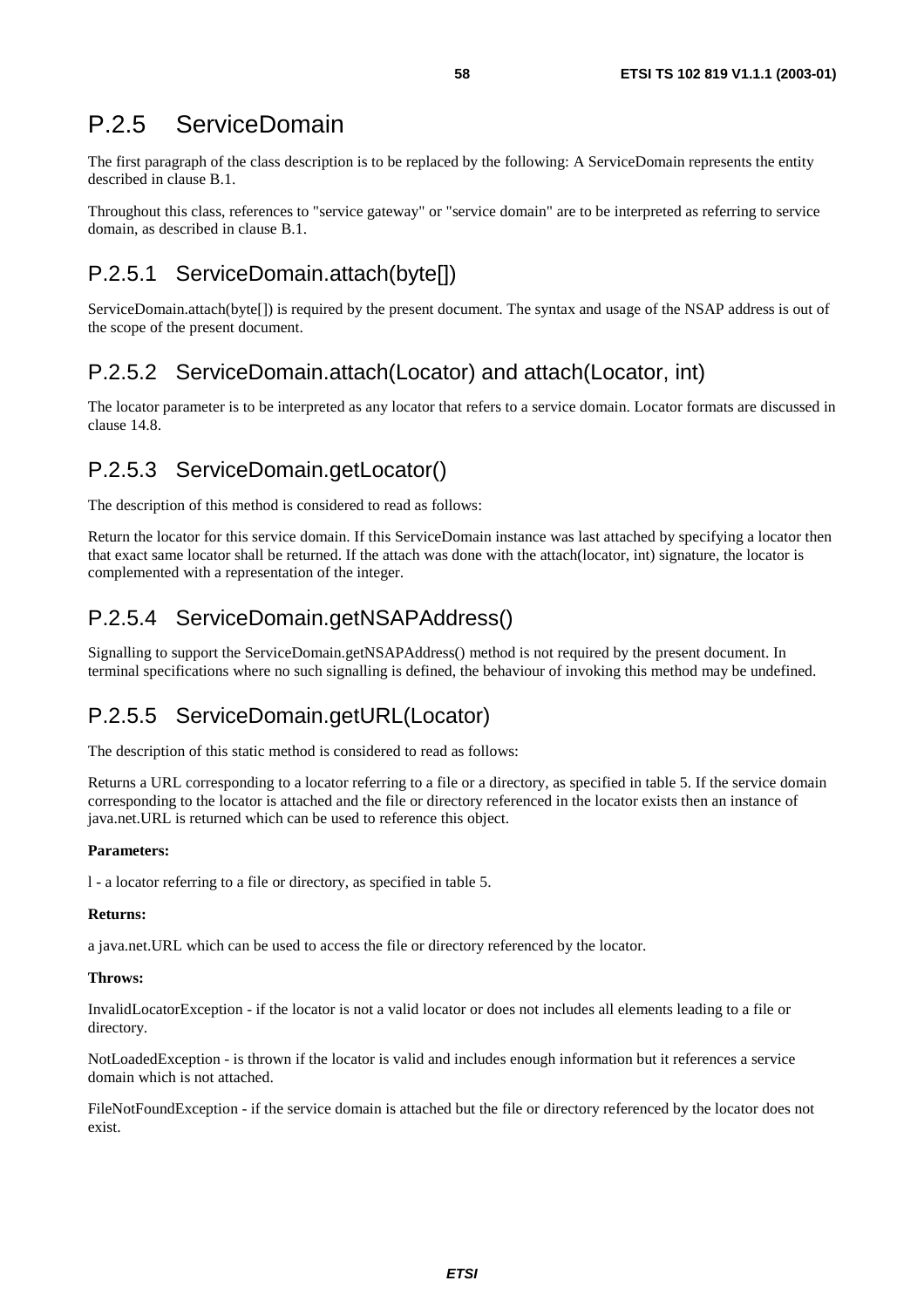## P.2.6 ServiceXFRErrorEvent

This class is required by the present document, however signalling that would cause this error to be generated is not required by the present document.

## P.2.7 ServiceXFRException

This class is required by the present document, however signalling that would cause this exception to be generated is not required by the present document.

## P.2.8 ServiceXFRReference

This class is required by the present document, however signalling that would cause an event containing an object of this type is not required by the present document.

## P.2.9 StreamEvent

Throughout this class, references to the DSMCC stream event descriptor are to be read as referring to the trigger event, as described in clause B.4.2. References to the event data refer to the payload defined in that clause.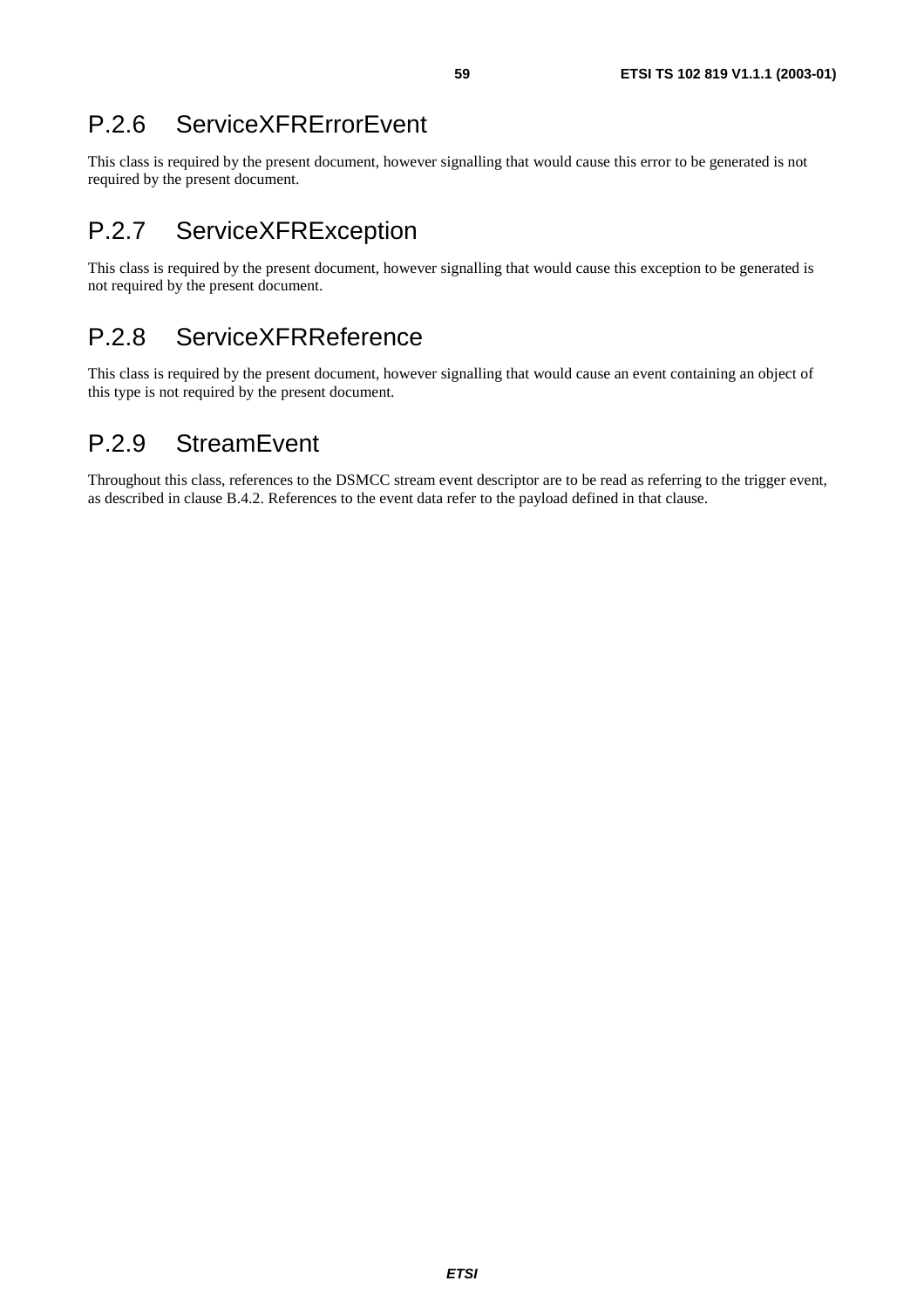## Annex Q (normative): Datagram socket buffer control

MHP [1], annex Q is included in the present document.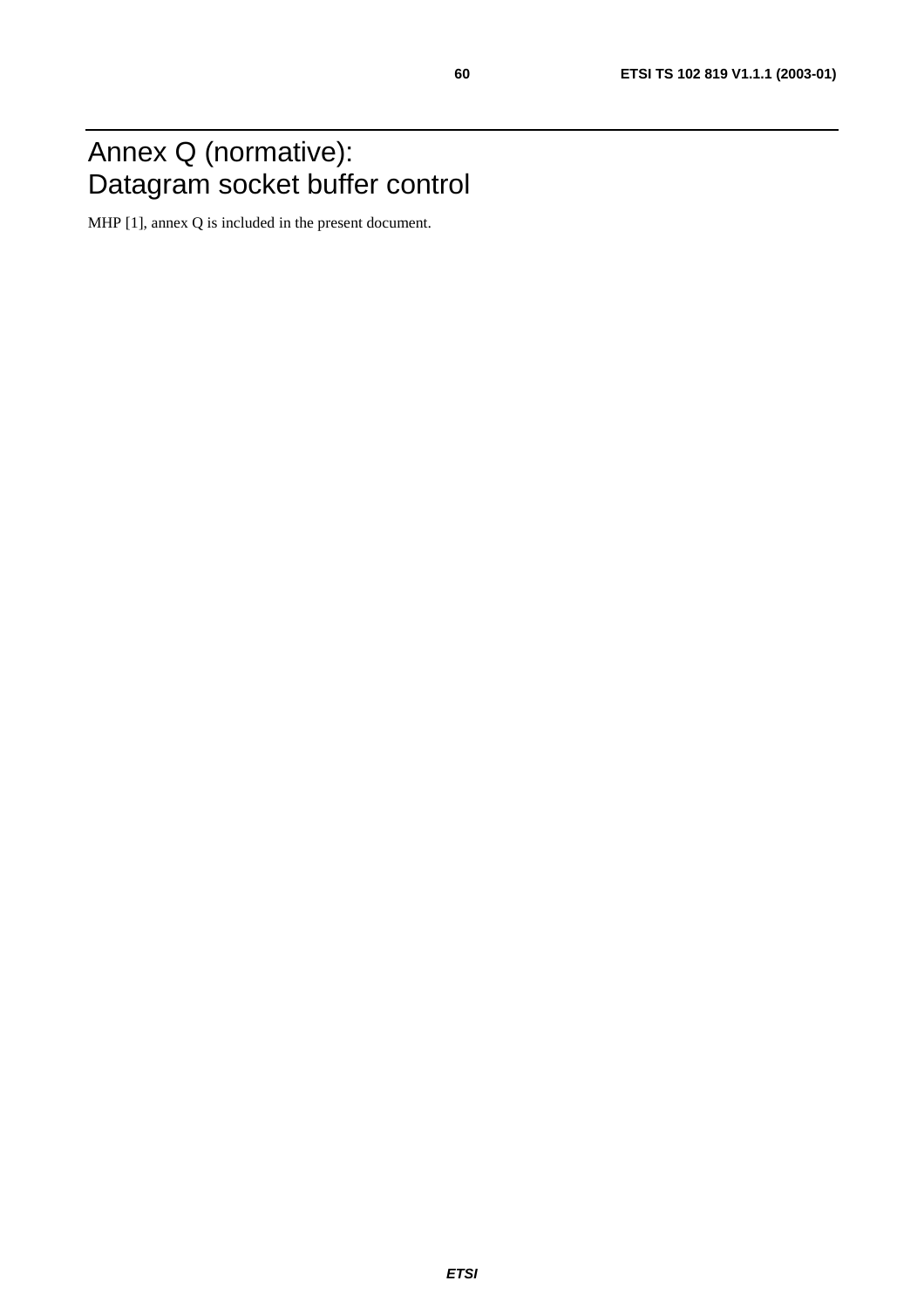## Annex R (normative): DVB-J return channel connection management API

MHP [1], annex R is included in the present document.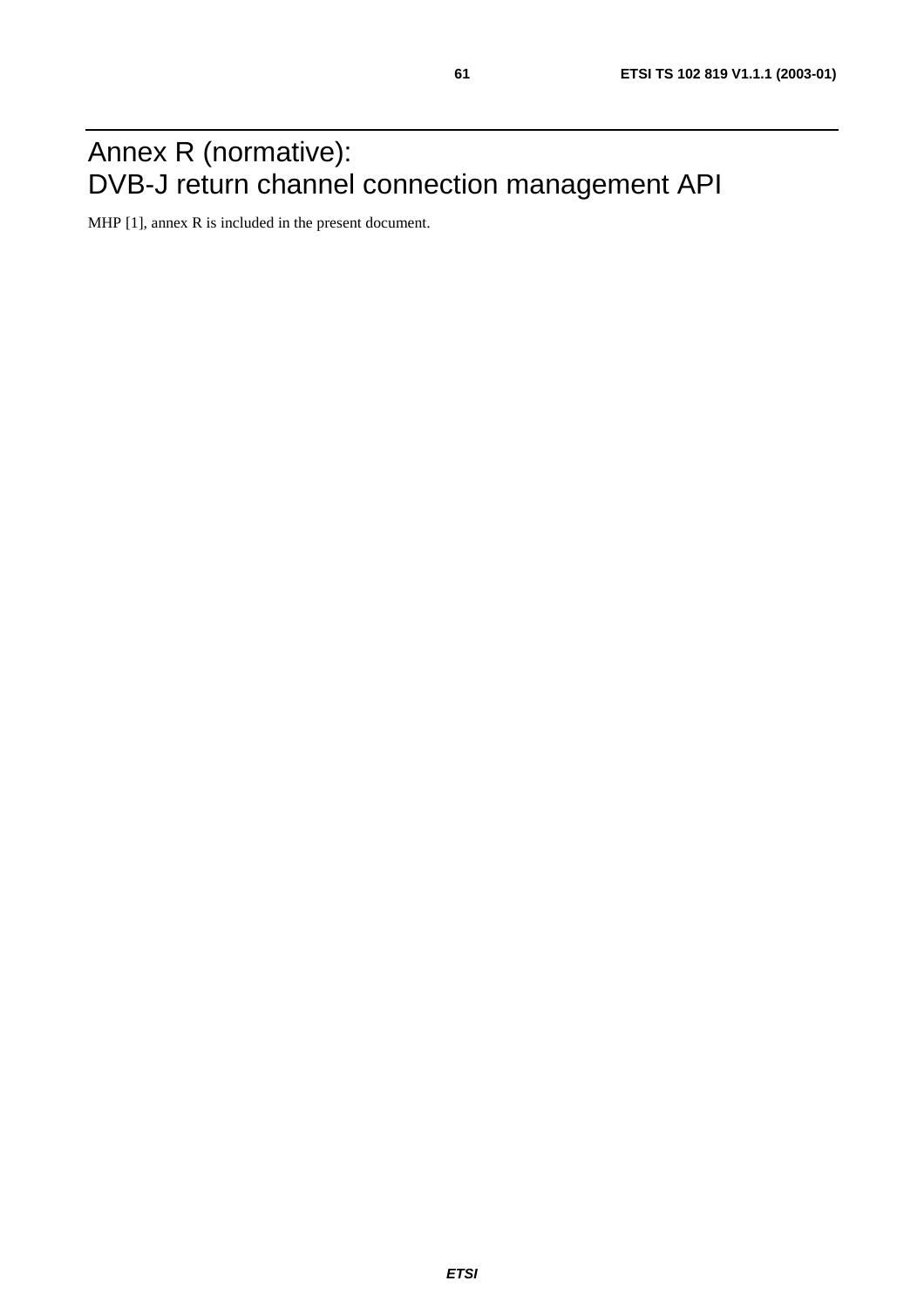## Annex S (normative): Application listing and launching

MHP [1], annex L is included in the present document.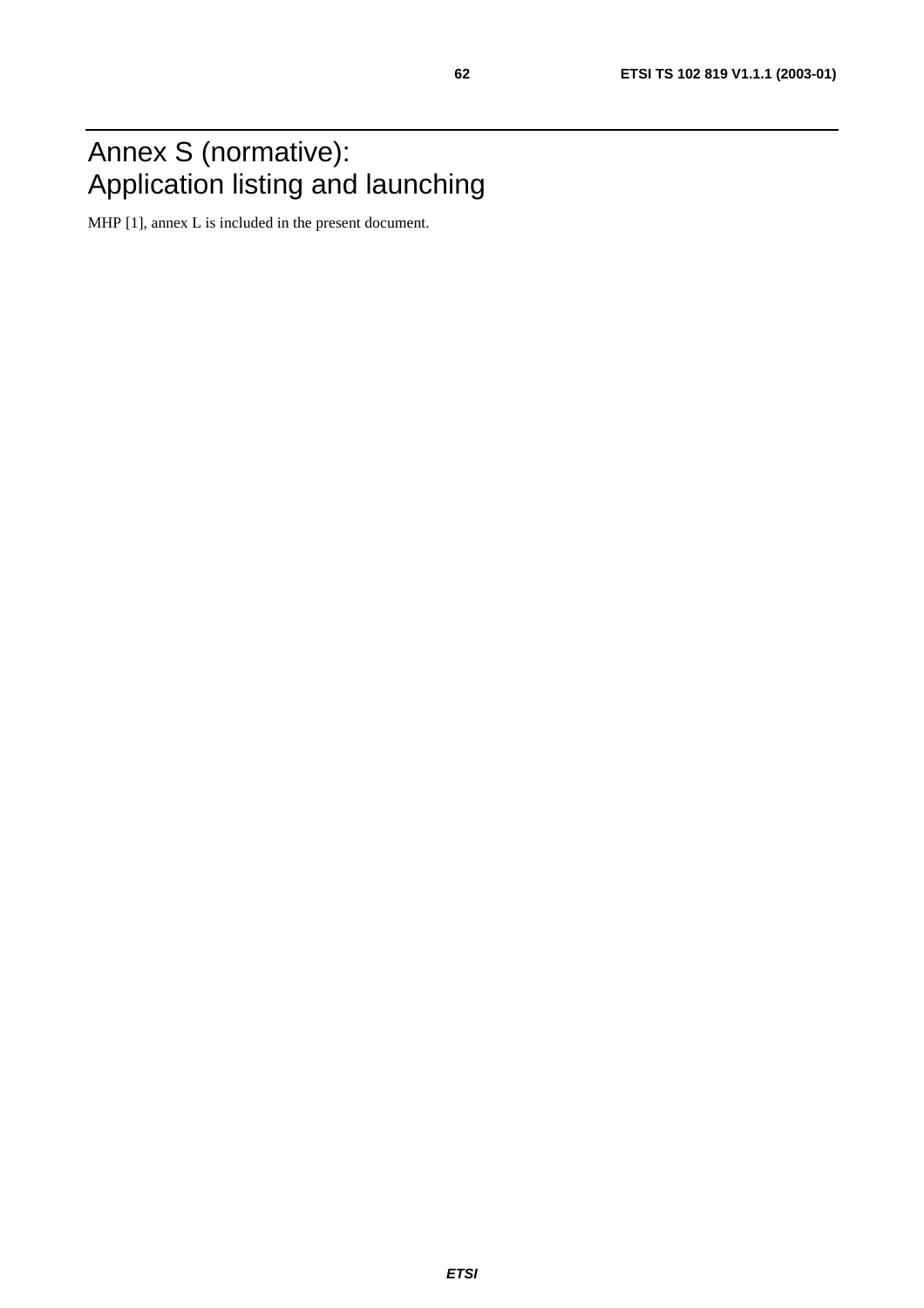## Annex T (normative): **Permissions**

MHP [1], annex T is included in the present document.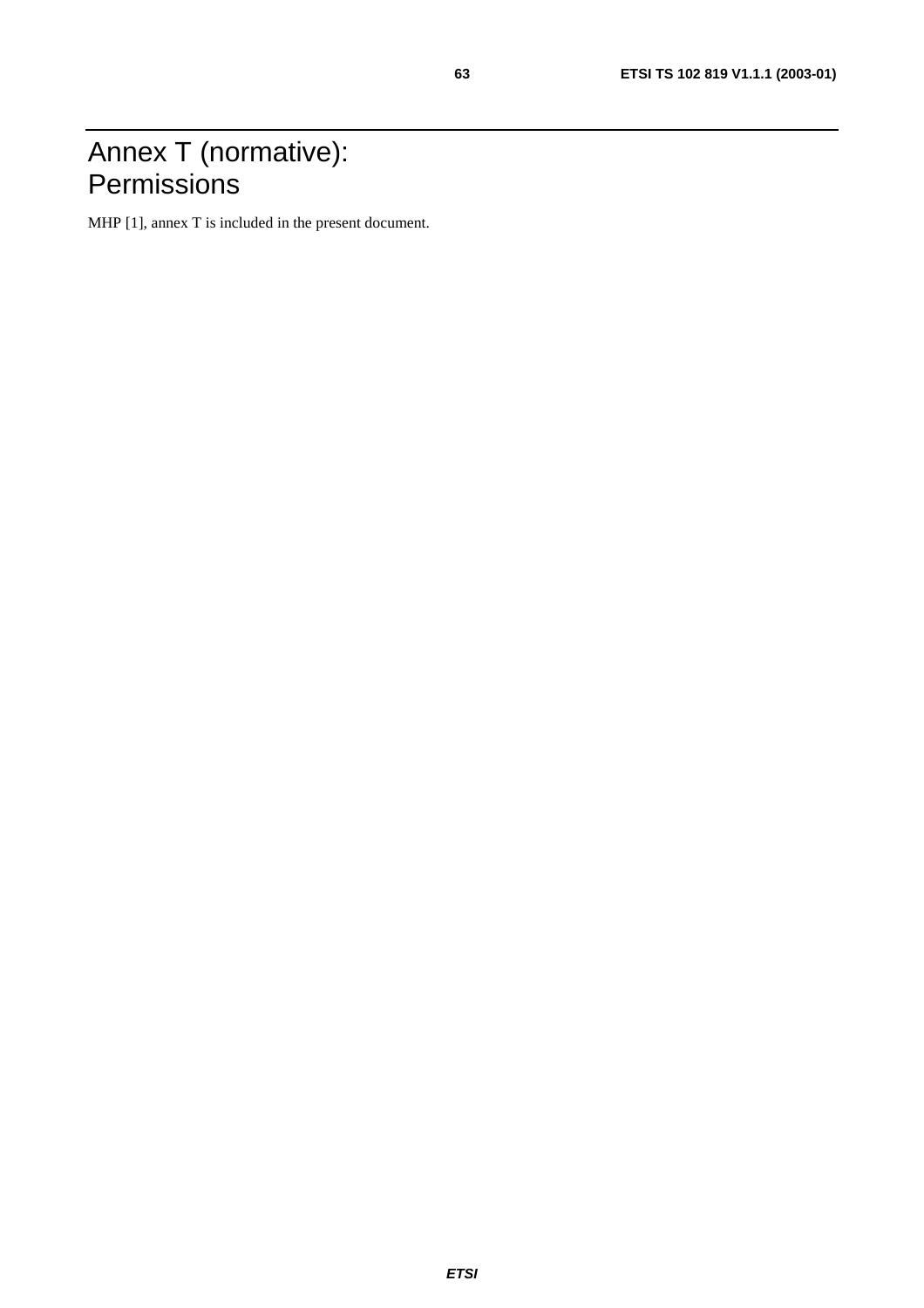## Annex U (normative): Extended graphics APIs

MHP [1], annex U is included in the present document.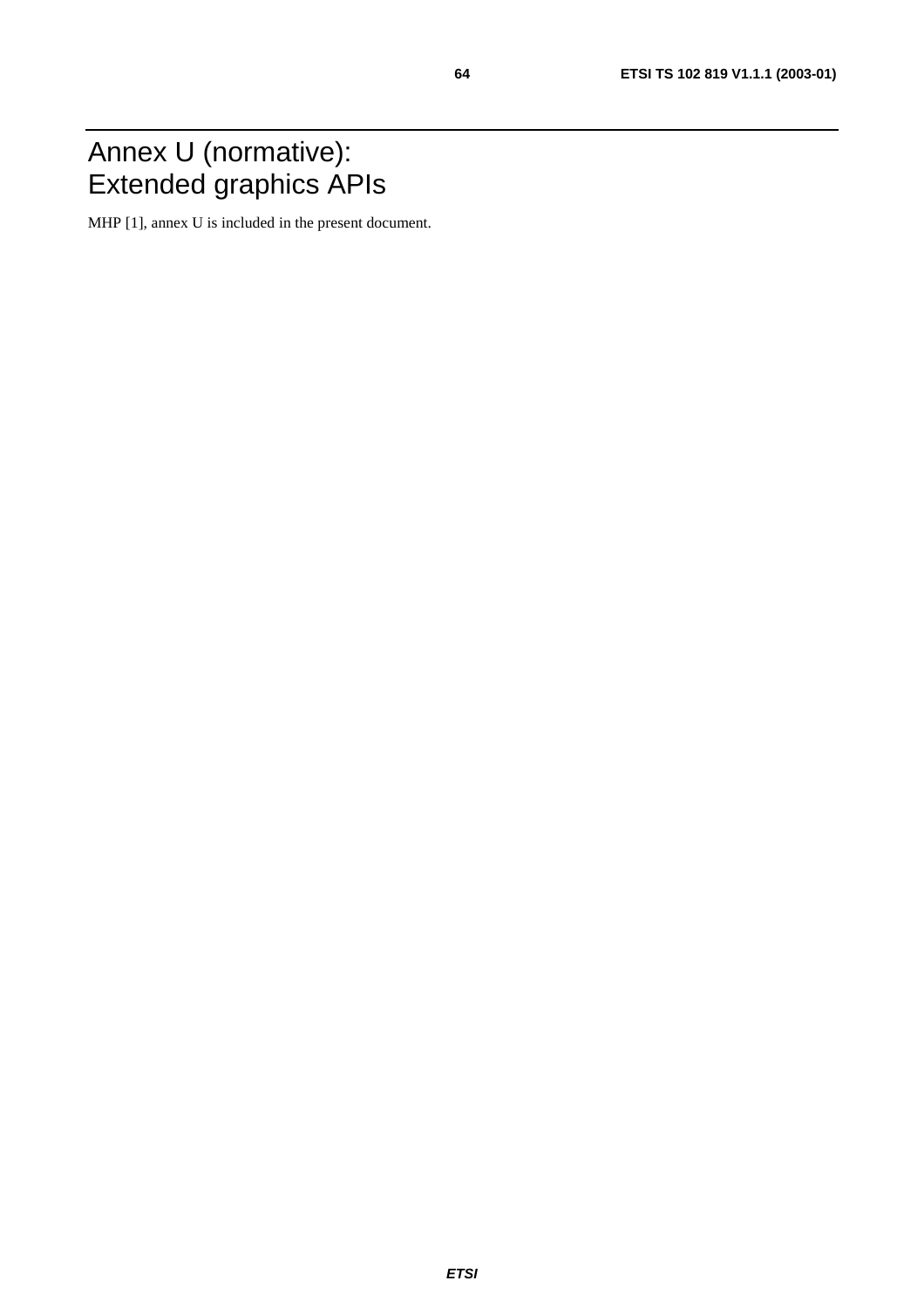Annex V: Void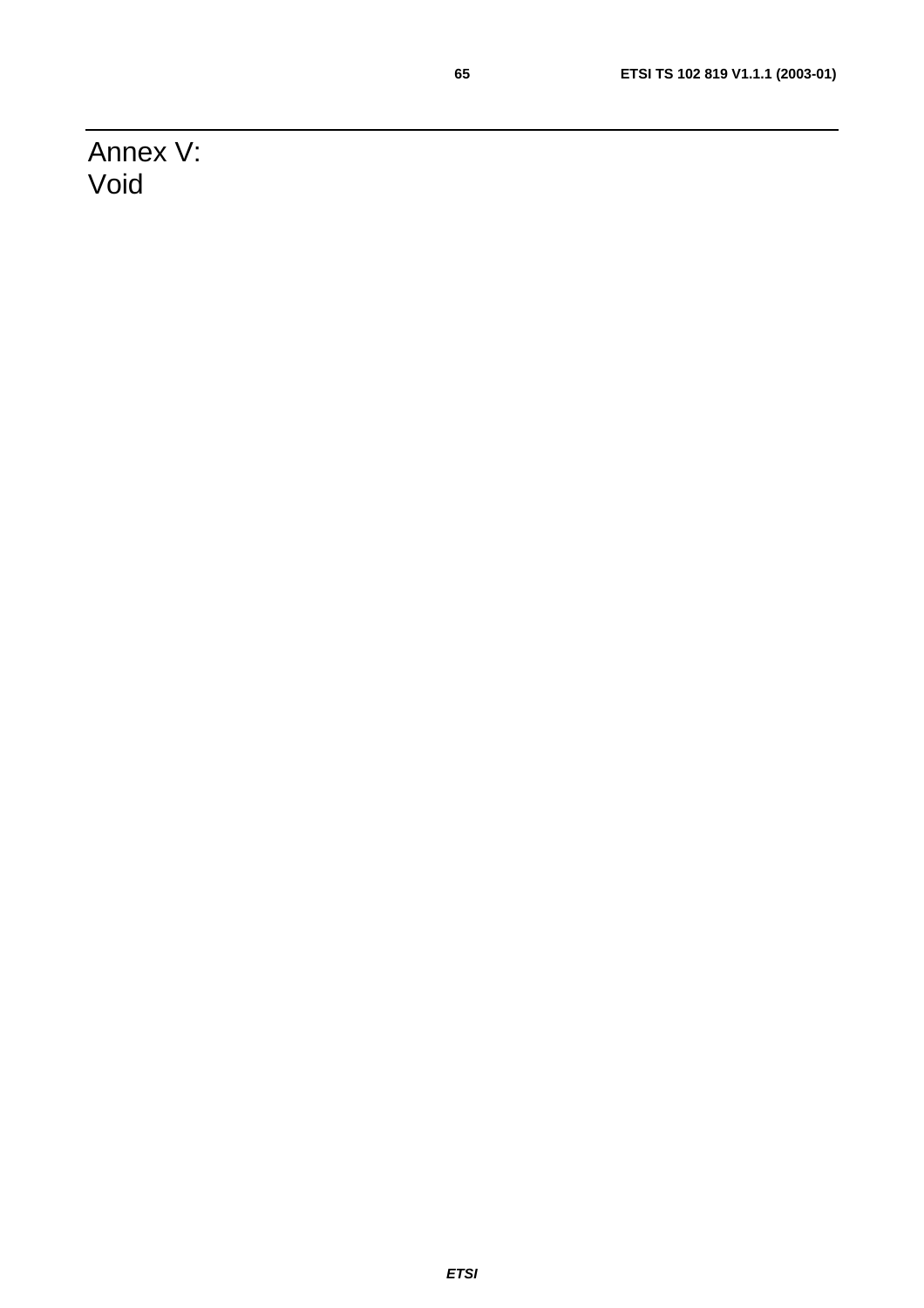## Annex W (informative): DVB-J examples

## W.1 DVB-J examples from MHP

MHP [1], annex W is included in the present document.

## W.2 Example of enumeration extension

To illustrate the importance of the requirement in clause 4.1.4.1, consider an application that is written to the GEM specification which wishes to query the type of return channel connection, and react accordingly. Such code might be written in the following manner:

```
import org.dvb.net.rc.RCInterface; 
import org.dvb.net.rc.RCInterfaceManager; 
public class AppRCTester { 
     /** 
      * Set up the return channel. 
      * @return true if it was successfully set up, false otherwise. 
      */ 
     public boolean setUpRC() { 
        RCInterface[] ifs = RCInterfaceManager.getInstance().getInterfaces();
         boolean success = false; 
        for (int i = 0; !success && i < ifs.length; i++) {
              RCInterface inter = ifs[i]; 
              switch(inter.getType()) { 
                  case TYPE_CATV: 
                     success = setupCATV(inter);
                      break; 
                  case TYPE_DECT: 
                     success = setupDECT(inter); break; 
                  case TYPE_ISDN: 
                     success = setupISDN(inter);
                      break; 
                  case TYPE_LMDS: 
                     success = setupLMDS(inter);
                      break; 
                  case TYPE_MATV: 
                      success = setupMATV(inter); 
                      break; 
                  default: 
                      // Do nothing - this always fails 
 } 
         return success; 
     } 
     .... definition of methods setupCATV et al. 
}
```
If it were permissible for a GEM terminal specification to sub-divide TYPE\_CATV by introducing new values into the enumeration, then this code would always fail.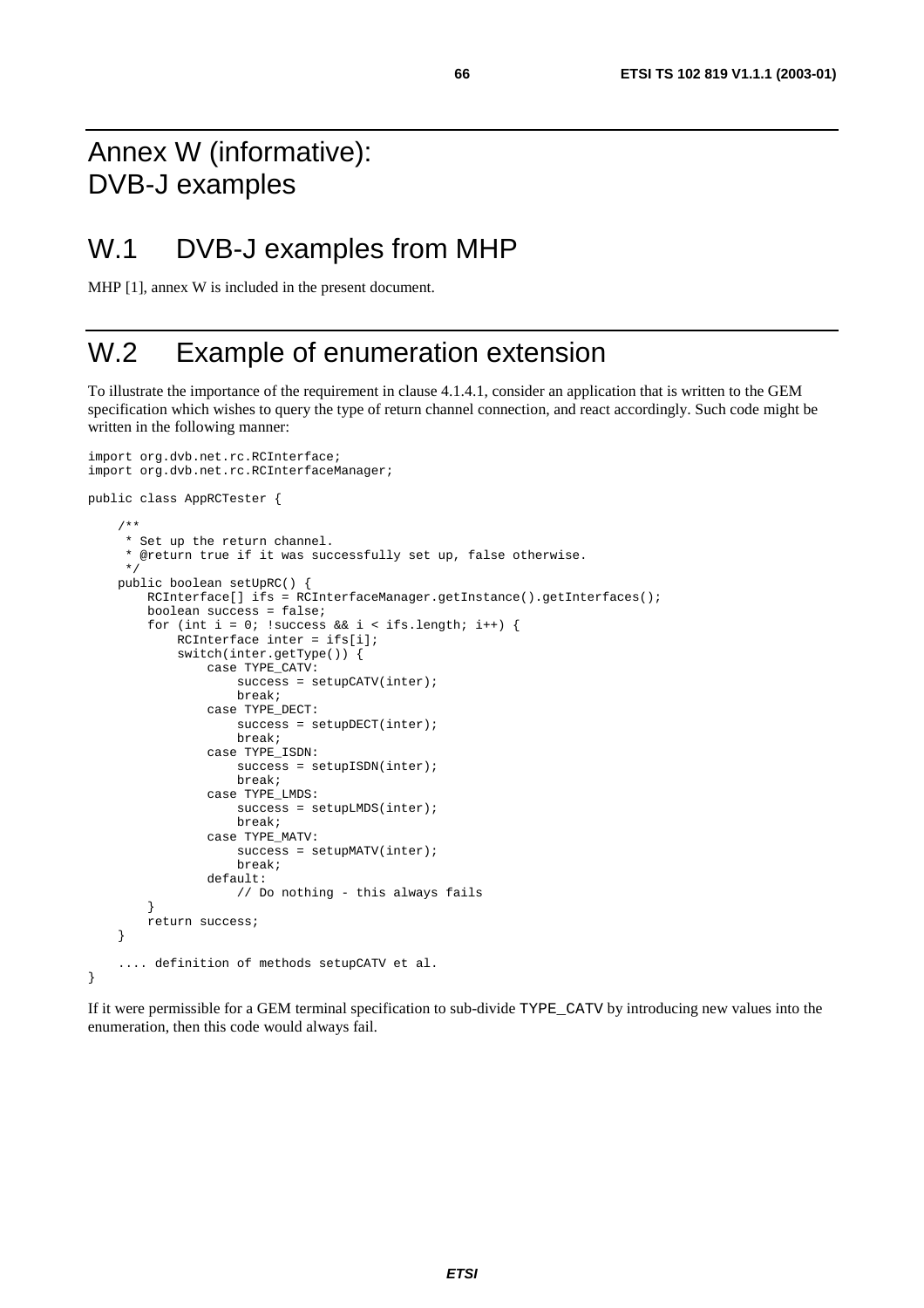If a terminal specification needs to sub-divide the values of an enumeration, it may do so by introducing a new method to report the sub-divisions. For example, to sub-divide TYPE\_CATV, a terminal specification could introduce an interface and a set of values like the following:

```
package org.specbody.net.rc; 
     /** 
      * On specbody terminals, all instances of org.dvb.net.rc.RCInterface 
      * for which getType() returns TYPE_CATV shall implement this interface. 
      */ 
public interface CATVRCInterface { 
     public final static int TYPE_CATV_SUBTYPE_1 = 1; 
     public final static int TYPE_CATV_SUBTYPE_2 = 2; 
     public final static int TYPE_CATV_SUBTYPE_3 = 3; 
     /** 
     * @returns one of TYPE_CATV_SUBTYPE_1, TYPE_CATV_SUBTYPE_2 
                     or TYPE_CATV_SUBTYPE_3
      */ 
     public int getCATVType(); 
}
```
Note that this extension mechanism works for org.dvb.net.rc.RCInterface because instances of this class are always created by a factory method that is a part of the platform. This particular method for extending the behaviour of GEM would not work if the enumeration value were returned by a method in a class with a constructor that is accessible to applications, because it would be impossible to mandate that all instances conforming to certain criteria implement an additional interface. In this case, other extension mechanisms would need to be employed.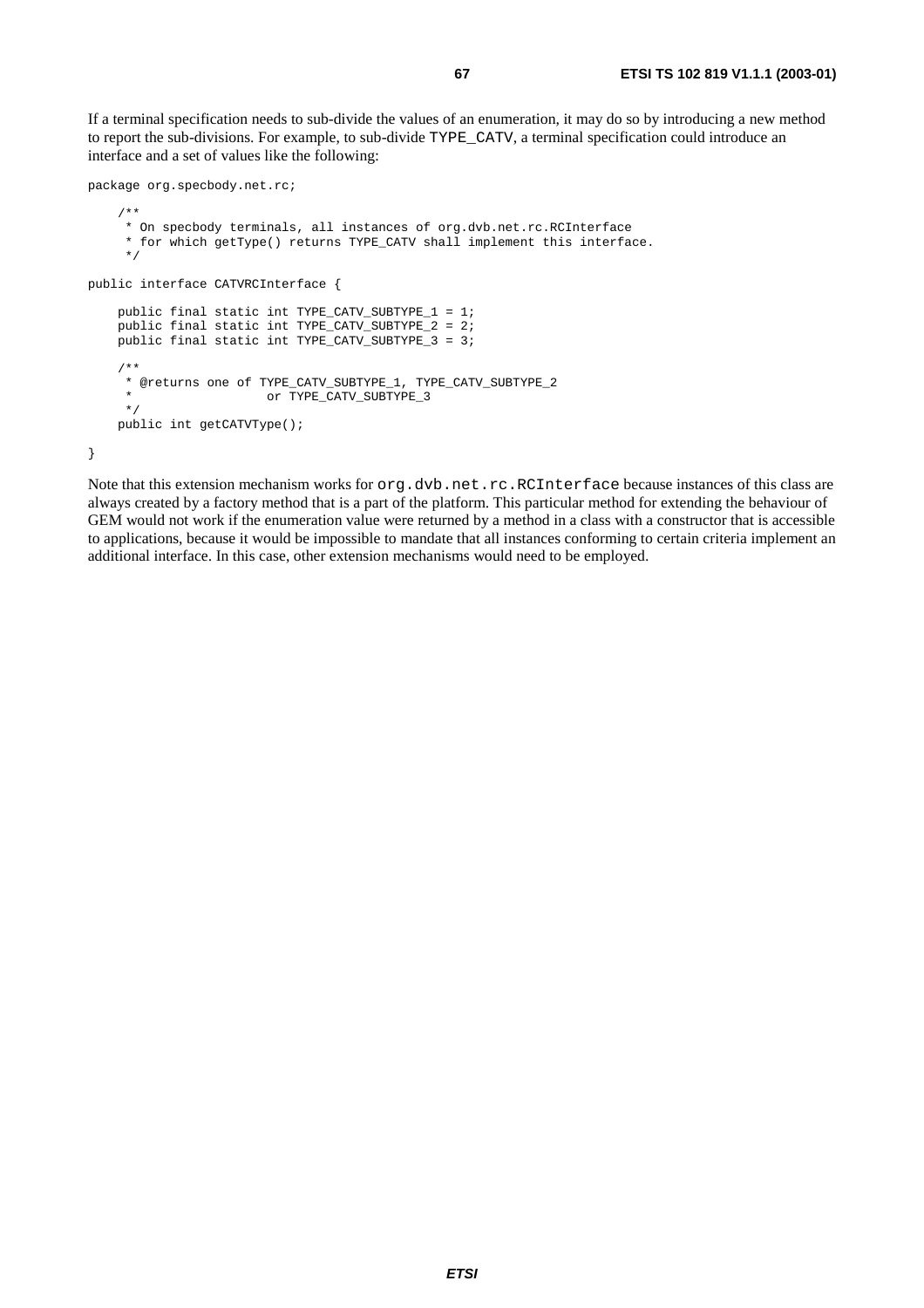## Annex X (normative): Test support

MHP [1], annex X is included in the present document.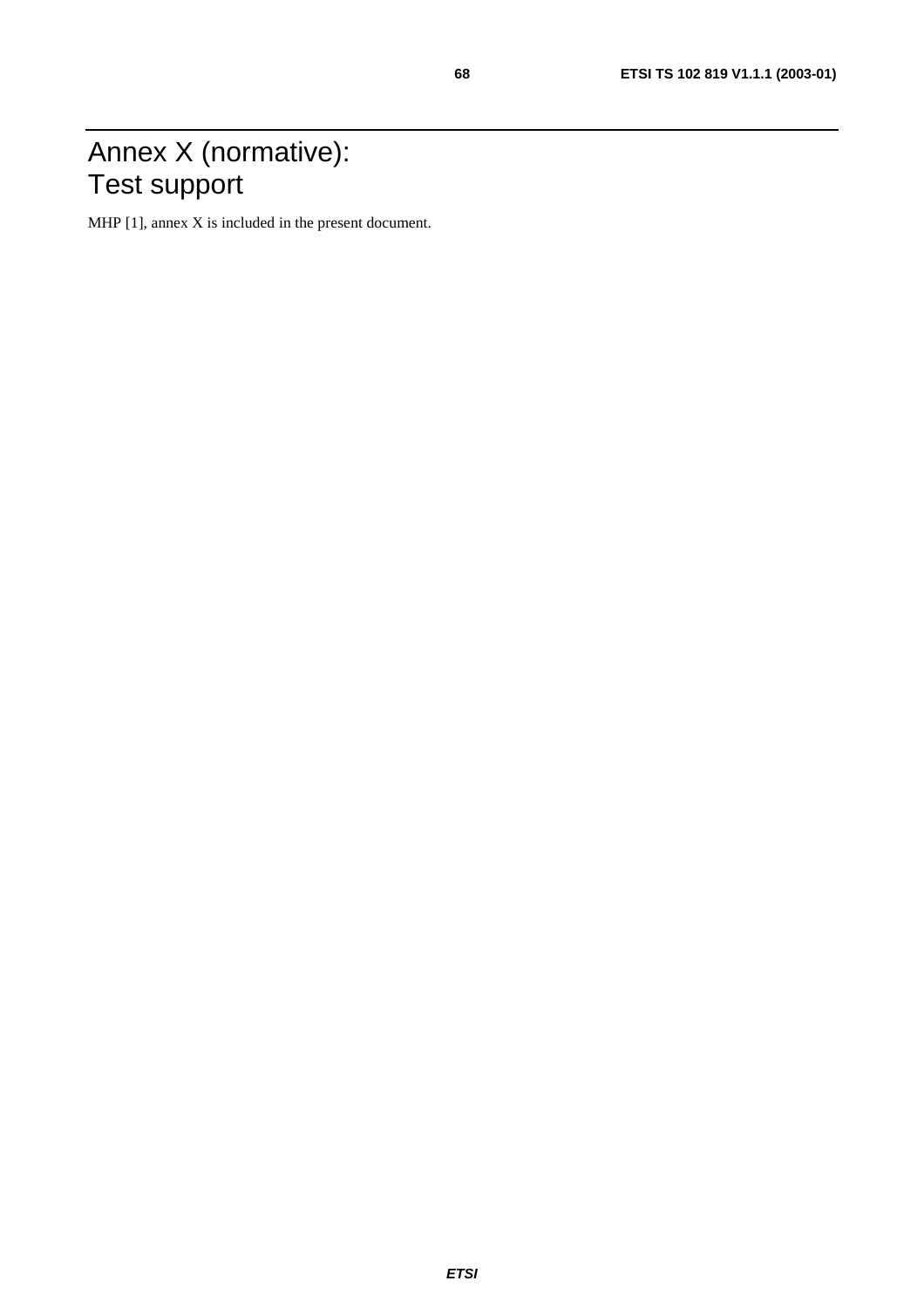## Annex Y (normative): Inter-application and Inter-Xlet communication API

MHP [1], annex Y is included in the present document.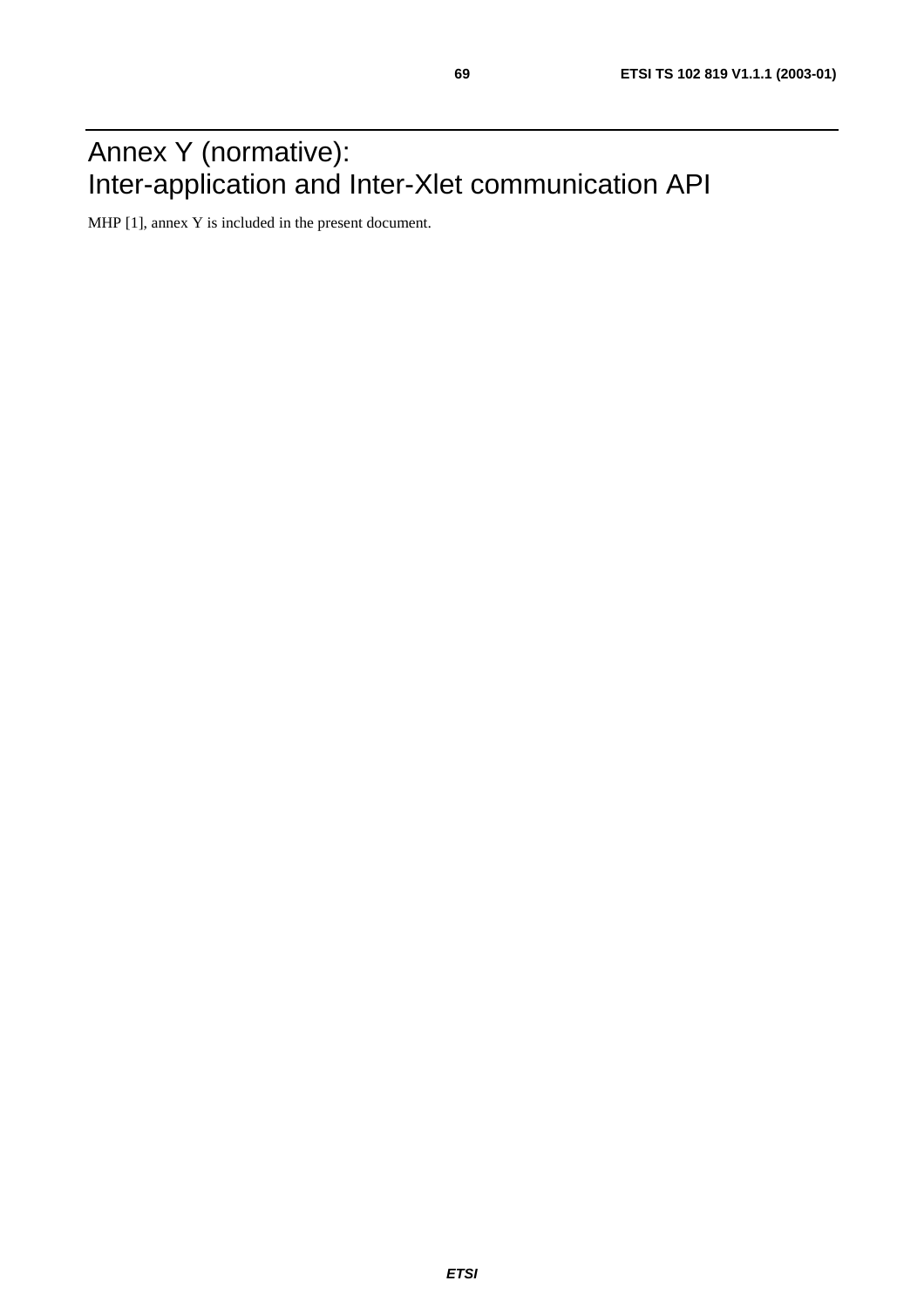## Annex Z (informative): Services, service contexts and applications in an MHP environment

MHP [1], annex Z is included in the present document, with the following notes and modifications.

This informative clause includes references to some signalling details not required by the present document. Where this is the case, it is to be read as an example of one possible way of fulfilling the abstract requirements placed on terminal signalling by the present document.